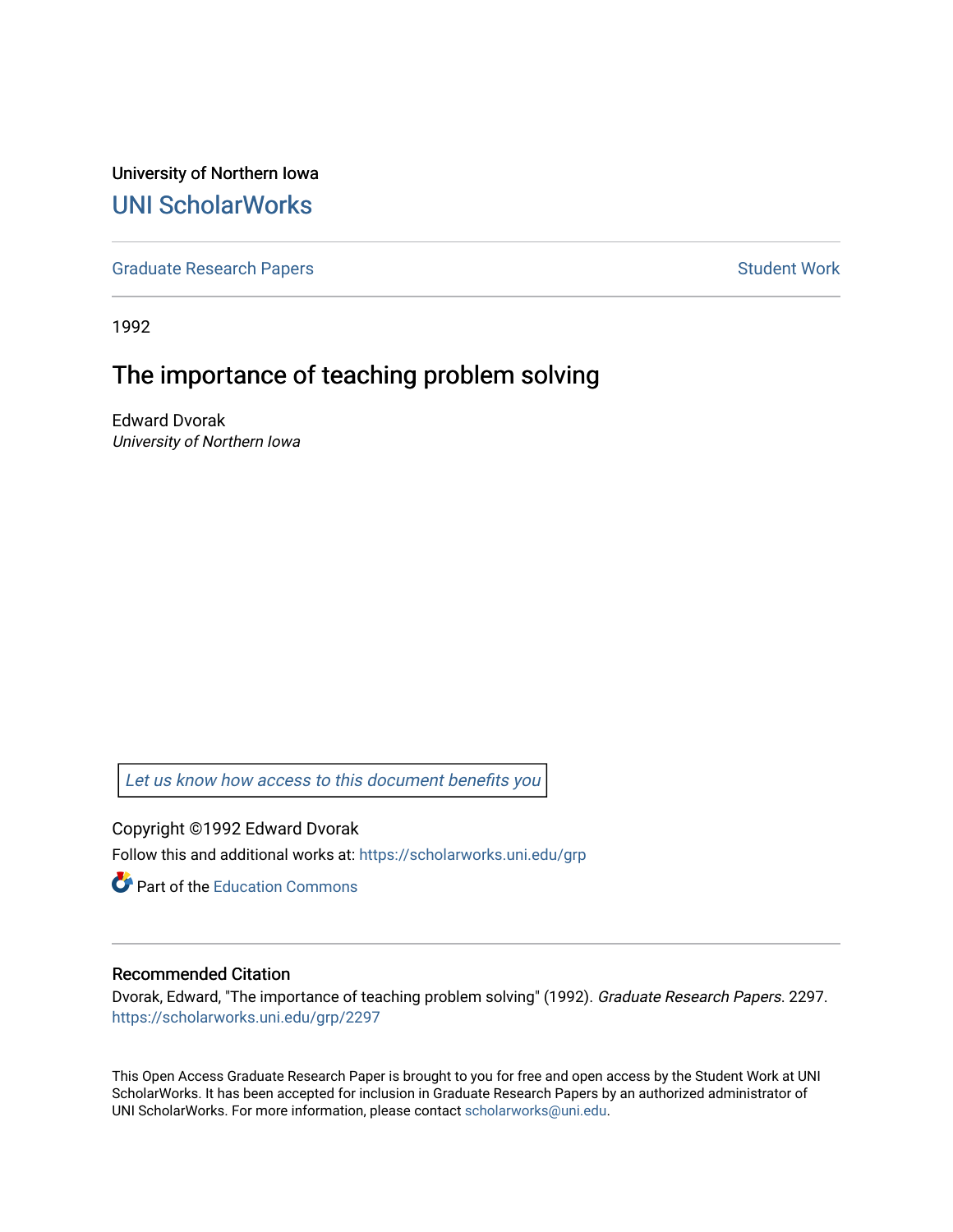## The importance of teaching problem solving

## Abstract

Each day mathematics teachers and their students go through the daily routine of solving basic textbook mathematical problems. The teacher discusses the basic concept that is being studied and then assigns a number of problems. The assignment is generally limited to performing algorithmic computations in a rote manner. Problem solving is limited or nonexistant.

This open access graduate research paper is available at UNI ScholarWorks: <https://scholarworks.uni.edu/grp/2297>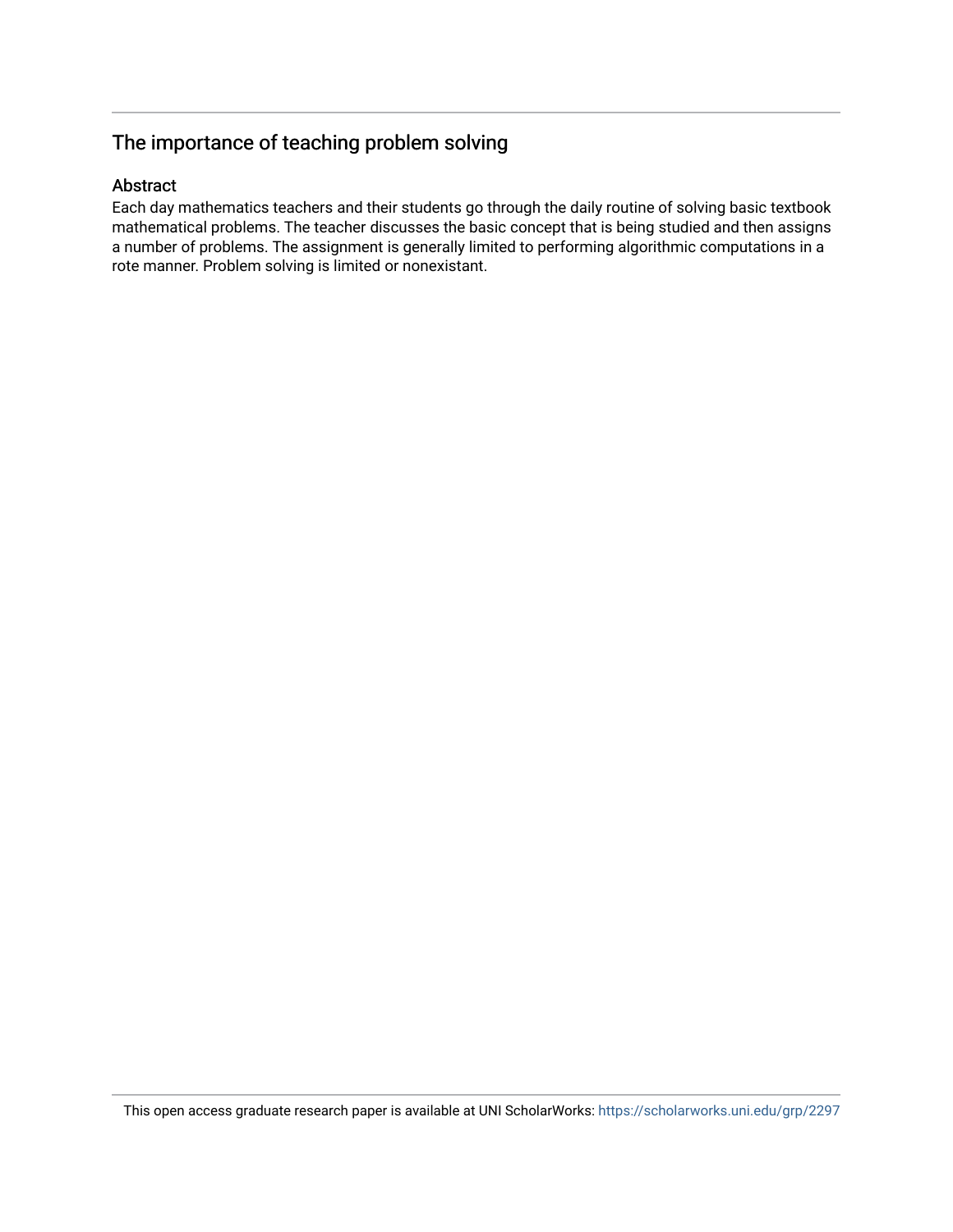## THE IMPORTANCE OF TEACHING PROBLEM SOLVING

## Ed Dvorak

University of Northern Iowa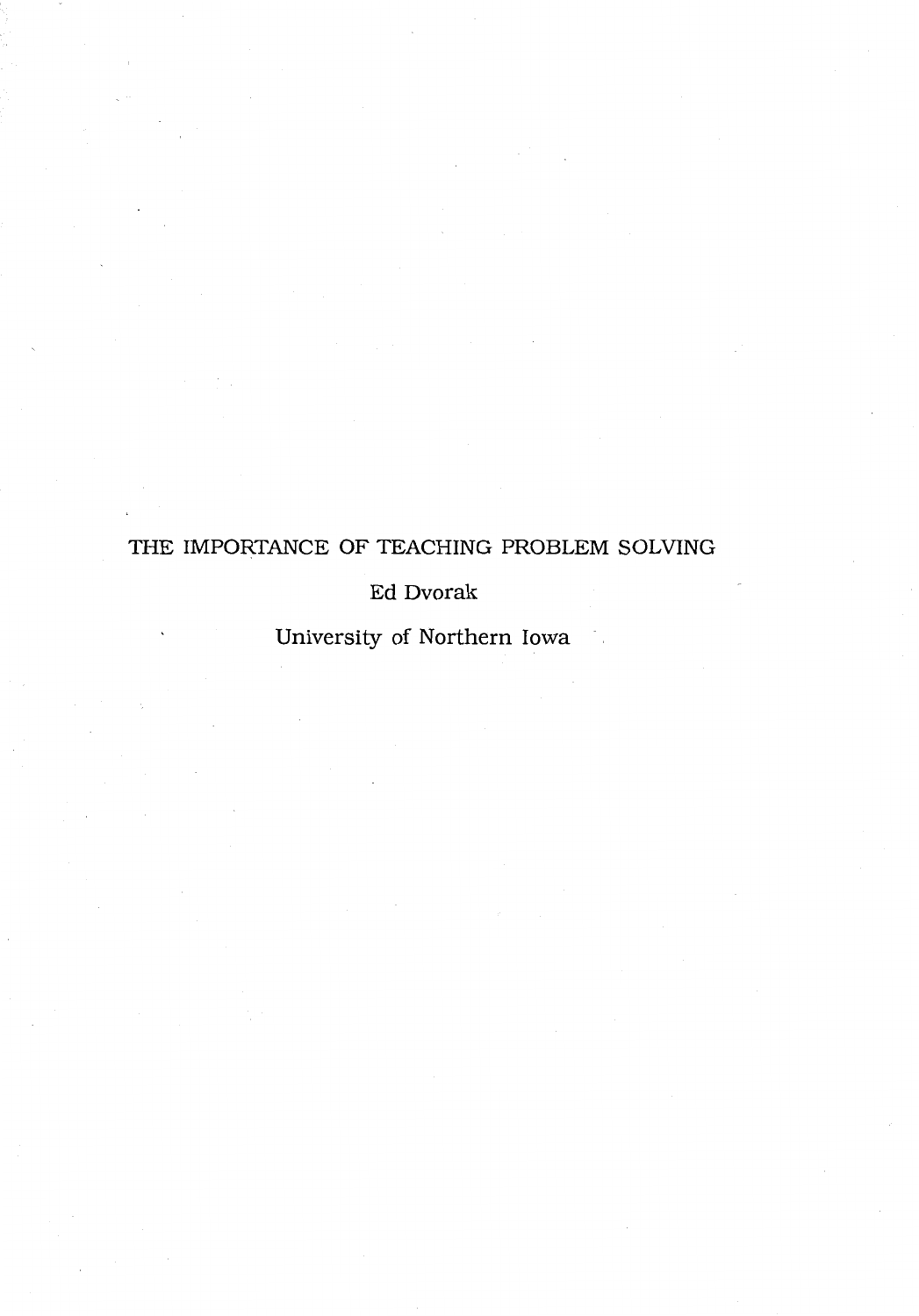## TABLE OF CONTENTS

|  |  | Chapter I Introduction and Purpose 1                                         |  |  |
|--|--|------------------------------------------------------------------------------|--|--|
|  |  | Chapter II Importance of Problem Solving in the $\dots \dots 6$<br>Classroom |  |  |
|  |  | Chapter III Problem Solving--Success in a 9th Grade                          |  |  |
|  |  | Chapter IV What is Next?35                                                   |  |  |
|  |  |                                                                              |  |  |
|  |  |                                                                              |  |  |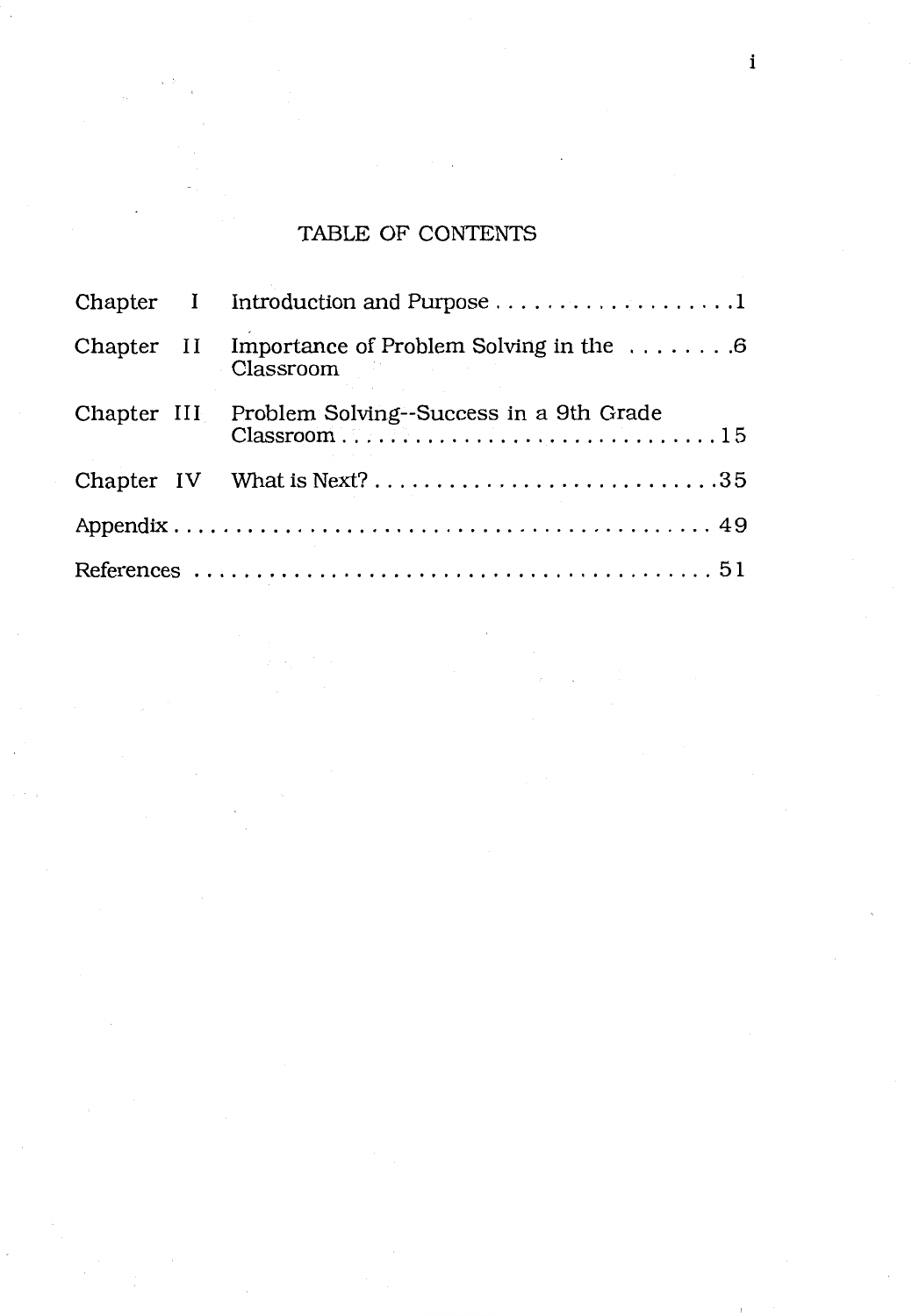## **This Thesis/Research\_ Paper by:** EDWARD DVORAK

**Entitled:** THE IMPORTANCE OF TEACHING PROBLEM SOLVING

Has been approved as meeting the research paper requirement for the Degree of

> Master of Arts in Education Educational Psychology: Teaching in the Department of Educational Psychology & Foundations at the University of Northern Iowa Cedar Falls, Iowa 50614

> > approyed on

July 22, 1992

Co-Director of Paper Dr. Glenn Nelson

Graduate/Fac01ty Advisor  $Dr.$  Len Frøyen Barry J. Wilson

Department' Head

Co-Director of Haper Dr. Len Froyen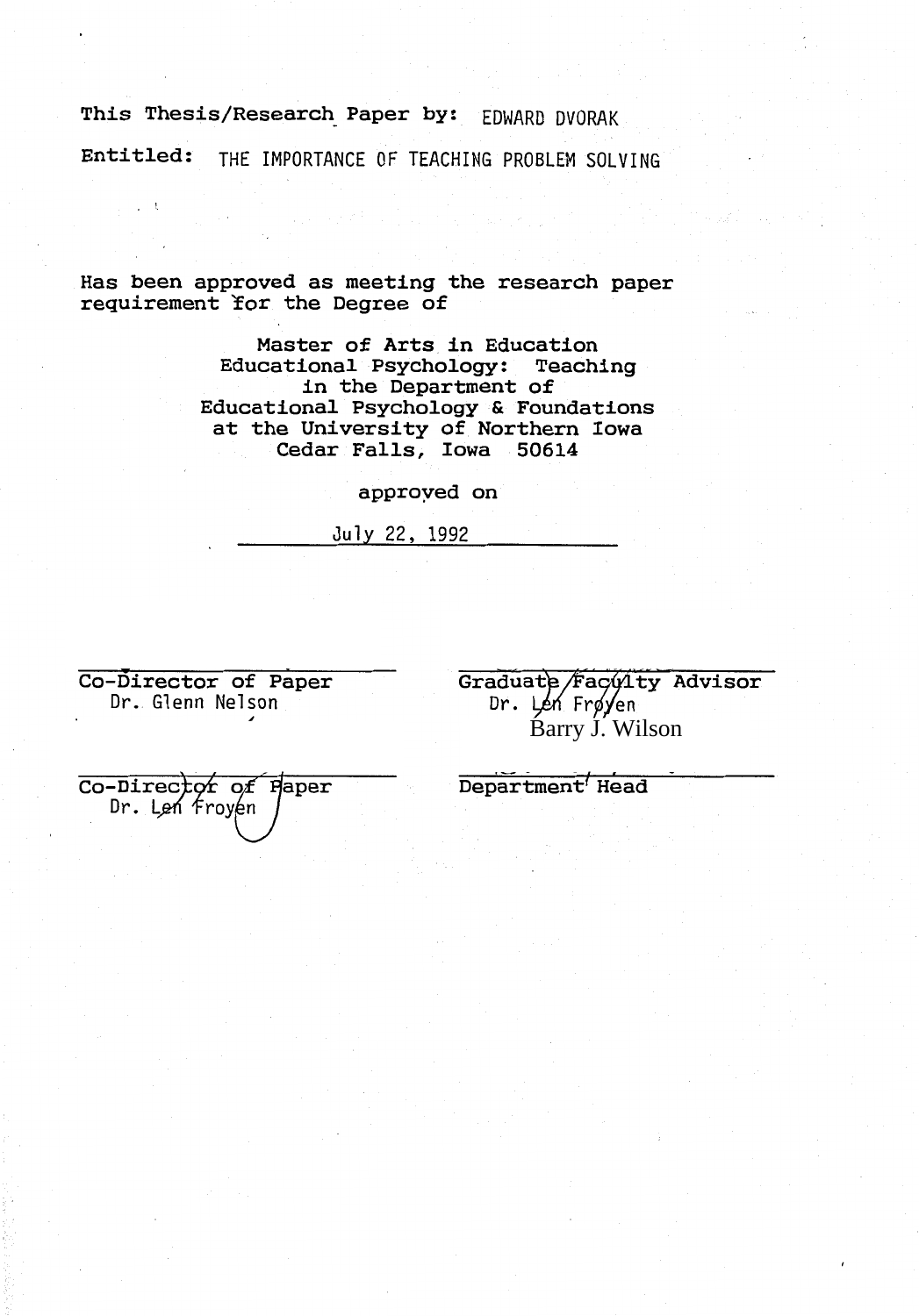### This is to certify that

#### EDWARD DVORAK

Satisfactorily completed the comprehensive oral examination.

Did not satisfactorily complete the comprehensive oral examination.

For the Master of Arts in Education: Teaching Degree in the Department of Educational Psychology & Foundations

at the University of Northern Iowa

Cedar Falls, Iowa 50614

on

July 22, 1992

#### Examining Committee

Chairperson Dr.⁄Le⁄n Froy∉n Member Dr. Glenn Nelson

Member Member

Dr. Melissa Heston

Transmitted by:

Barry J. Wilson

Department Head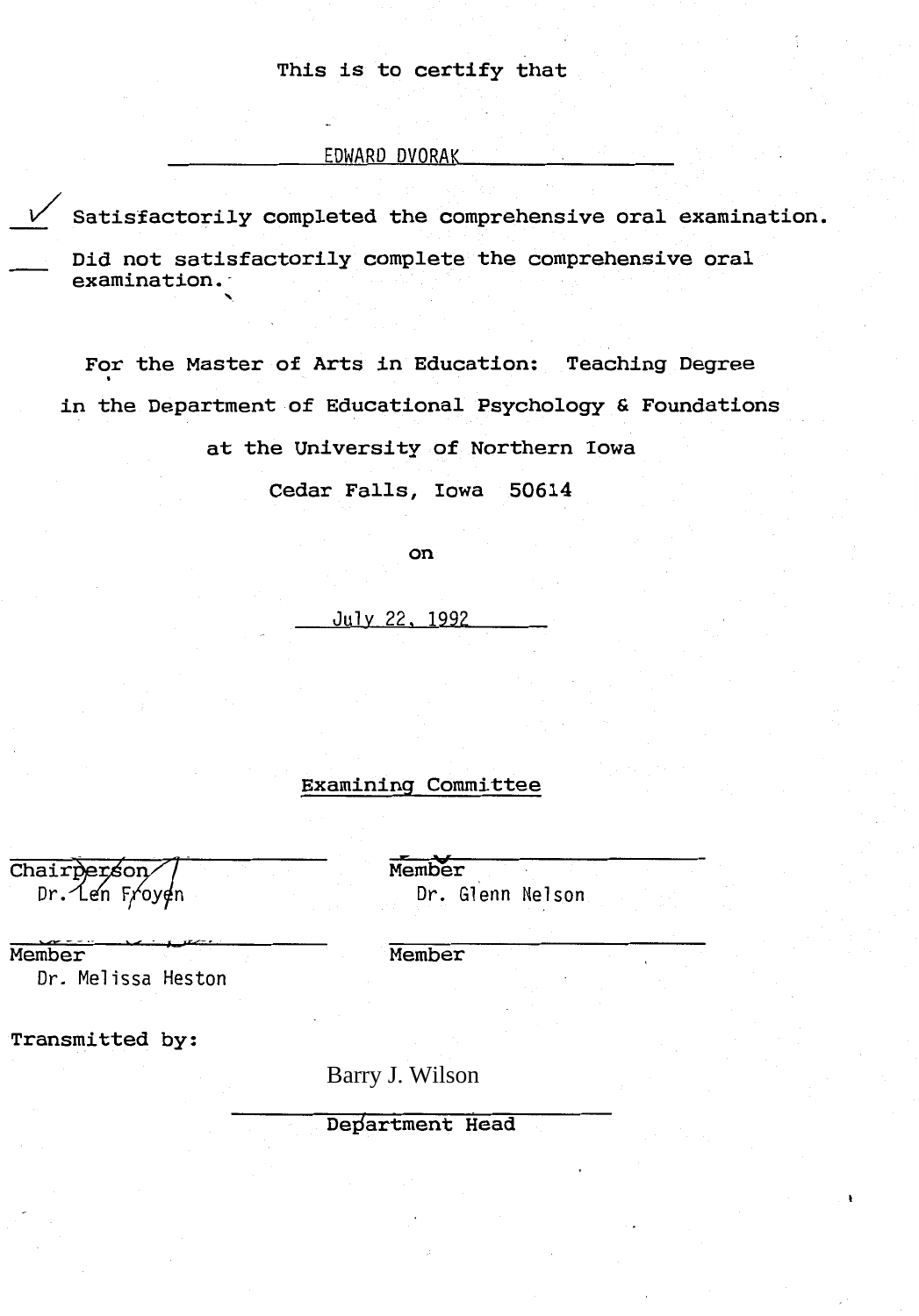## Chapter I: Introduction and Purpose

Each day mathematics teachers and their students go through the daily routine of solving basic textbook mathematical problems. The teacher discusses the basic concept that is being studied and then assigns a number of problems. The assignment is generally limited to performing algorithmic computations in a rote manner. Problem solving is limited or nonexistant.

Many mathematic educators are not familiar with the distinction between story problems and problem solving. The Commission on Standards for School Mathematics of the National Council of Teachers of Mathematics (NCTM, 1989, p. 75) defines problem solving as:

. . . the process by which students experience the power and usefulness of mathematics in the world around them. It is also a method of inquiry and application, interwoven throughout the Standards to provide a consistent context for learning and applying mathematics. Problem situations can establish a 'need to know' and foster the motivation for the development concept.

#### Purpose

Due to growing concerns about problem solving I will do a research paper that builds a case for making problem solving a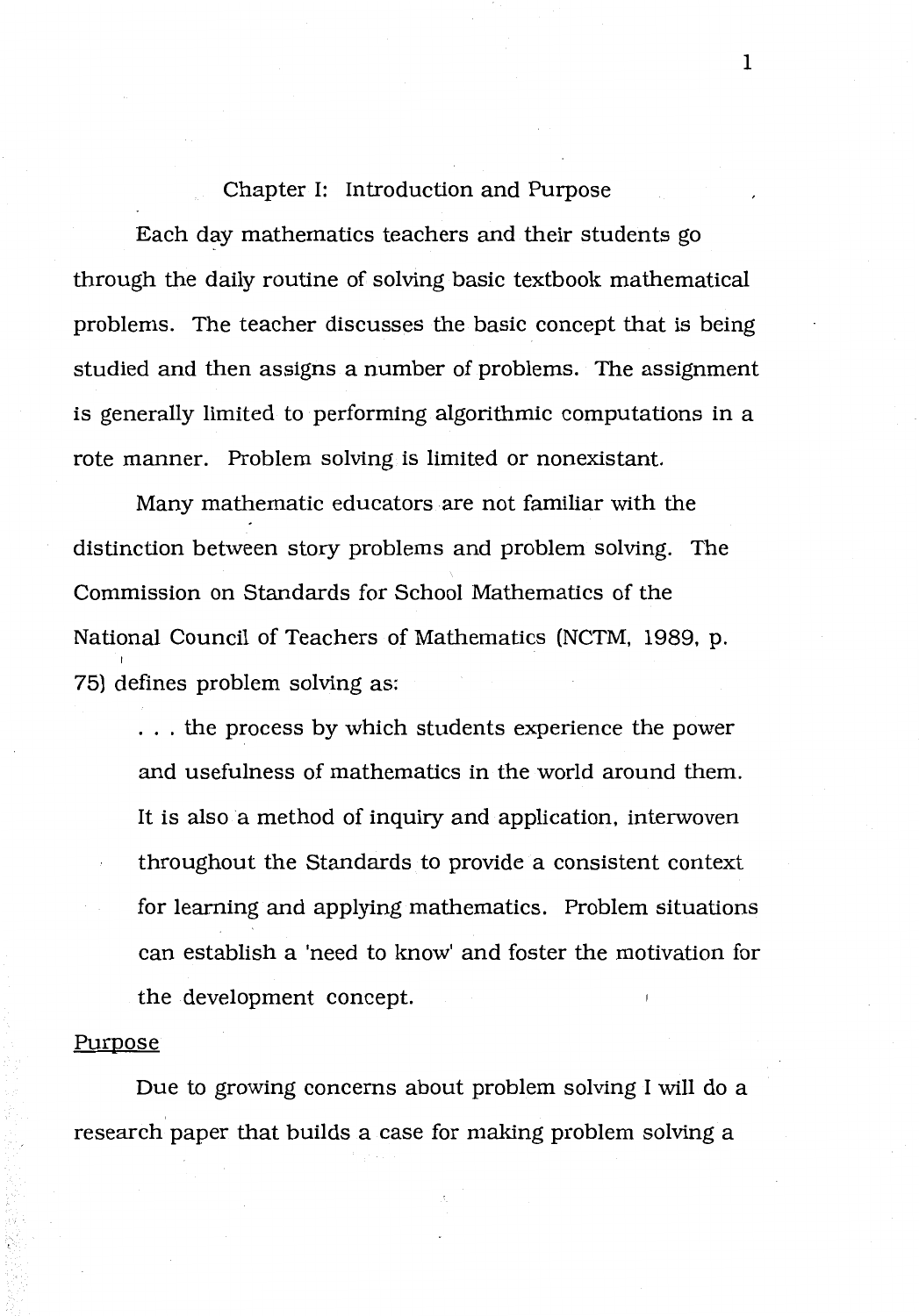necessary part of the classroom in the nineties. The teacher will be the key to how this challenge is handled.

There have been research studies done in problem solving. One study by Muth (1986) examined the lack of extraneous information in math problems. This study emphasized that math textbooks are not adequate in preparing students for real life problem solving. Another study was conducted by The Institute For Research On Teaching at Michigan State University (Staff, 1988). This study emphasized that there was a lack of time spent on problem solving in mathematics. Since educators tend to overlook the importance of problem solving in mathematics, the teacher will have to be convinced that problem solving has its place in the curriculum.

Math teachers have a particular responsibility to teach problem solving in their classroom. Knowledge and training are the keys to teachers adapting a problem solving curriculum. When teachers witness the excitement and experience the enthusiasm that problem solving research has revealed, they should become a major factor in endorsing this curriculum in the nineties.

Problem solving in mathematics involves knowledge of the basic facts and understanding what to do with them. Most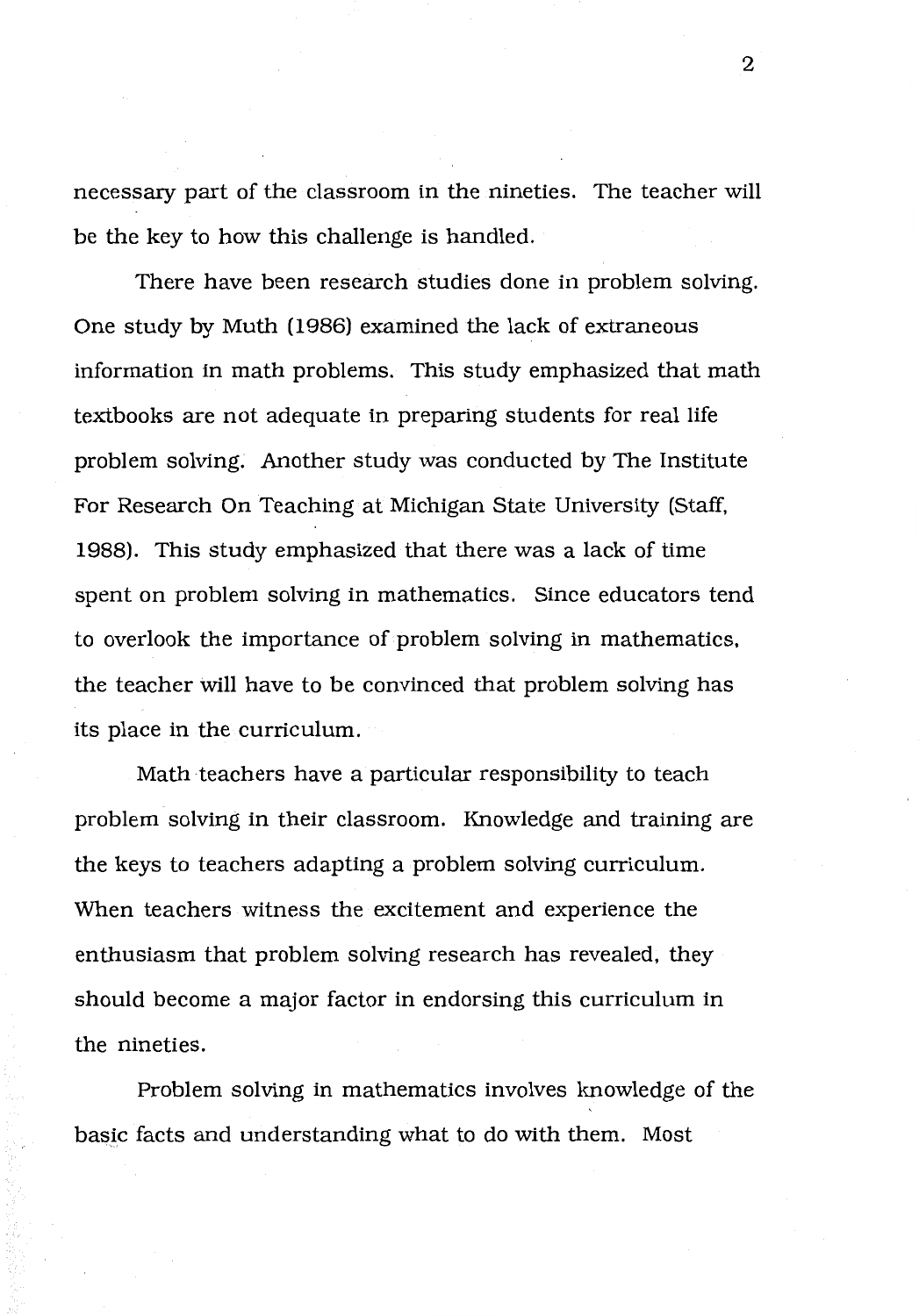students enter high school with adequate skills in the four basic operations, addition, subtraction, multiplication, and division; but are weak in the area of problem solving. I have seen this in my own classroom. Many of the students are able to perform algorithmic computations. When it comes time to transform a word problem they are unable to decide what to do. When students are trying to solve a basic algebraic distance, time, and rate problem, they are capable of reading the problem in standard sentence form and solving it, but when given the equation and asked to make up a problem or write a question that could be answered using the data, the students are lost.

John S. Thaeler (1986, p.682) states the following about problem solving: (He uses the term word or story problem to mean problem solving which adds confusion to what the term problem solving means.)

Many high school and college students dislike word or story problems because they have not been very successful in solving them. Teachers have had a difficult time going beyond teaching students specific approaches to certain types of problems. Students tend to memorize a certain way to work each type of problem and then are illequipped to deal with new situations. Another reason why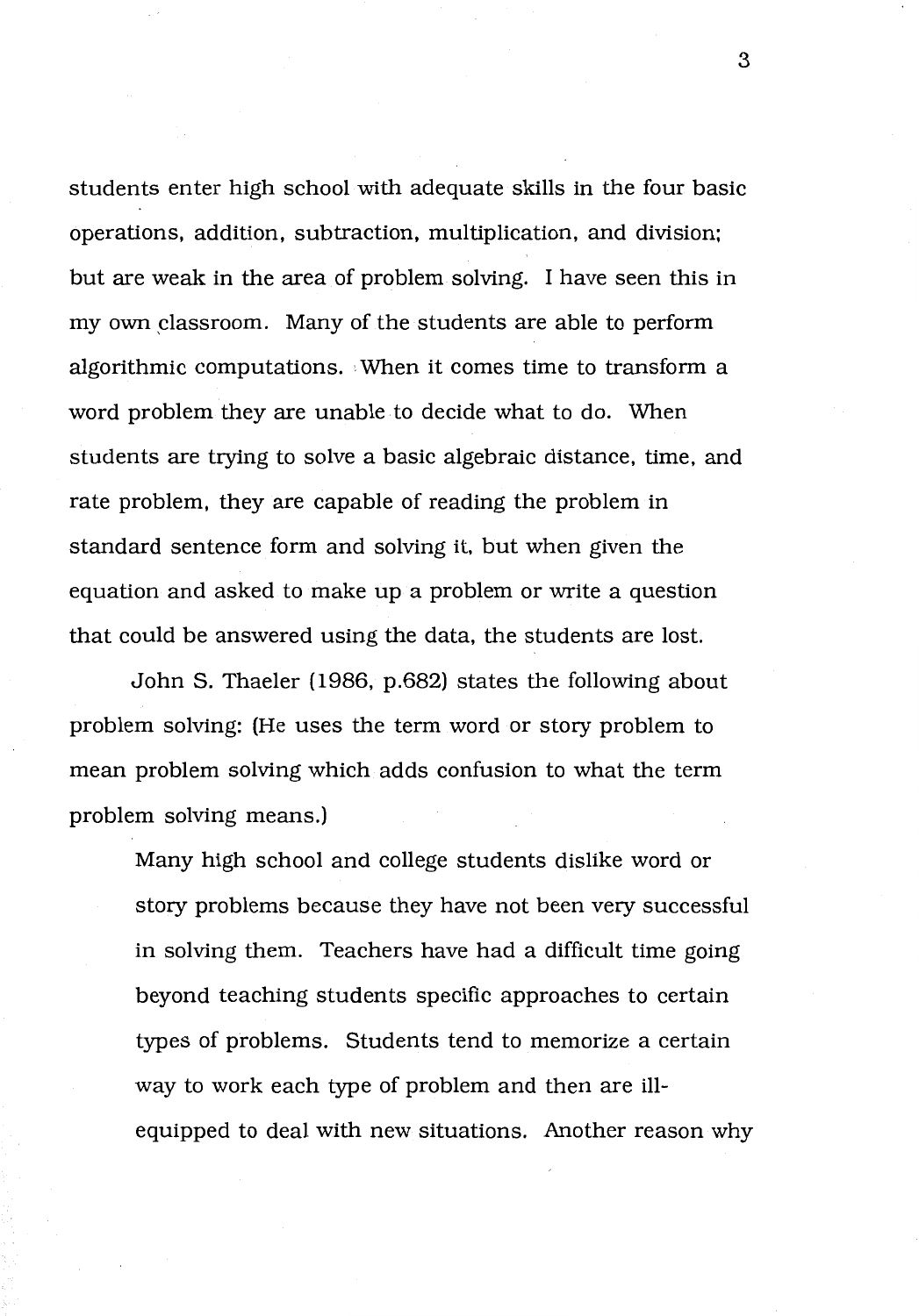students dislike word problems is that too many teachers avoid applications, either because they cannot do them well or they want to emphasize the "easier" material. Renate Lippert (1987, p. 479) states:

Problem solving has indisputably become the focus of curricular reform in mathematics in the eighties (National Council of Teachers of Mathematics, 1980). In science and mathematics, the ability to recall formulas and manipulate them algebraically does not by itself indicate complete understanding of a subject area. Students must be able to give qualitative explanations of principles and make direct inferences from them without referring to the results of numerical calculations. That is, emphasis should be on developing and using algorithms to solve problems, not on performing algorithmic computations in a rote manner.

In March of 1989, the NCTM established standards to be used in teaching mathematics. Standard 1 is Mathematics as Problem Solving. Much research has been done. I will describe, interpret, and discuss the findings from some of these studies. Hopefully this synthesis of the research and my own experience applying these ideas in my classroom can be used to convince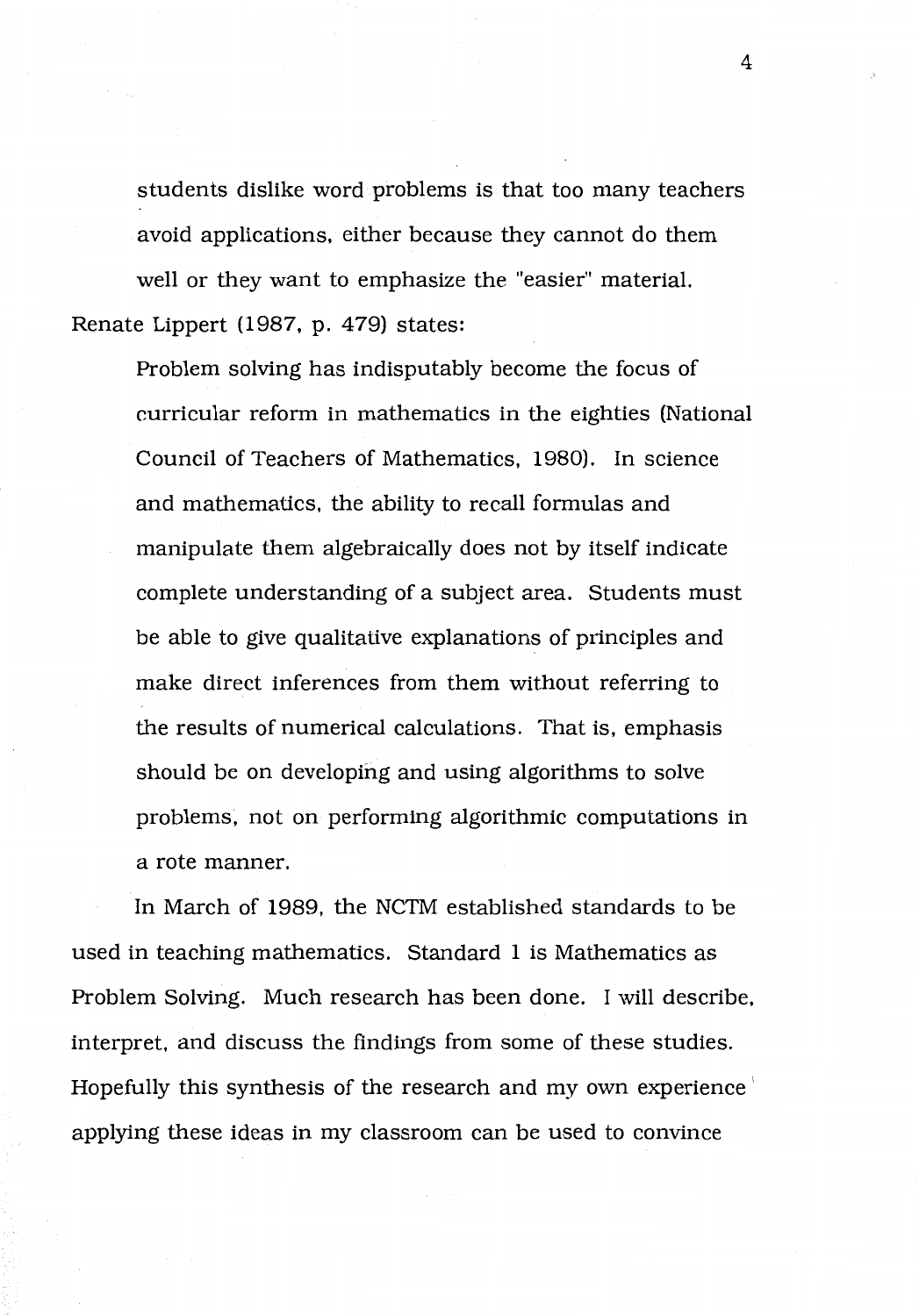math teachers of the importance of consistently teaching problem solving in their classrooms.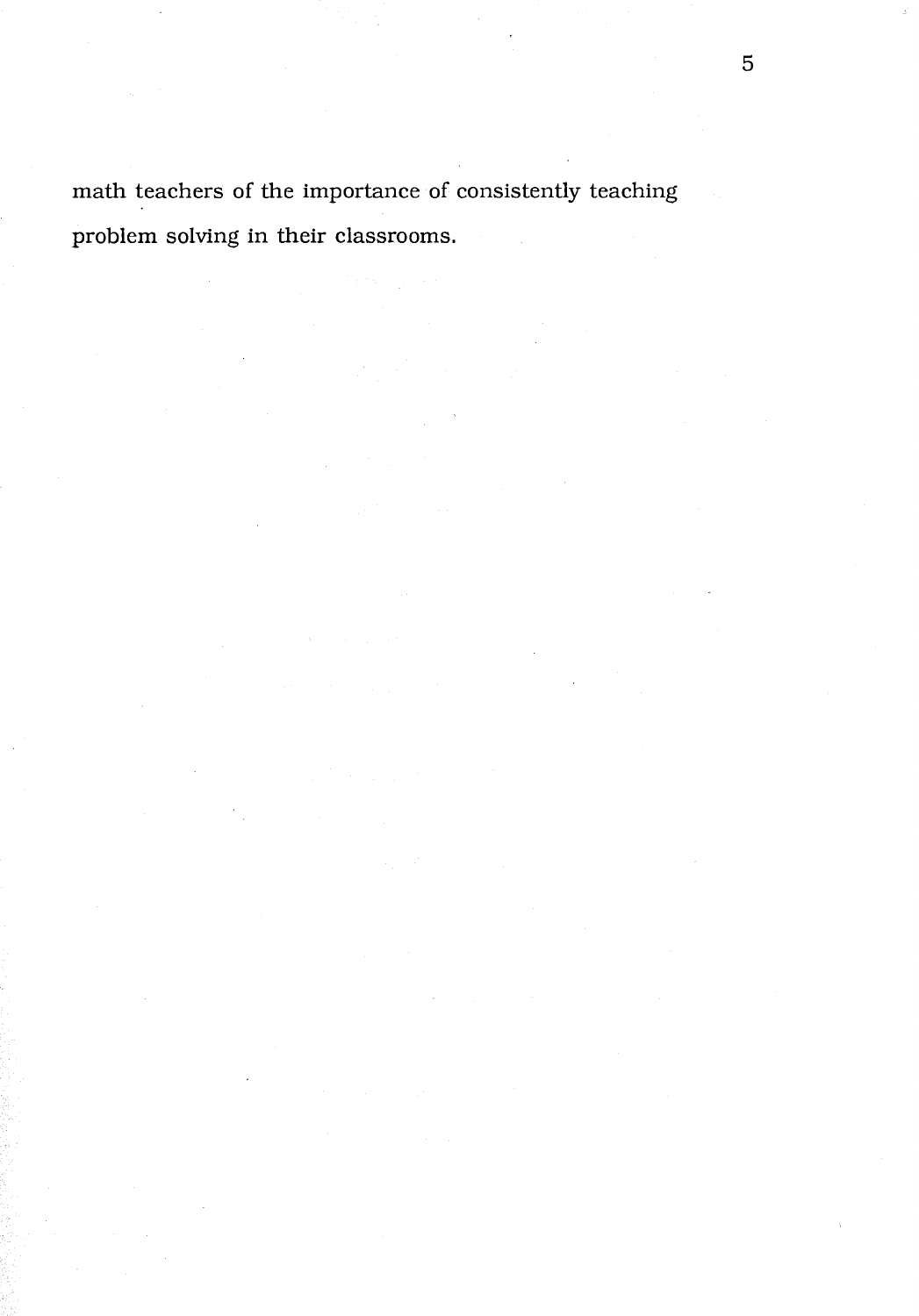Chapter II: Importance of Problem Solving in the Classroom

Many teachers feel that if they are teaching traditional textbook story problems then they are tapping the problem solving skills of their students. This is an error that needs to be addressed. A story problem gives the information and asks the student to find the answer. Many times the students do not even need to read the problem. They just take the numbers and perform one of the four basic arithmetical operations. As an example:

Jon bought a \$28.00 video game. He plays it 8 times a week. At the corner store it cost \$ .25 each time he plays the same game. How many weeks will it take Jon to break even?

The students may look at the problem and immediately devote their entire attention to the numbers needed to calculate an answer. The teacher has told them to do the problem and to get the right answer. The student may take  $8 \times $.25 = $2.00$ and divide \$2.00 into \$28.00 and get an answer of 14 weeks. Very little thought has gone into the problem. It is a basic algorithmic computation.

On the other hand, problem solving creates a thinking situation for the student. Lee Von Kuster, chairperson of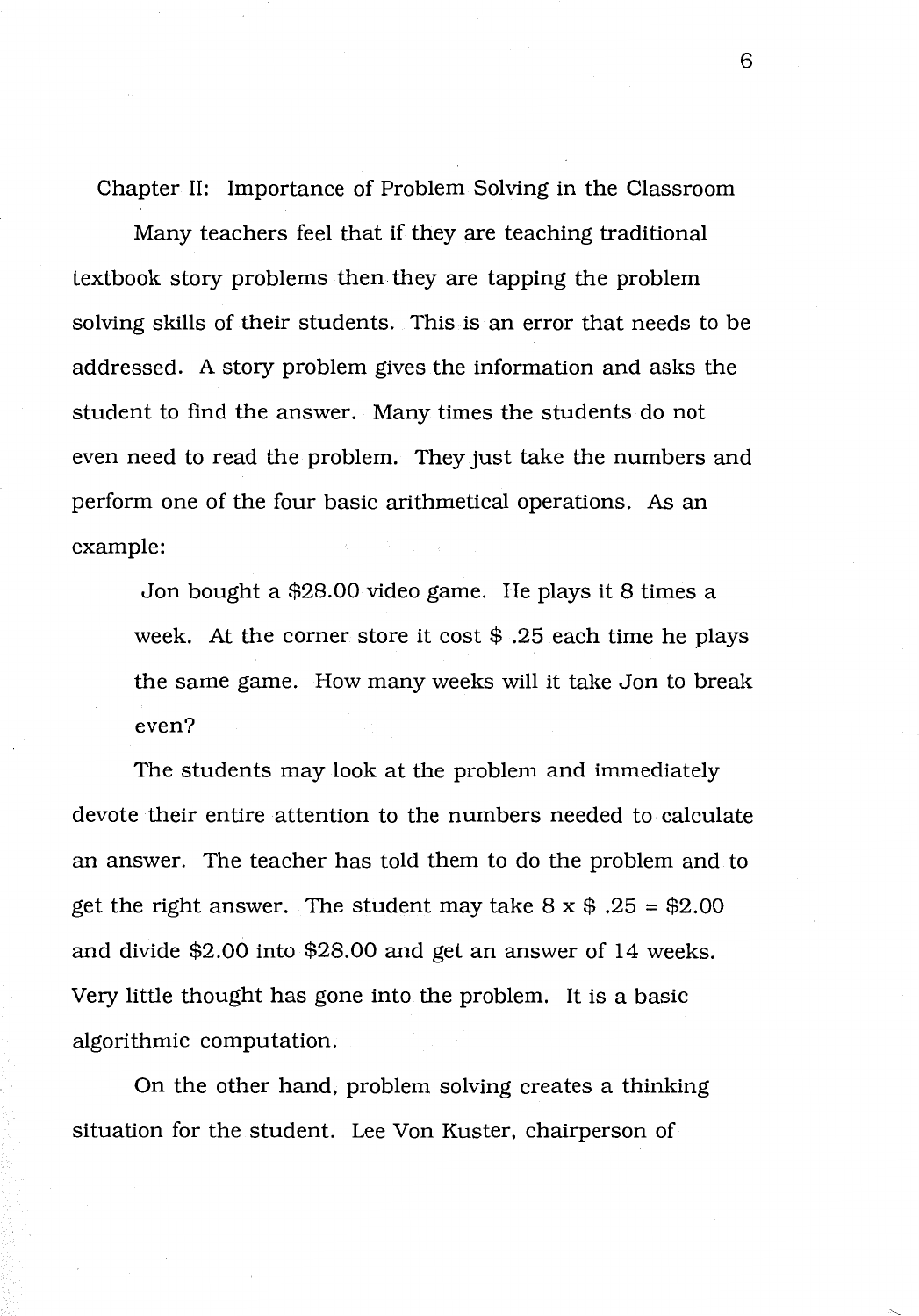Teacher Education and Professor of Mathematics at the University of Montana, (1984, p. 61) states:

> Everyone is talking about it; some are even doing something about it. Problem solving comes under different titles and with various definitions, but generally it is something at which students are not very good. Just what constitutes problem solving will always be open to debate. On the most basic level, however, it means tackling problems that do not have obvious answers. As students mature mathematically, situations which were once problems become simple exercises. Thus teaching problem solving may seem like a problem in itself, but it is actually a relatively simple concept, involving a little extra time and imagination.

Patricia F. Campbell and Honi J. Bamberger, from the University of Maryland, define problem solving as envisioned in the National Council of Teachers of Mathematics Standards. (1990, p. 15) They state:

It is not simply instruction for problem solving or about problem solving. It is students actively involved in constructing mathematics through problem solving; it is cooperation and questioning as students acquire, relate,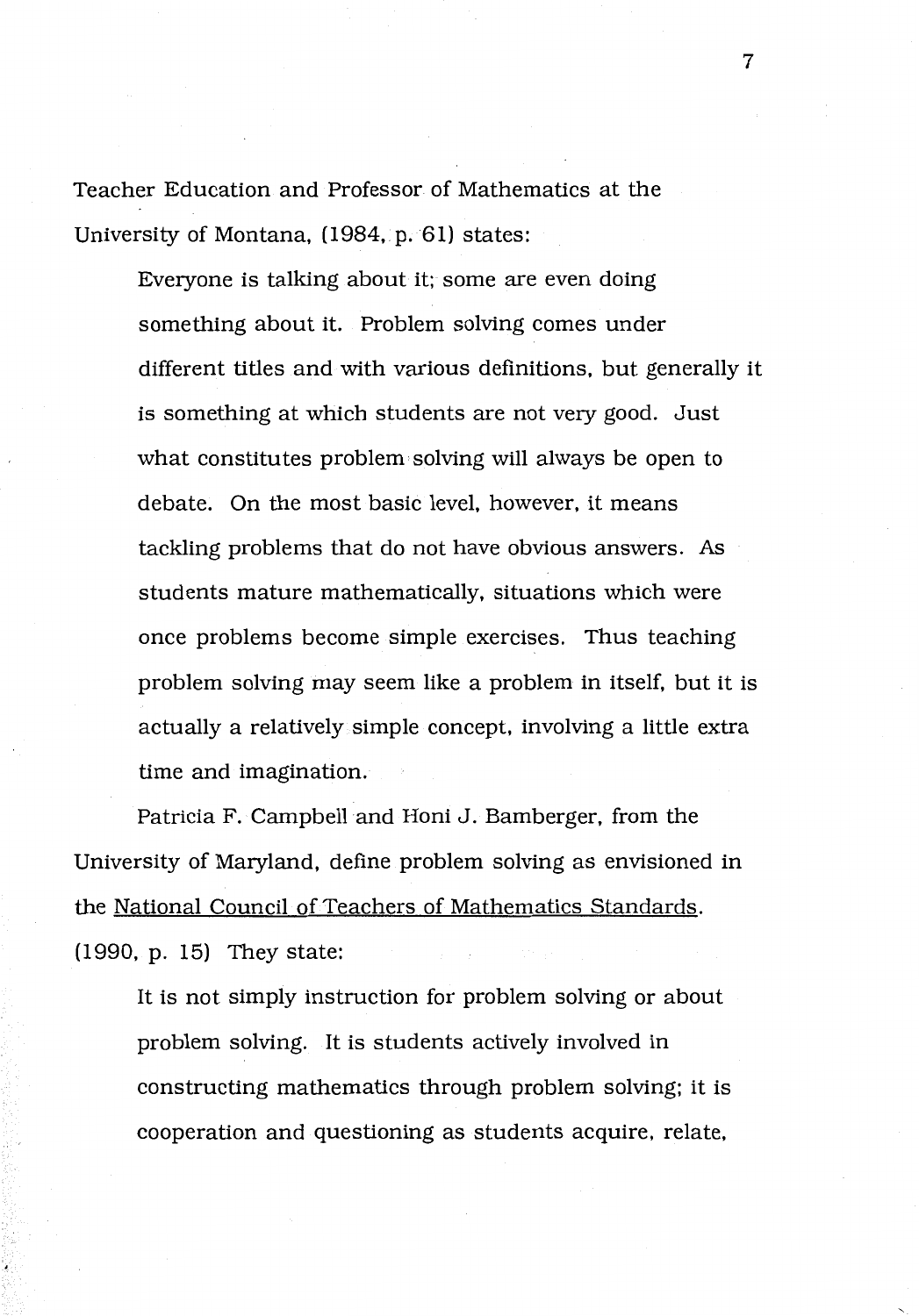and apply new mathematical knowledge. Problem solving is a setting for communicating mathematical ideas, a context for investigating relationships, and a catalyst for connecting mathematical concepts and skills.

Here is an example of the same problem, but with a problem solving approach.

> Write three questions that can be answered using the data in this problem. Then find the answers. Jon's father purchased the video game Space Wizard for \$28.00. Jon had been playing that game 8 times a week at the corner store, where it cost  $\frac{1}{2}$ . 25 to play one game.

This approach allows students to think of different questions that could be asked from the problem. It shows that there is more than one question that could be raised from the given information. It lets them see which data in the problem are necessary to find a solution and if there are unnecessary data.

Thus there are differences between story problems and problem solving. Story problems are relatively easy to solve and take very little thought. Typically, the students just have to pick out the numbers and perform one of the basic operations with them. Problem solving enhances the story problem. This method creates a situation where the students must analyze.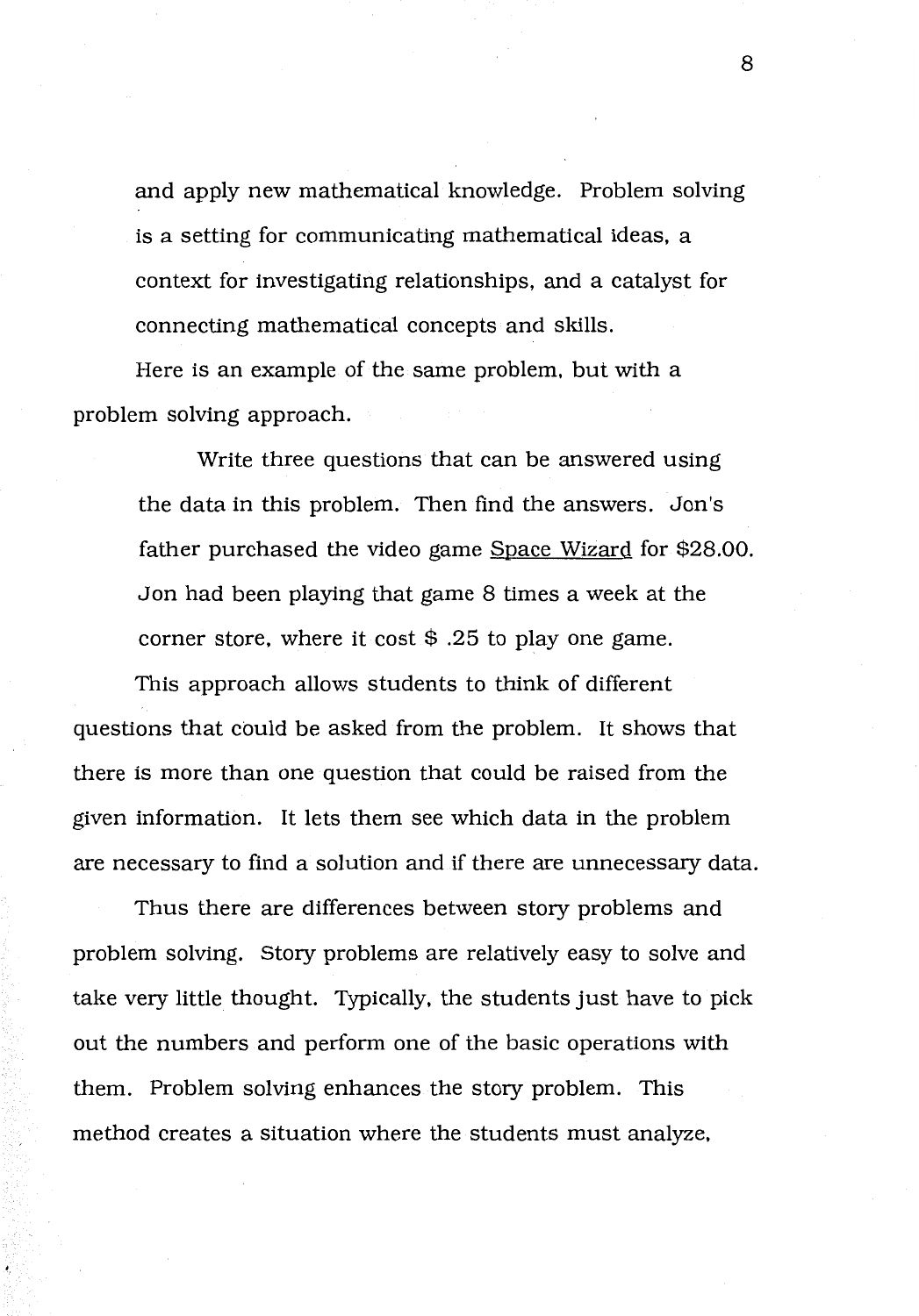synthesize, and then evaluate the information given in the story problem.

There are advantages of the problem solving approach. Problem solving exposes students to problems of the kind that they will encounter in the real world. Problems in the real world may not have single answers or easy answers. Problem solving creates an awareness of the different strategies that can be used in dealing with real life situations. Problems can involve a lot of mathematics and some insight to consumer awareness. "Problems are all around us. It isn't necessary to seek out a book that has a vast supply of them. Local situations offer an abundance of ideas, with the added bonus that students will be more interested in situations which they know something about." (Von Kuster, 1984, p. 62)

Problem solving develops the mathematical knowledge that the students need in order to be successful in school and out. It prepares them to use the four basic operations in mathematics. These operations will be used in all areas. One of these areas is working with a checkbook. They must know how to add and subtract. They need some knowledge of how to balance their account every month. They may need to know how to double a recipe or to reduce it by a certain amount. If they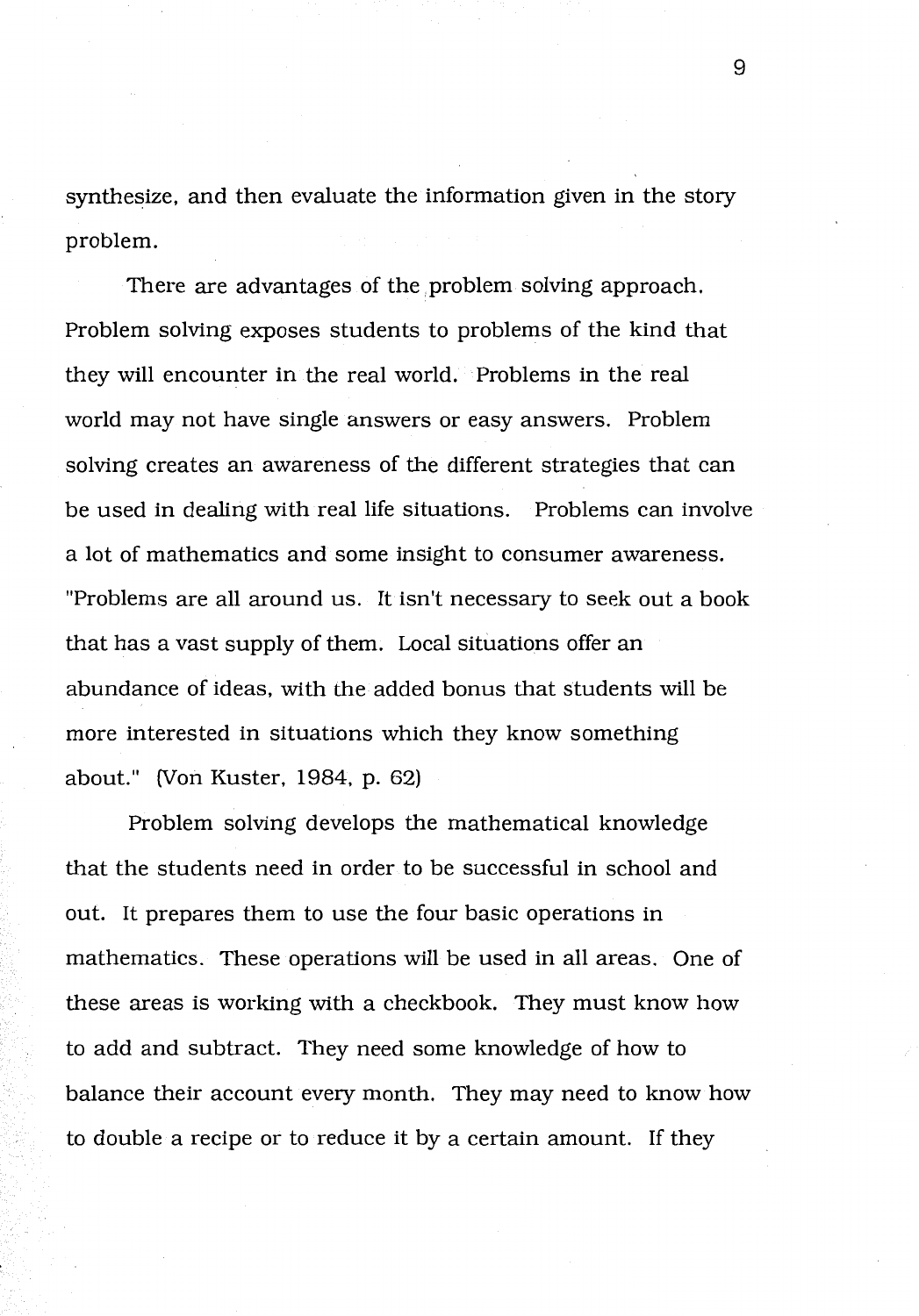ever need to build something, they have to know how to measure a board and be able to change measurements from feet to inches. Budgeting is an important skill to learn where knowledge of percents is necessary. They have to know what interest is and how to look for the best interest for their economic situation. When taking a vacation, they will use distance, rate, and time problems. Robertta H. Barba (1990, p. 34) states:

Successful problem solving involves fact, rules, skills, and strategies, called heuristics. Heuristics include selecting appropriate notation, studying the solution process, making a figure or drawing, checking the solution, identifying necessary information, generalizing, restating the problem, looking for patterns, writing mathematical statements, working backwards, drawing from known information, constructing a table of data and physical models, predicting, and breaking a complex problem into simpler components. If information (including facts, rules, and heuristics) is stored in memory in an organized fashion, then the student should become a good problem solver.

This statement sums up what a person needs to function in the real world. Many students will use some of the knowledge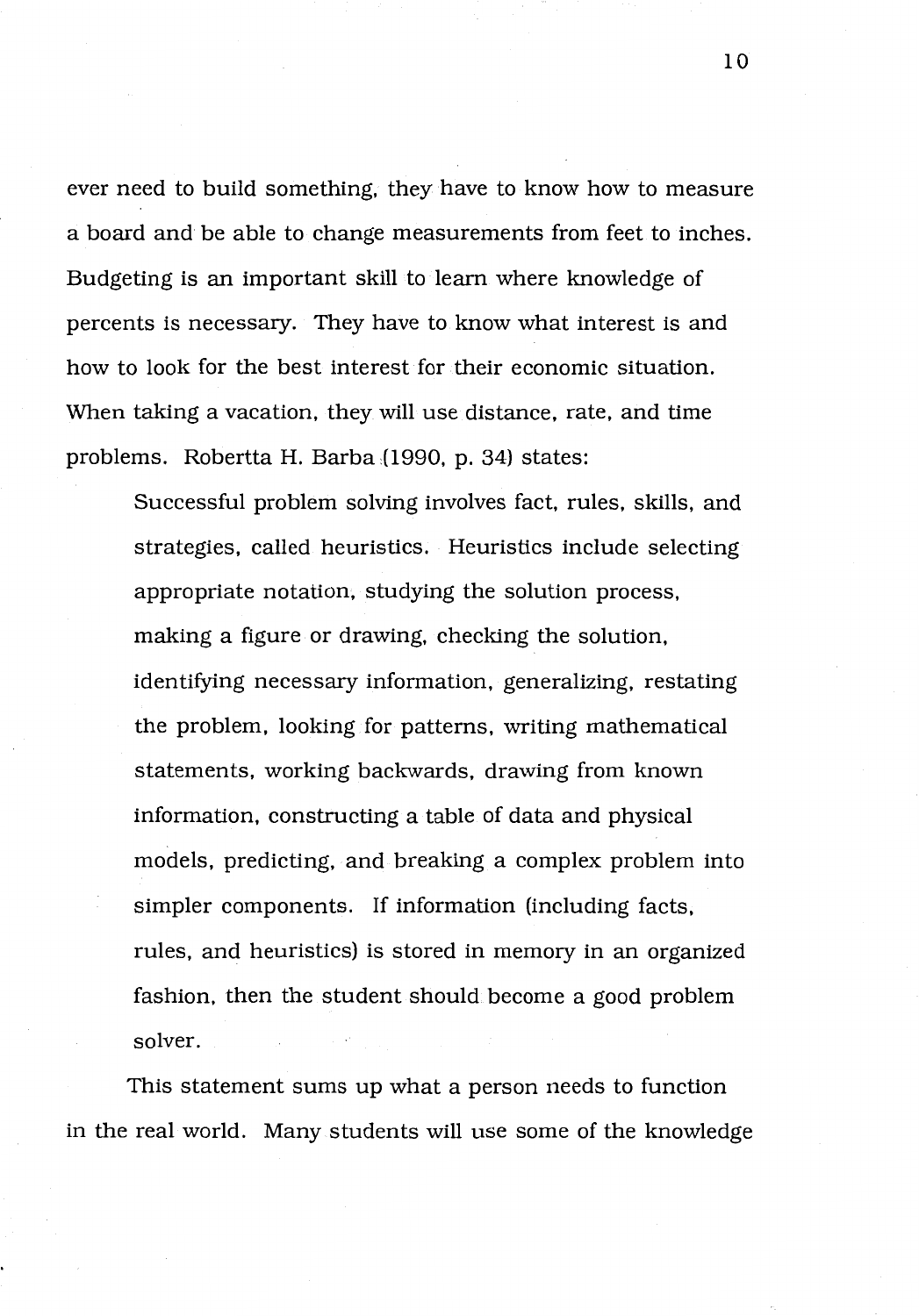that they receive in mathematics class. Others will use more. This will depend on the career that a person chooses. But in any profession, a good solid mathematical background is needed to handle any problem with confidence.

Students should be encouraged to devise their own problems. These problems will be more relevant to them, thus motivating them. There will be more willingness to accomplish the task. They can develop skills that apply to the entire school program. "Problem solving strategies are important parts of our school curriculum. Teaching strategies is an excellent way to help students attack mathematical, as well as other, problems.... This experience promotes the development of intuition and number sense in young students." (Kerekes, 1988, p. 432)

As students become better problem solvers, application of learned math skills should improve. They could make a sketch, drawing, or table of data to organize the information. Students will be able to take a complex problem and develop it into a simpler problem, make a guess, check the guess, and use appropriate labels. After reflecting on the problem and method that was used, the students may use this information for future reference.

Problem solving creates an atmosphere of thinking. It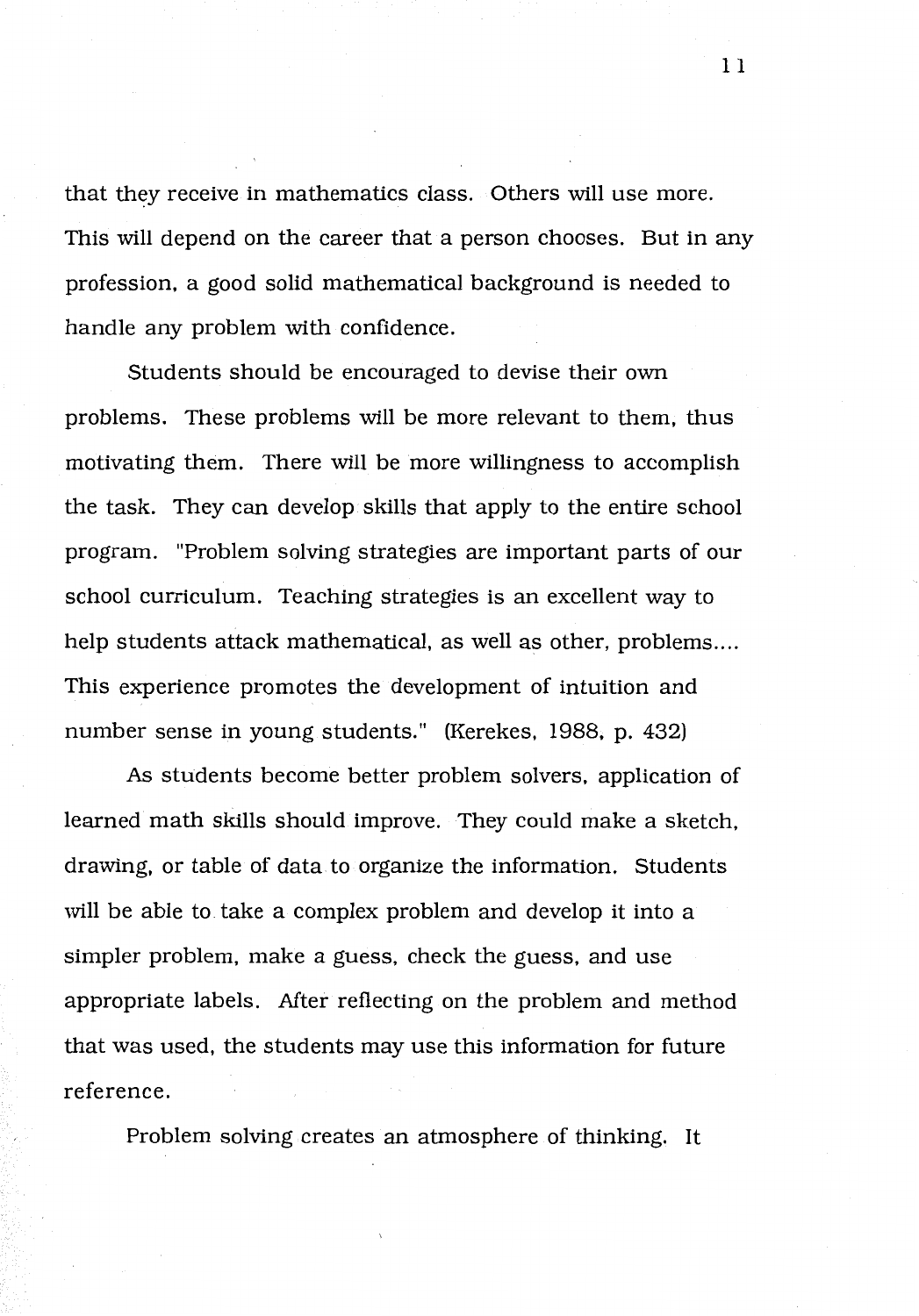makes the student understand how to do the problem and see what can be accomplished from this knowledge. "Students need to work on problems that may take hours, days, and even weeks to solve. Although some may be relatively simple exercises to be accomplished independently, others should involve small groups or an entire class working cooperatively." (NCTM Standards, 1989, p. 6)

In 1978, Larry L. Hatfield examined rationales for problem solving instruction. Then in 1989, Thomas L. Schroeder and Frank K. Lester, Jr. re-examined his work and related it to the Standards. "Both of these references define and distinguish among (1) teaching about problem solving, (2) teaching for problem solving, and (3) teaching via problem solving " (Schroeder and Lester 1989, p. 32).

Teaching about problem solving refers to teaching strategies that help the students solve problems. Students are taught to consider what the problem means before they decide how to solve the problem. This approach allows the students to reflect on and evaluate their solution method.

Teaching for problem solving involves applications. Reallife problems are used so the students can apply and practice concepts and skills that have been taught. In this manner the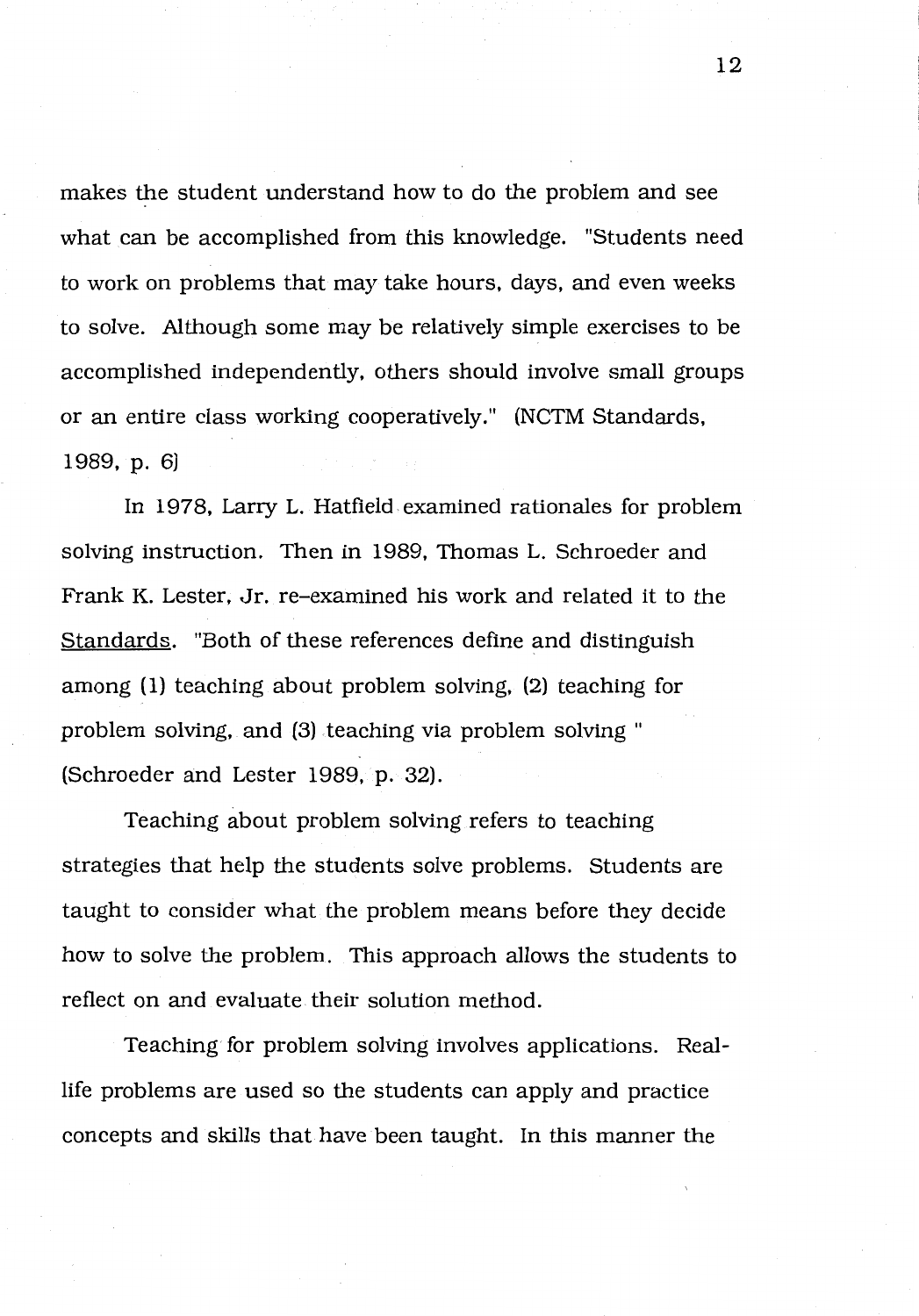students get to practice their basic operations in a variety of meaningful situations.

Teaching via problem solving goes beyond the other two approaches. New mathematical ideas may be learned and connected to existing skills. "Students come to learn concepts, connect ideas, and develop skills as they solve carefully constructed problems that embody essential aspects of the mathematical content being studied." (Campbell and Bamberger, 1990, p. 15)

Barba (1990, p. 35) states, "The work of mathematics researchers has revealed that problem solving is a multifaceted construct that is difficult to teach, and yet vital to the educational process of students in our classrooms." For students to become good problem solvers, they must practice the necessary problem solving skills. Barba lists the following implications: (1990, fig. 2, p.35)

1. Problem solving is not developed through simply doing exercises or worksheets. Problem solving skills require time to develop and are the result of solving many problems.

2. Good problem solvers need a balanced routine of facts, skills, and heuristics.

3. Problem solving is highly teachable, but the process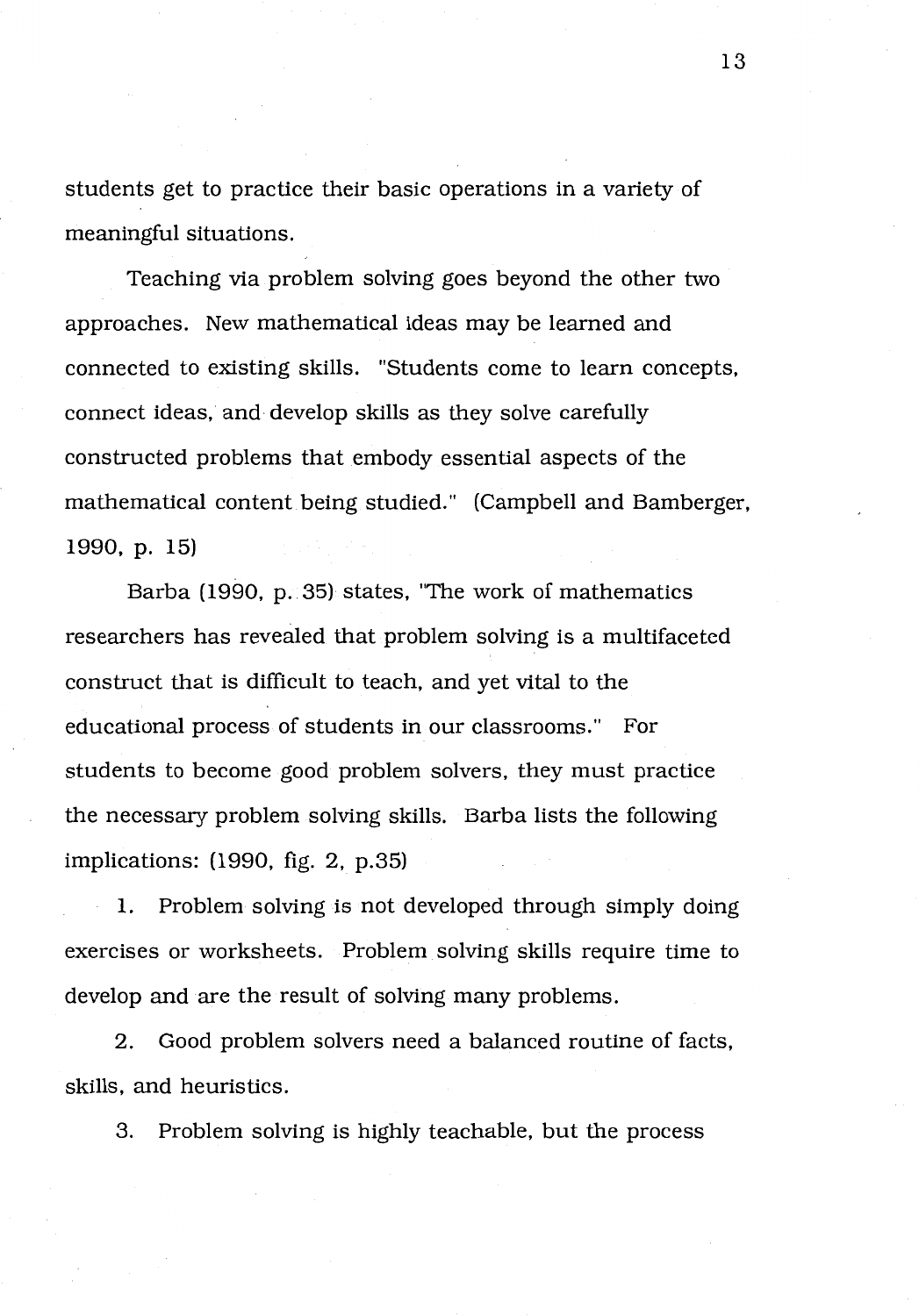requires time and practice; there is no simple, easy method to teach problem solving.

4. Problem solving skills are not highly generalizable, students need exposure to many problems to become good problem solvers.

5. Students learn by solving problems, not by observing a teacher solve problems. In teaching problem solving, teachers need to remember that watching is not the same as learning. Students need to actively develop problem solving skills.

6. Problem solving is facilitated by calculators and microcomputers in the classroom. Computer programming, per se, does not teach all problem solving skills.

Problem solving allows the student to make decisions on what action or operation is needed to solve the problem. It makes the student aware that many problems can be solved in more than one way. It improves students' abilities to implement solution strategies accurately. Problem solving develops a situation where the students may think, reason, create, and seek solutions. It prepares the students to handle the real world problems that they will encounter after high school.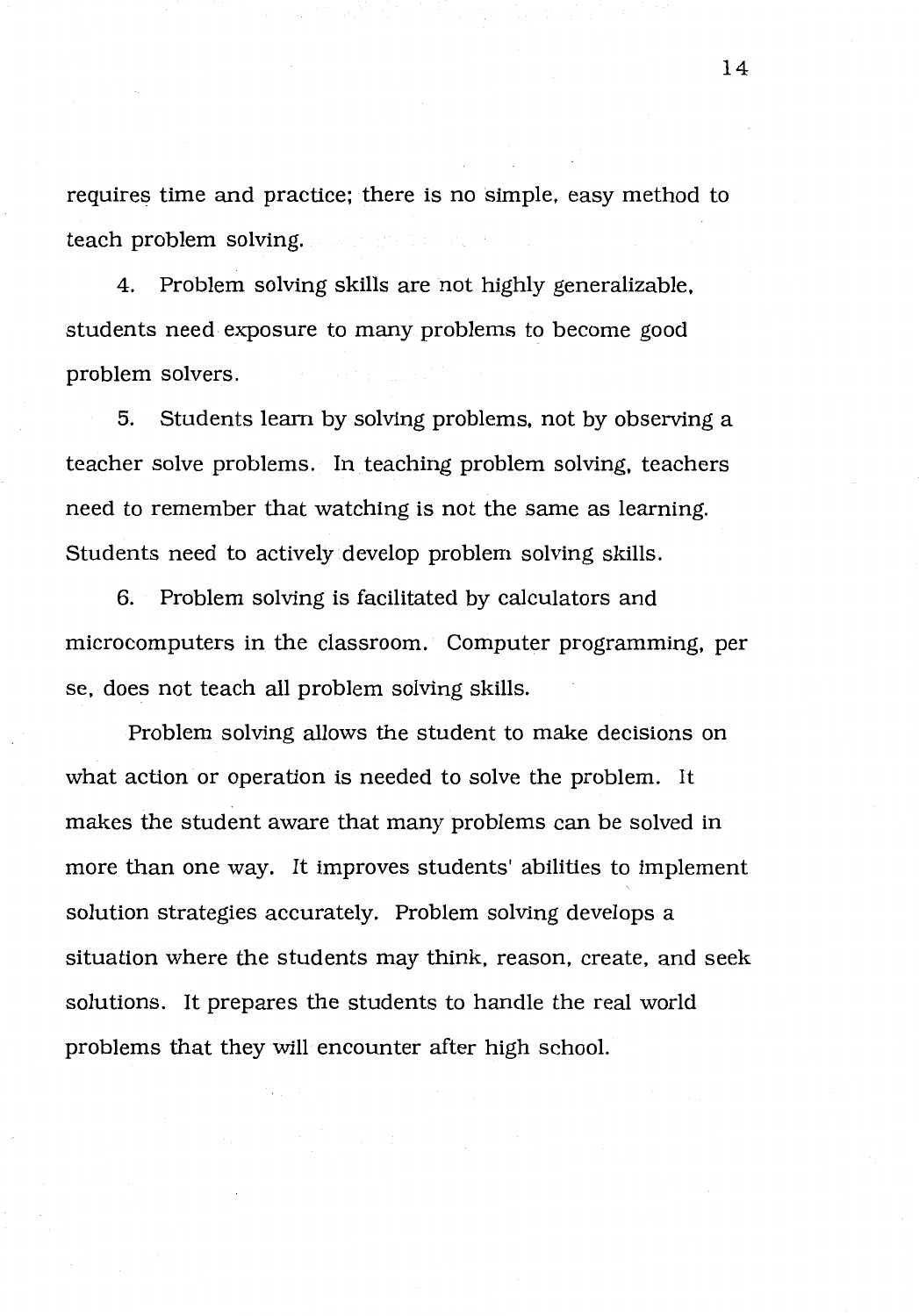Chapter III: Problem Solving--Success in a 9th Grade Classroom

Problem solving in my classroom has become a regular part of the curriculum. I have, in the past two years, been very interested in this aspect of mathematics. I became aware of problem solving through several different circumstances. One was a class I took at the University of Iowa. It was called Problems Teaching High School Mathematics. This class ' examined the new standards developed by NCTM. These standards are to be used by math instructors to improve their curriculum. One of these standards deals with problem solving. Part of the class was devoted to a discussion about whether problem solving was being used and if there had been any success using it. Several class members had used problem solving and one person had done a lot with problem solving. She had not done any formal research, but she had observed that her students were enjoying mathematics more and they seemed to have more interest in doing their math assignments. Her students were asking for more problem solving activities. She noted that math scores for this class had improved. She felt that these positive results were due to using problem solving in her curriculum. After listening to this success story, I felt it was time that I tried problem solving in my classroom.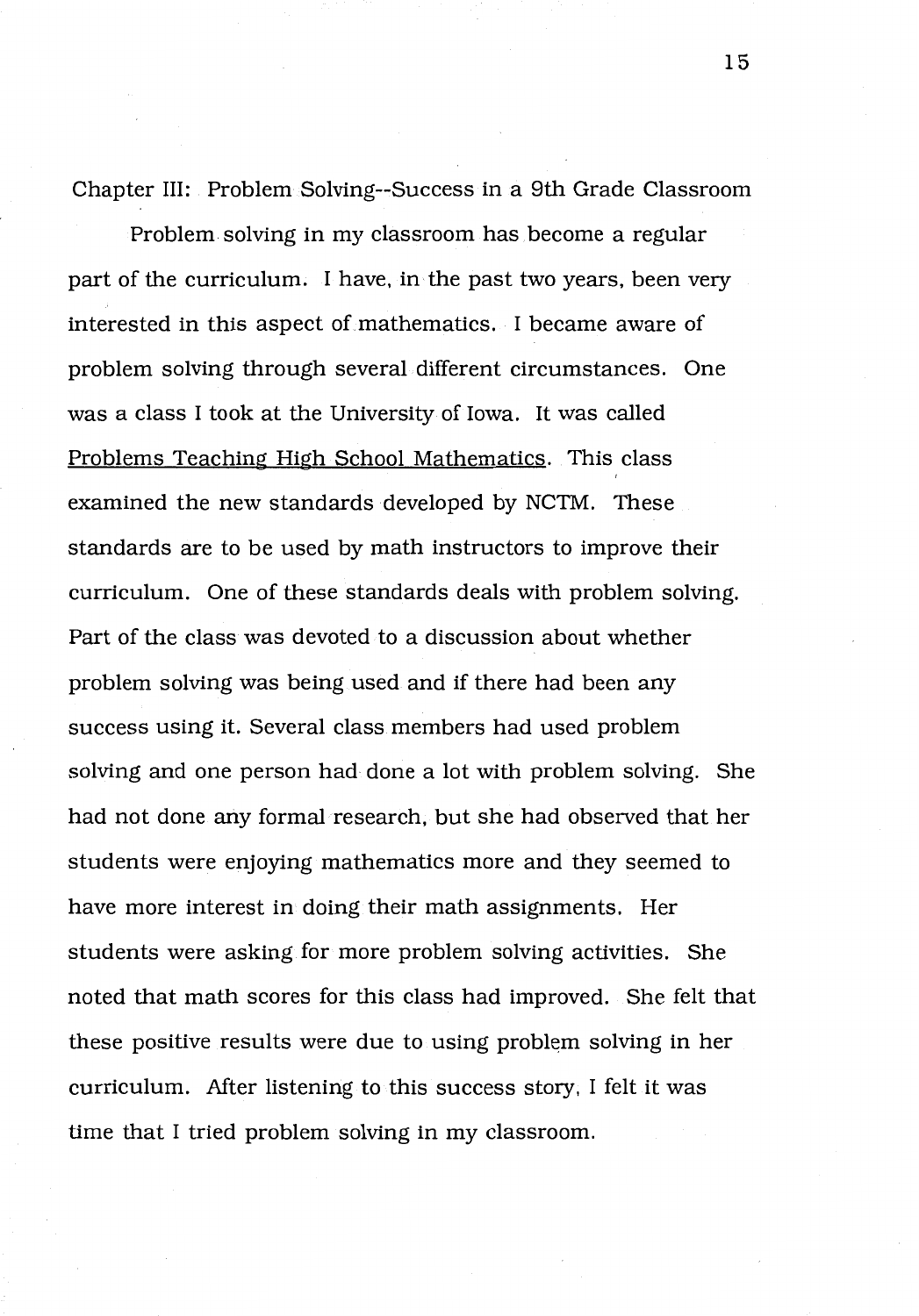The math conferences that I have attended have also encouraged me to do more with problem solving. I always check the brochures from these sessions for any meetings dealing with problem solving. One session that was held recently got me interested in using a calculator approach to problem solving.

Much of the information I use comes from other teachers who have had success using the problem solving approach. I observe what they have done and I adapt their uses to fit my needs and classes.

In the past, prior to using problem solving, I basically followed the textbook. I introduced the topic, discussed it, looked at some examples, and assigned a certain number of problems. The students would work on their assignment. If they had any questions, I would assist them at that time. The next day we would correct the assignment in class, start a new topic, and repeat the same lesson routine. After listening to other teachers describe their success with problem solving, I decided to try problem solving in my Algebra I class. I began with my Algebra I class as these students were more proficient in mathematics than my other classes. I wanted to see how they reacted before I attempted it with my General Math students;

The first activity that I tried was Activity One. This activity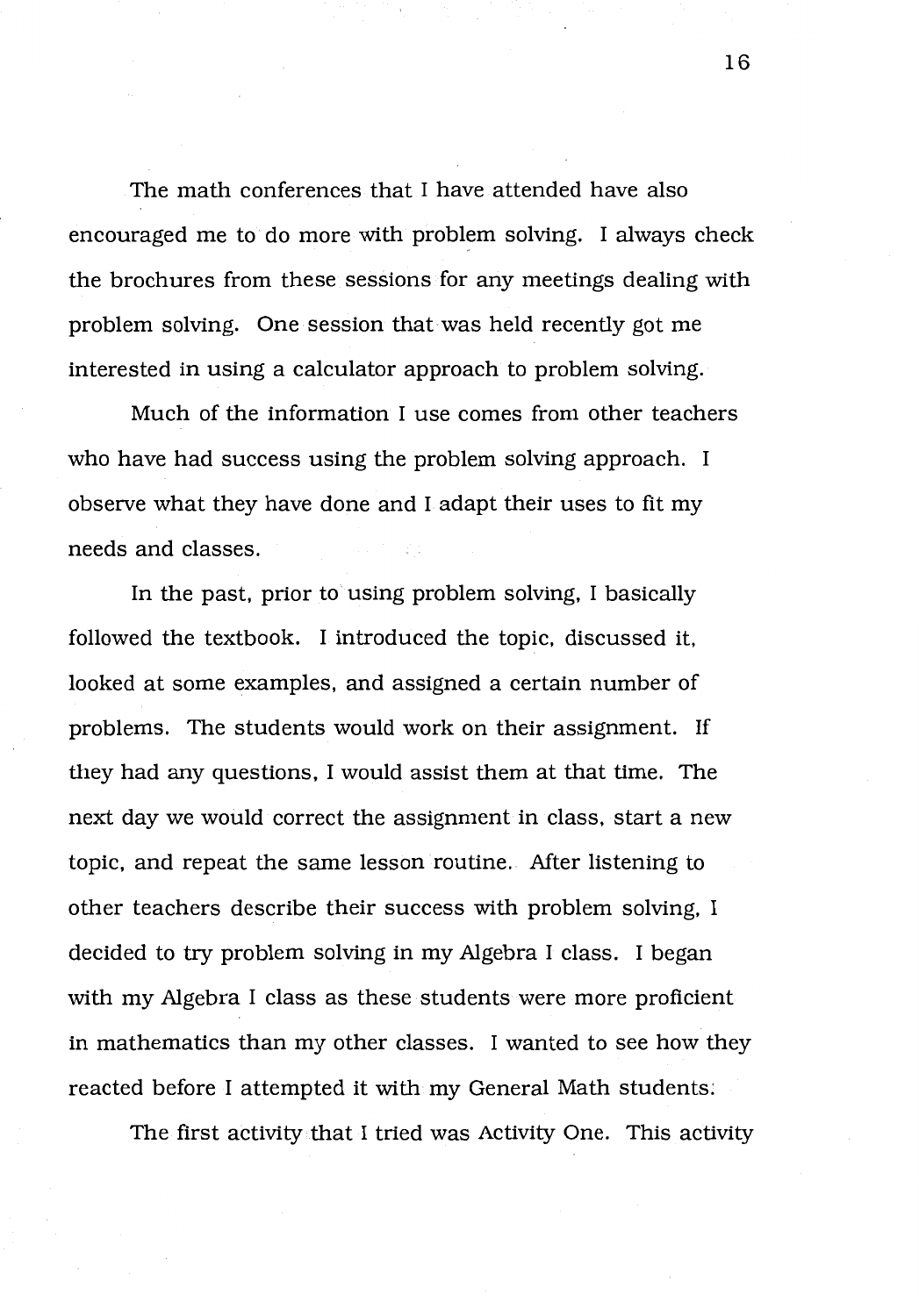uses a cooperative learning approach. The students were very excited about it. There was much discussion among the group. Students were interacting with one another. They were asking each other questions and were able to answer with accuracy. When it came time to test over this unit I felt they had a better understanding. The test scores were higher than the previous year's class. The students asked when we would do problem solving again. As a teacher, it is a good feeling to see students excited about something. This gives an excitement to teaching and seems to make the job easier and more satisfying. When the students want to learn, a great obstacle to success has been overcome.

I also introduced a "Problem to Challenge You" board this year. On this board I place problem solving problems with different levels of difficulty. I divide the levels into "Tough", "Bewildering", and "Impuzzable". The students can answer these problems any time that they wish for extra credit. After the problem has been answered, we take five minutes to allow the student who gave the correct answer to tell the class how he or she approached this problem.

The "Problem to Challenge You" is my own idea. I wanted the students to be able to work on problems that challenged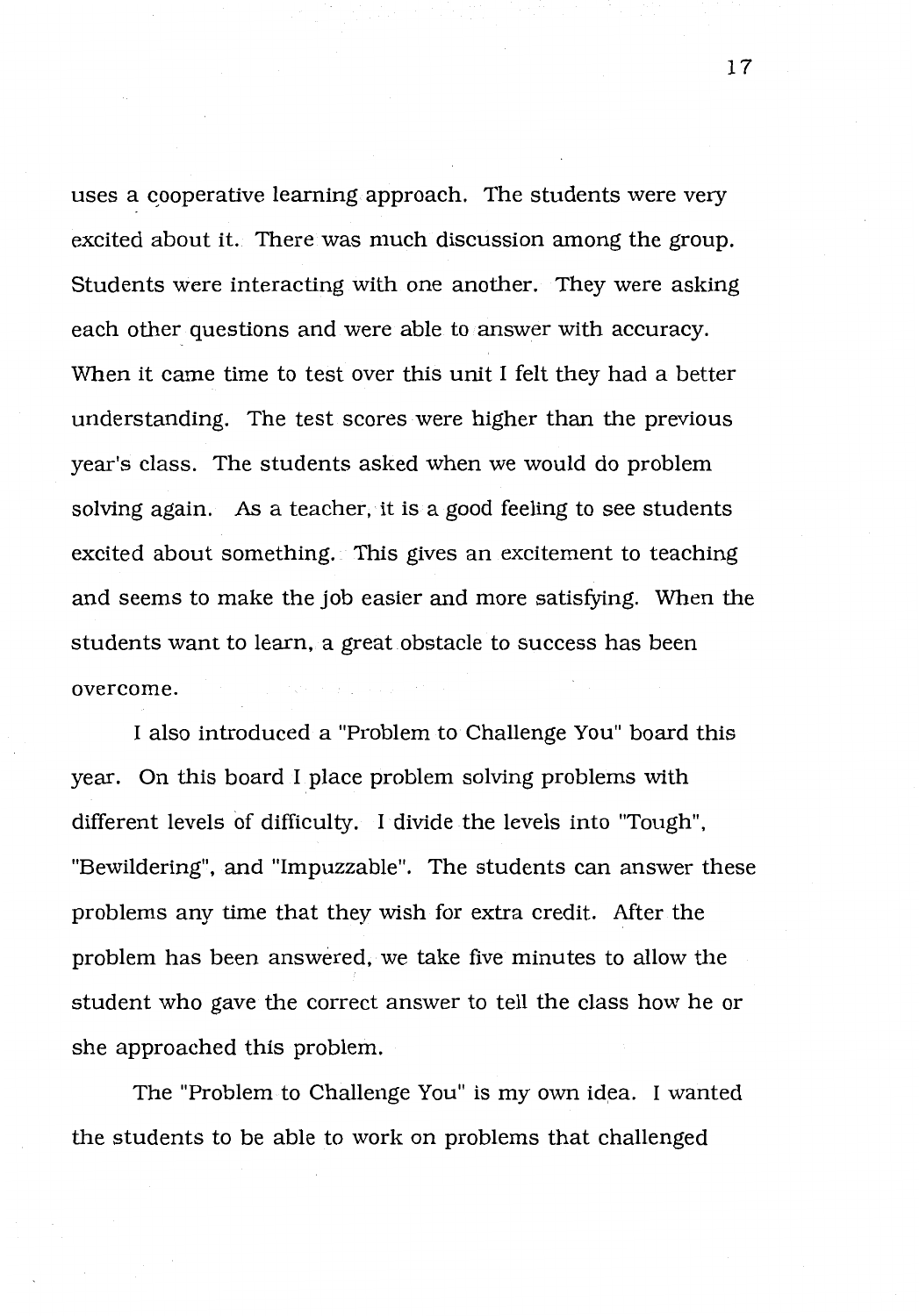them any time they had completed the regular assignment. I include a variety of problems at all levels to involve all of my students. Some of the problems include real life situations, puzzles, logic, patterns, and stories. I have students taking these problems home where they have involved their parents, older brothers, sisters, and friends. I have also had students who see problem solving problems in the newspaper, magazines, or other places and bring them in to challenge the other students. The Appendix includes sample items students have brought to class.

The "Challenge" board has been very successful. The success is apparent when I look out at my students toward the end of the period and I see several of them working at this board. They are discussing the different answers that are possible. I see them challenge each other and discuss why they feel their answer is correct and the other ones are wrong. I especially enjoy the look of pride when a student gets the correct answer and gets to put his/her name on that problem. This is a very good learning tool to use to motivate students. The students work very hard on these problems. They are challenged and they like the challenge because they have chosen it.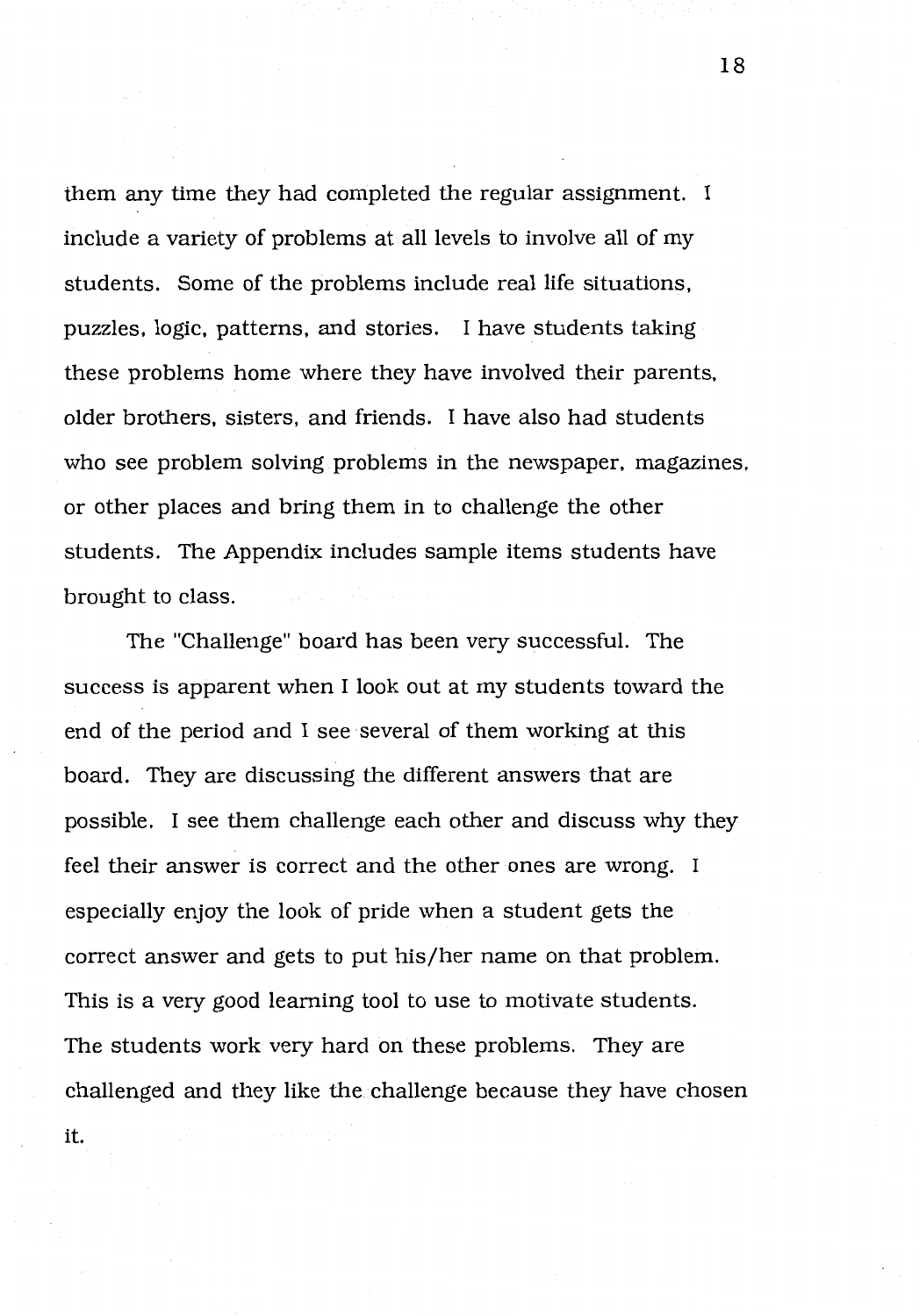I did a unit in my Algebra I class over the first four chapters. I developed some activities that I incorporated into these chapters. Four of these problem-solving activities will be described as a way to illustrate the approach and the benefits of using it.

CHAPTER ONE--ACTIVITY ONE:

SKILL: Given a problem, the students will identify the operation(s) needed to find a solution.

PROCEDURE: We begin by talking about each person's role in the group. We go through an example and use one of the groups as a role model. This way each person has an idea of what is expected of him/her. The students are then divided up into groups of three. One will be the recorder, another will be the gopher, and the third will be the spokesperson. They will be given a collection of 10 problems that each group will try to solve. The recorder will write down all answers that the group comes up with. The gopher will be the person who may leave the desk to get material or ask questions. The spokesperson will give the answers when the group is called upon at the end of the period. Each person in the group is responsible for work on the problem. During the year I rotate the jobs so that everyone has a chance to do all three jobs.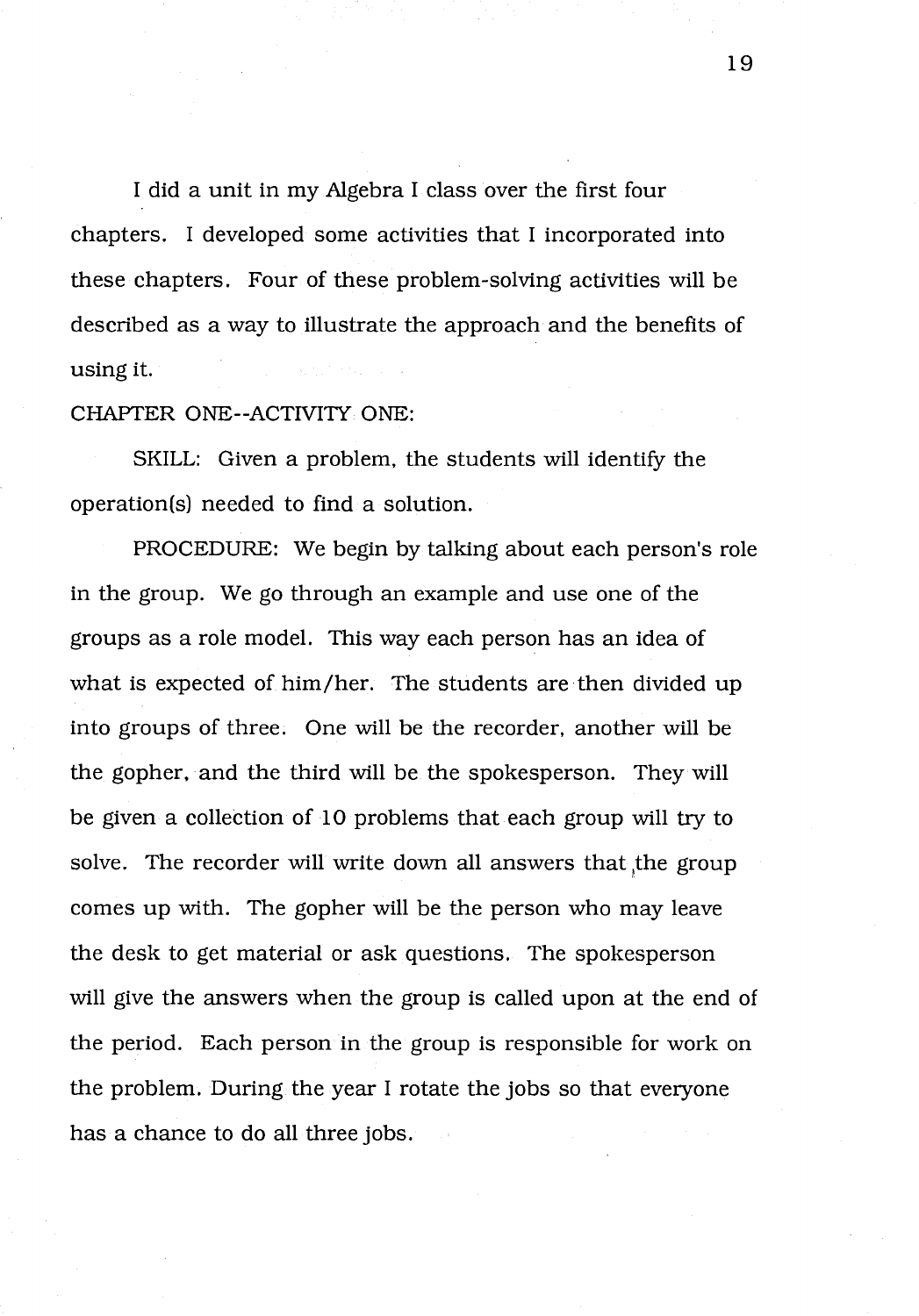BENEFITS: The students soon learn that if they interact, they solve the problem sooner and with less work. By putting in less effort, the students seem to enjoy the activity more. They are more willing to dig into the problem. They lose the bad taste of dull and repetitious work. They start to see a meaning to all the work they have put into it. A lot more work gets done without testing student perseverence. This activity encourages students to ask questions among themselves that they would not ordinarily be inspired to ask. Students in a small group will ask questions such as: "Is the number even or odd? What does 'sum' mean? Does this answer sound right to you? Could we write the numbers as two digit or maybe three digit numbers?"

All of these types of questions prompt the other students in the group to think of new ideas that are being suggested. As students interact with each other and learn from one another a certain unity develops. This is less likely to happen in a classroom where more traditional methods are used.

Small groups allow the quiet student to become actively involved. A quiet student may be more apt to speak out in a small group as the fear of someone making fun of his/her answers or questions is diminished. Students feel a certain safety when they are a valued member of a group. It may give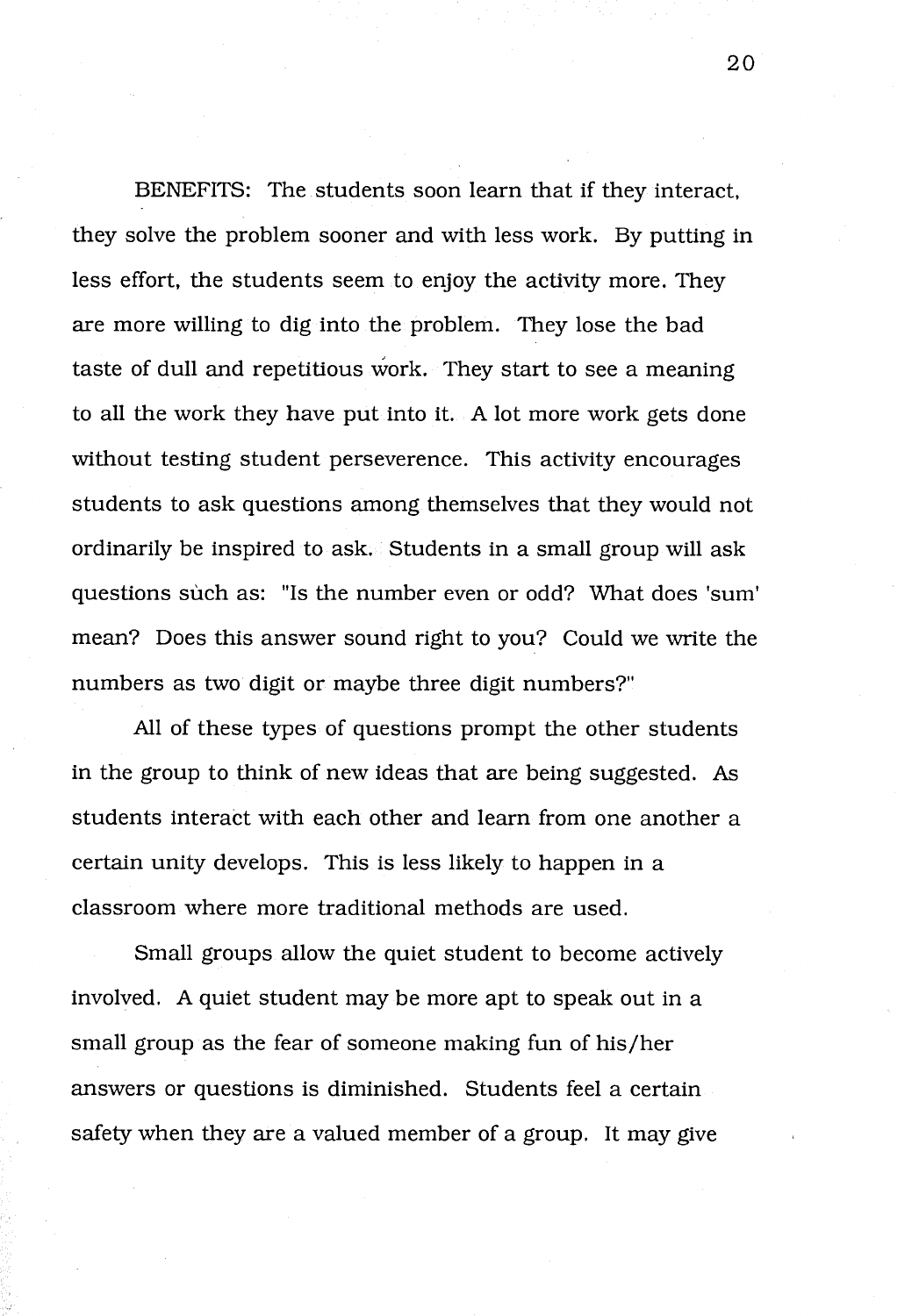them a feeling of belonging and closeness that does not occur in a traditional setting. and a state of the state

The students "brainstorm" their ideas which makes them more aware of other problem solving strategies. The collaboration among students encourages intellectual risk-taking and deemphasizes right and wrong answers. Special attention is given to process as students identify their errors and focus on specific skills that enhance understanding. Students use the trial and error method and often see the plausibility of more than one answer.

The students learn from each other and gain selfconfidence to solve problems on their own. Students must learn that mathematics is not a subject in which they either catch on immediately or they do not catch on at all. They learn by watching how some students approach a problem and start to see how to attack a problem. They start to have success in the group which builds up their ability to persevere when they encounter more difficult problems. They learn to ask sound questions that lead them on the right path to success. CHAPTER ONE - ACTNITY TWO:

SKILL: Given a number sentence, the students will write a story problem that would be solved using that number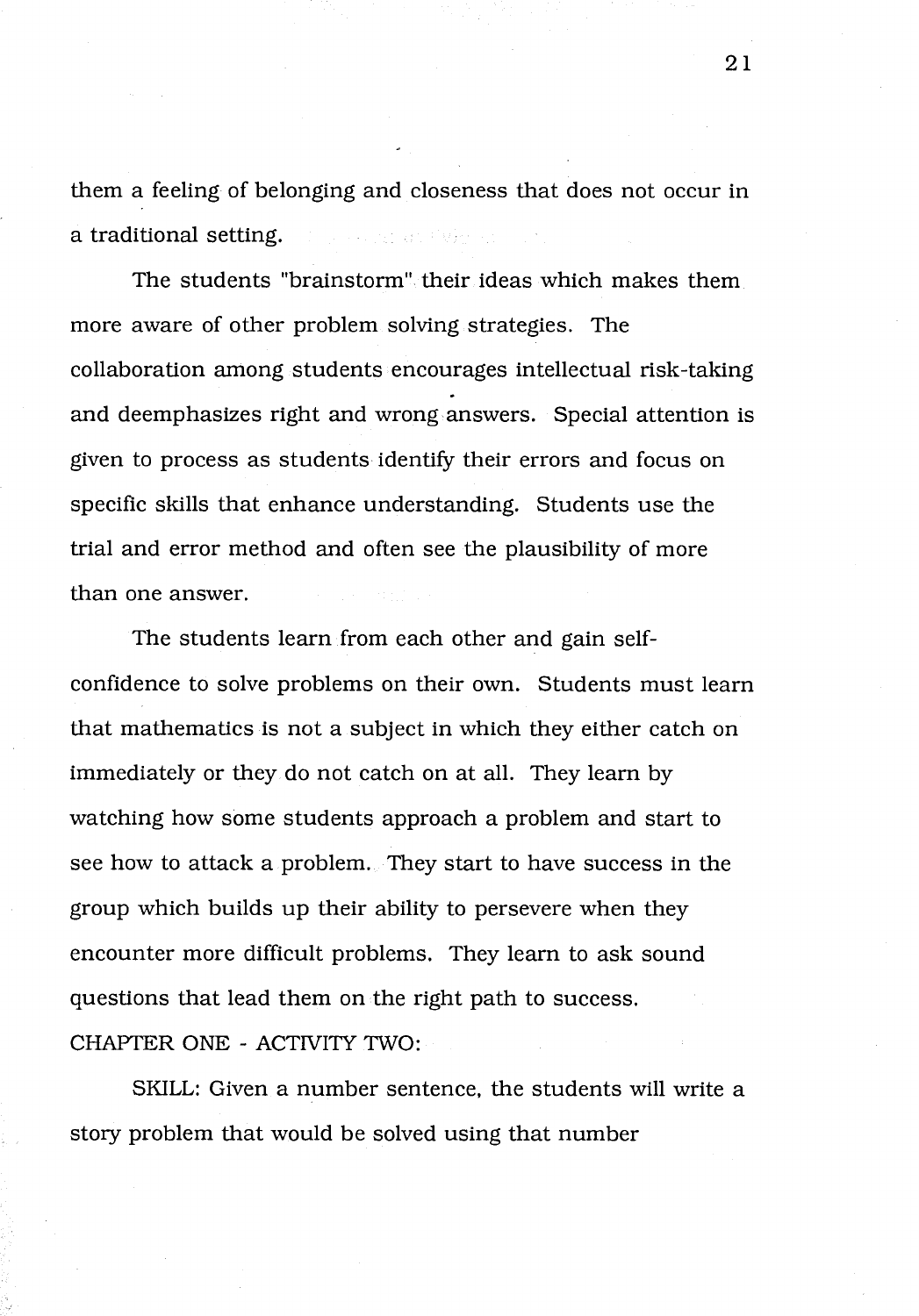sentence.

PROCEDURE: This is an individual activity. Each student will be given a group of 10 algebraic problems where a variable is defined and an equation is given. The students will be assigned to do at least 5 of the problems. They are encouraged to do more of the problems if they have time. They must make up a story problem that fits the algebraic equation. They will be required to read their problems to the class on the next day. After we have talked about the problems the next day I will take problems from their papers and copy them exactly. I will then have them try and write equations for these problems. We will also discuss why some of the problems were easier and why some were very difficult or impossible.

Following is an example of a dialogue between a teacher and a group of students using this activity.

Given:  $X =$  Number of books

 $2X + 4 = 16$ 

Jane wrote the following story problem: John has 4 books more than twice the number of books. He has 16 books altogether. Find how many books did John start with? Teacher: Is this problem easy to solve? Mary: No, it does not make sense.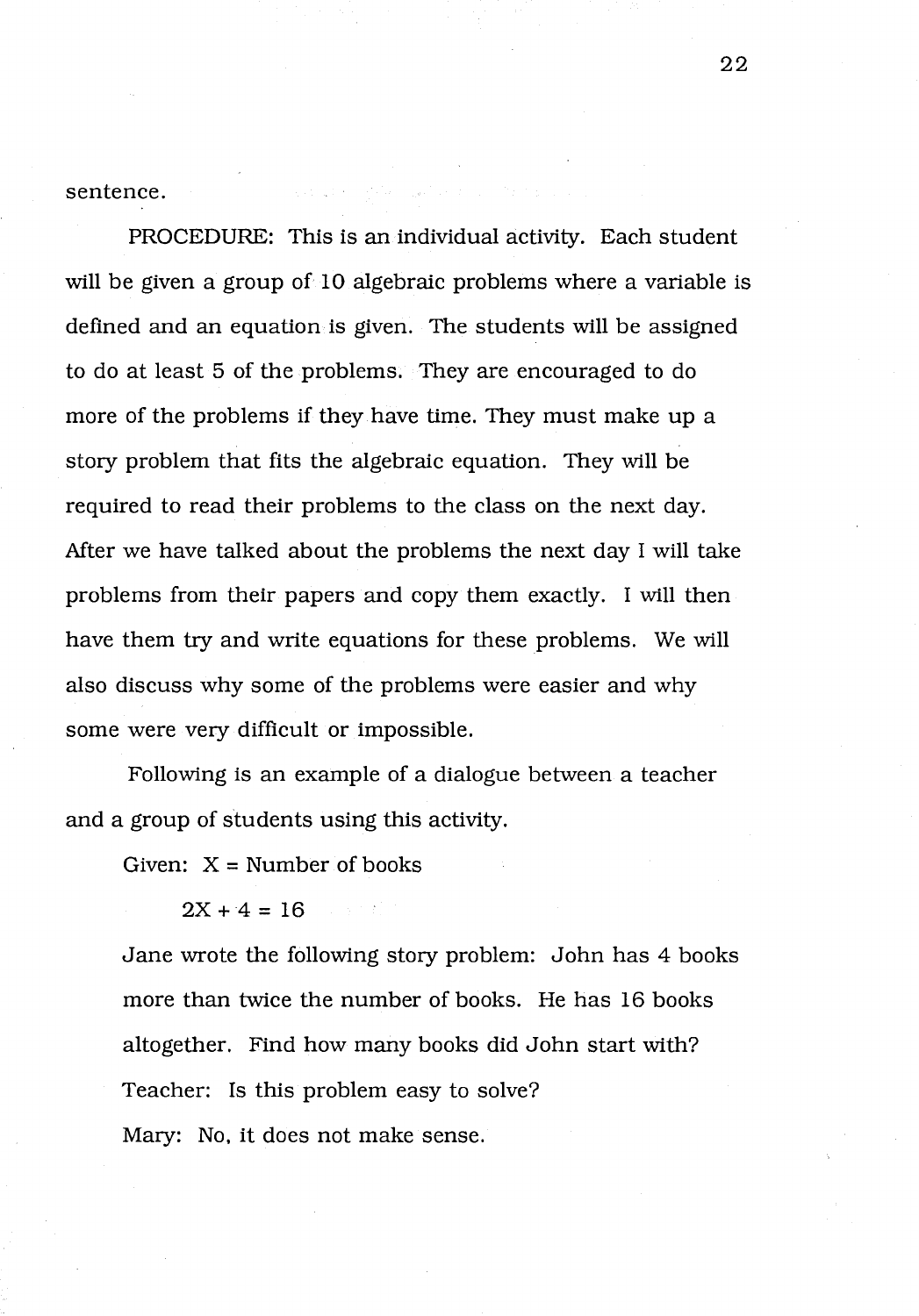$\boldsymbol{r}$ Teacher: What would you do to correct this problem? Jim: The first sentence does not make sense. Teacher: What part of it does not make sense? Jane: It should say twice the number of books than he started with. It was missing this part.

Teacher: If you change that part does it make the problem easier to solve?

Mary: Yes

Jane: You could change it to say: John has read 4 books more than twice the number of books he read last year. He has read 16 books this year. How many books did he read last year?

Teacher: How many people feel that this problem is easier to understand and easier to solve than the original problem? What makes it easier?

Jim: When I read the problem I could not understand what they were asking for and I could not see how the equation would solve for it.

Teacher: Is there anything else that helped?

Jane: No, I can't think of anything.

Teacher: So in order to solve problems we must be able to read them and have an understanding of what we are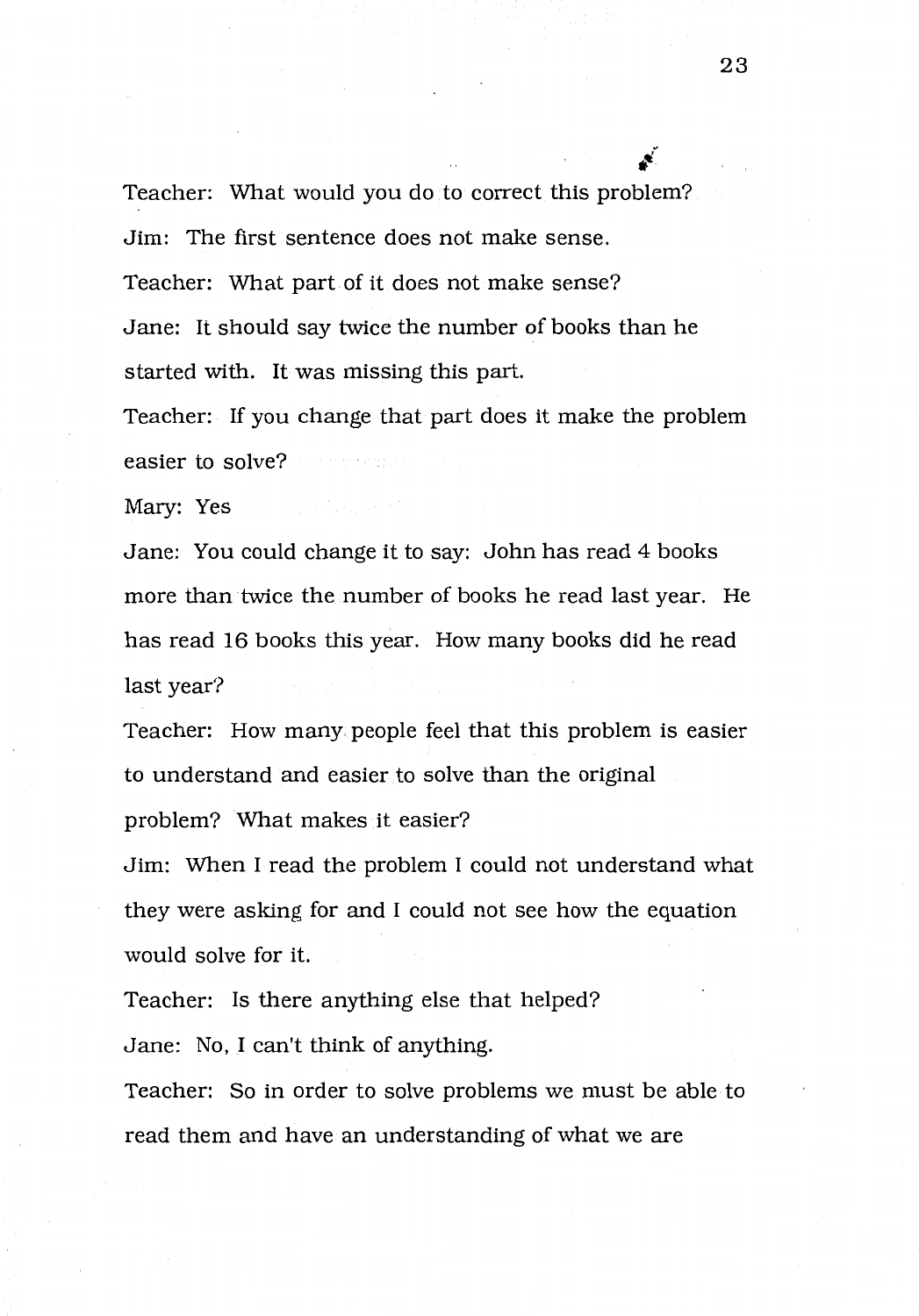looking for and how we can approach the problem. Let's try the next one.

This is similar to how I use this activity and how it unfolds in my classroom.

BENEFITS: This activity encourages students to develop their own problems. When students develop problems by themselves they select information that is relevant to them. If the data are relevant to them they are more willing to engage in the problem solving process. When they view the information as being useful, they are more likely to utilize it to explore new concepts.

The dialogue encourages students to use strategies that they normally do not use in a regular classroom situation. Arithmetic and algebraic concepts are reviewed. Skills in working backward and using logical reasoning are developed in this activity. The dialogue improves students' abilities to monitor and evaluate their thinking while solving problems.

Students experience a feeling of pride when they develop a "good" problem. Students learn that there is more than one way to construct a problem. They have been told by teachers for years that they must organize a solution procedure in a specific manner. Some students can find the answer by using other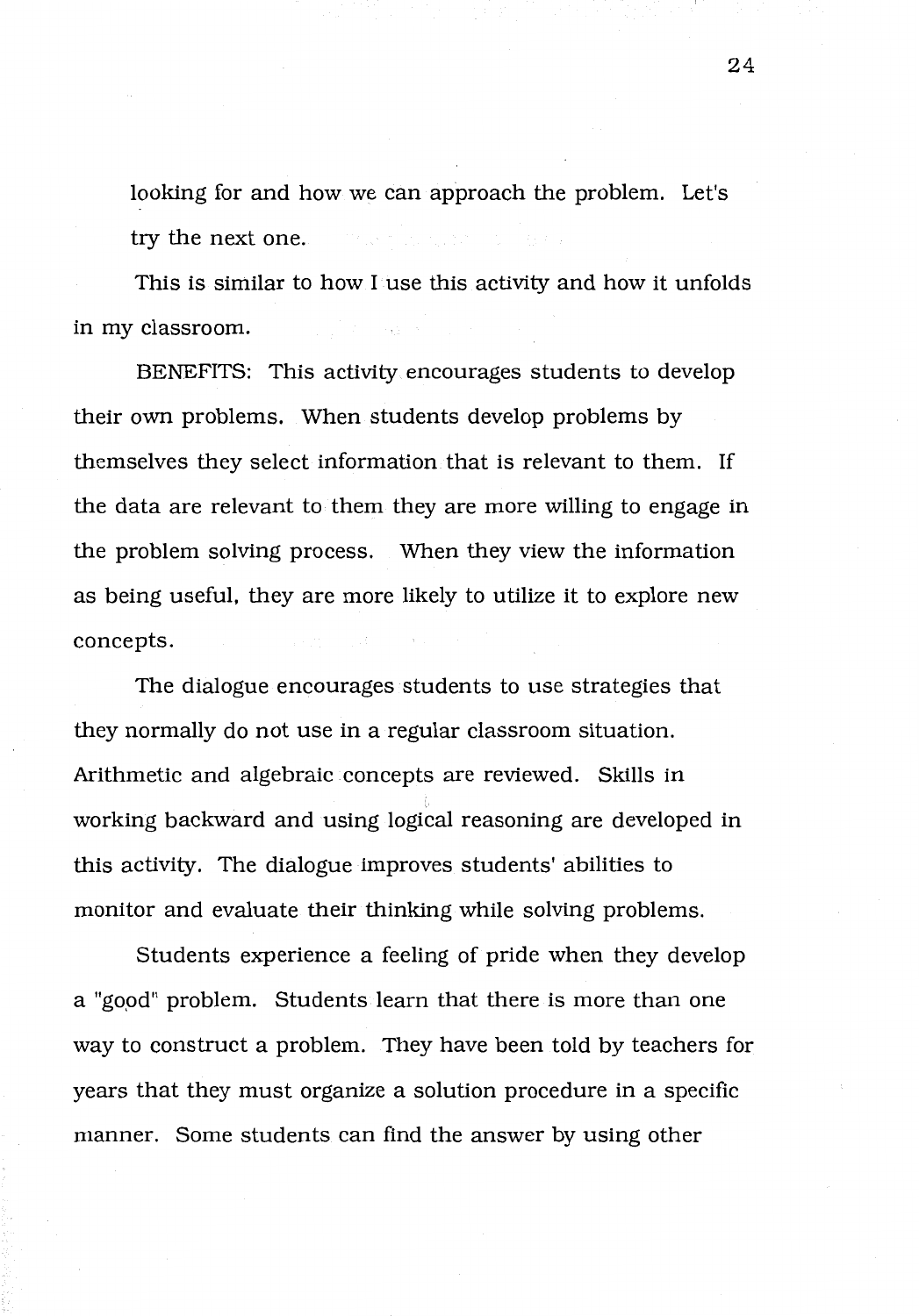methods for setting up the problem. It is very important that the students realize that one problem can be approached from different angles and that the final results can be the same.

Students find out that some problems do not have a single answer. Problems that students will face in the real world do not always have a simple and specific answer. Students suspect this already, but when they get to math class the teacher tells them that they must get a specific answer. This "one rule for the classroom and one rule for the real world" contradiction is hard for students to comprehend or accept.

This type of activity also encourages them to focus on the characteristics of the problem not just the answer. Students learn that a significant part of the intrigue involves figuring out ways to translate the problem into a mathematical sentence. The answer is the exclamation point to the problem. It gives it the final touch to one's fascination with the process.

Developing these· problems allows the students to decide what information is useful and what information is not. Students will deal with this process throughout their entire lives. They must learn how to sort out the relevant information and act upon it.

CHAPTER 3 and 4 - ACTIVITY THREE: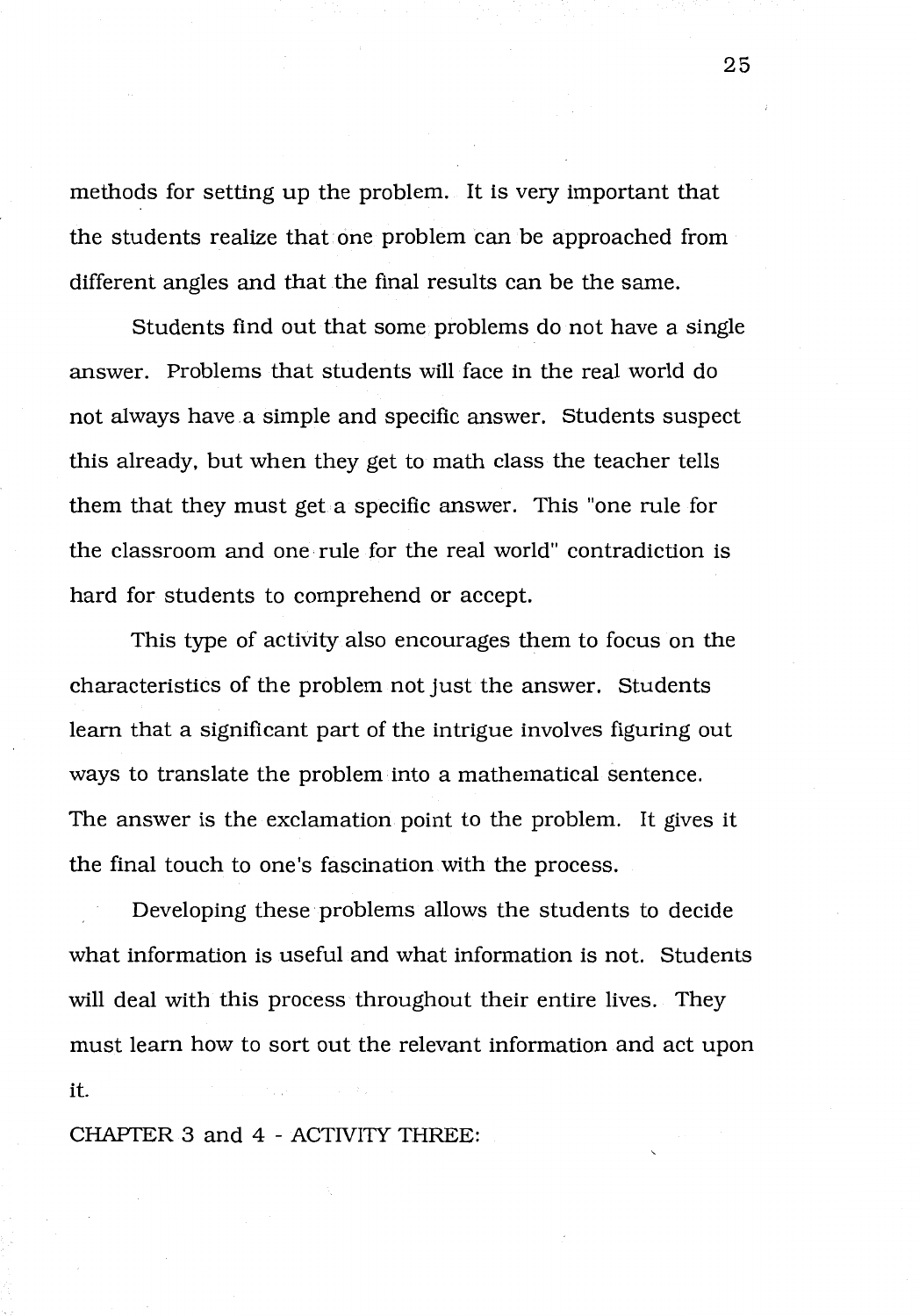DREAM HOUSE:

SKILL: Given a challenge to build something, students will make a scale drawing of it.

PROCEDURE: "Have your parents ever remodeled or built a house? Do you plan to buy a house?" These are some of the questions with which this activity will deal. If you plan to remodel or build something, a picture or drawing will give you an idea if it will fit and how it will look. In order to do this you have to make a scale drawing of it. This activity will look at how proportions help do this.

Each student.will be given a worksheet of a scale drawing. They will answer the questions on their own and will discuss them the following day.

The next day after discussing this worksheet, the students will be assigned to draw a scale drawing of their "Dream House". They will be asked to include as much detail as they wish. They will have one week to complete their "Dream House". Graph paper will be provided to help students prepare their drawing.

BENEFITS: Students will see that this is an activity to which they can relate. It is very important for students to be able to see where and how they can use a skill. If they see the usefulness of an activity, they have a tendency to dig deeper into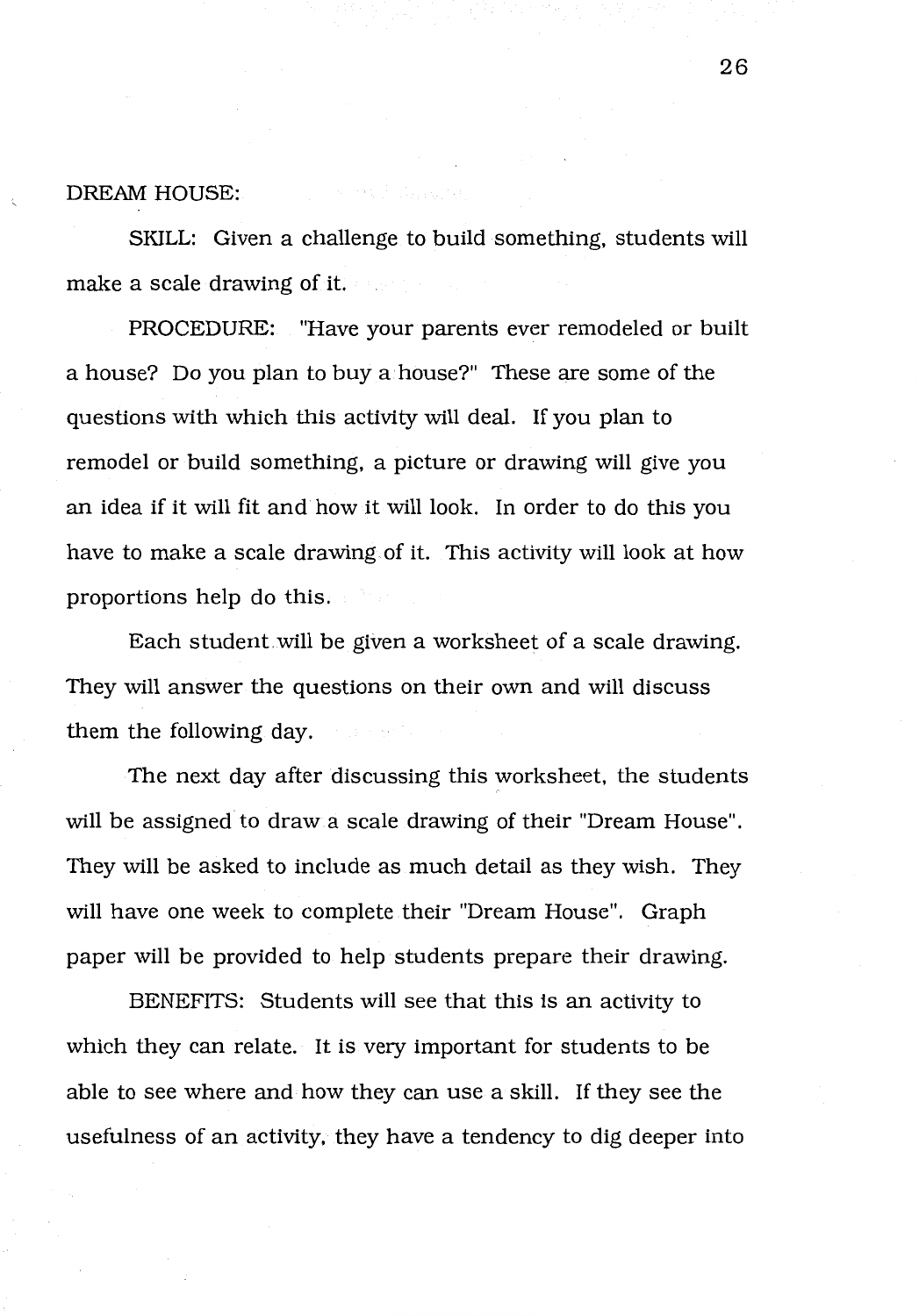it and pursue it with more enthusiasm.

Skills learned from this activity could be used in the future. It is a visual activity using measuring instruments. It gives students a chance to use mathematical manipulatives. It is a "hands on" activity that helps develop spatial relationship skills. Students can visualize what is taking place as they produce a tangible project.

The students will compare their drawings and note differences. This activity shows students that there is more than one way to approach a problem and that there is more than one solution. The students develop the feeling of doing their own project and develop a sense of pride in their accomplishments. The students look at each other's drawings and ask questions. These questions and the answers that are given help develop the students' critical thinking skills. They also see that the more detail they put into the drawings, the better they convey the pictures that are in their minds.

### CHAPTER TWO - ACTIVITY FOUR:

SKILL: The students will improve their abilities to select an appropriate solution to a problem from among several solutions that are generated during a group discussion.

PROCEDURE: Each group will be given a list of 15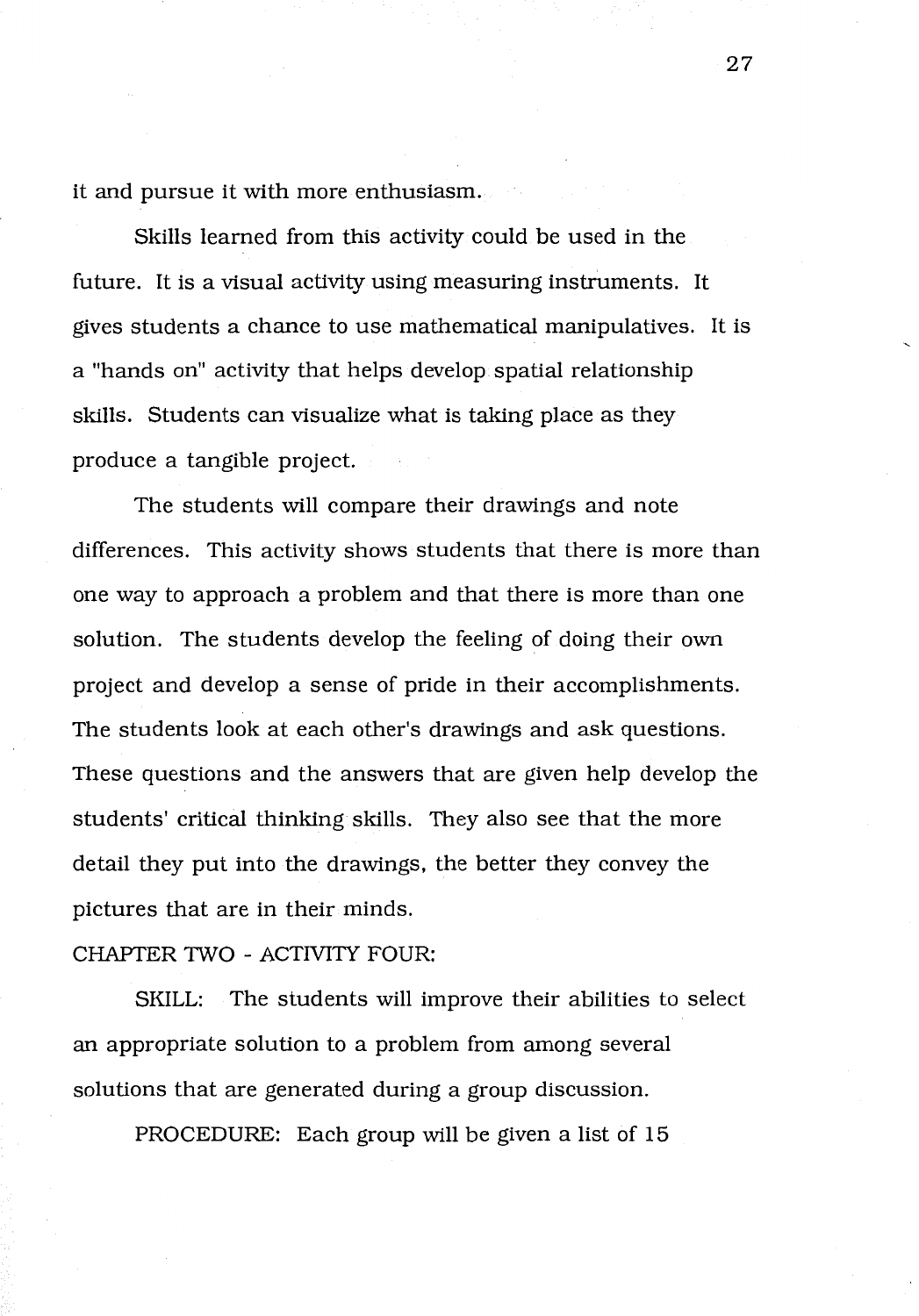problems, 1 bonus, and 5 YOU DO problems. The YOU DO problems are ones they come up with to stump the other groups. The 5 problems that they make up help develop their ability to think of similar problems.

The class will be divided into groups of 3 again as in activity one. A very competitive game is to take the YOU DO problems and have the other groups try to solve them. If the other groups are unable to solve them, the developers are declared the winner and receive a prize.

Here is the work sheet that I use.

| 3. 100 L on a C $\sim$                             |
|----------------------------------------------------|
|                                                    |
| 5. 8 L on a S <u>__________________________</u>    |
|                                                    |
| 7. 26 L in the A <u>__________________________</u> |
|                                                    |
|                                                    |
|                                                    |
|                                                    |
|                                                    |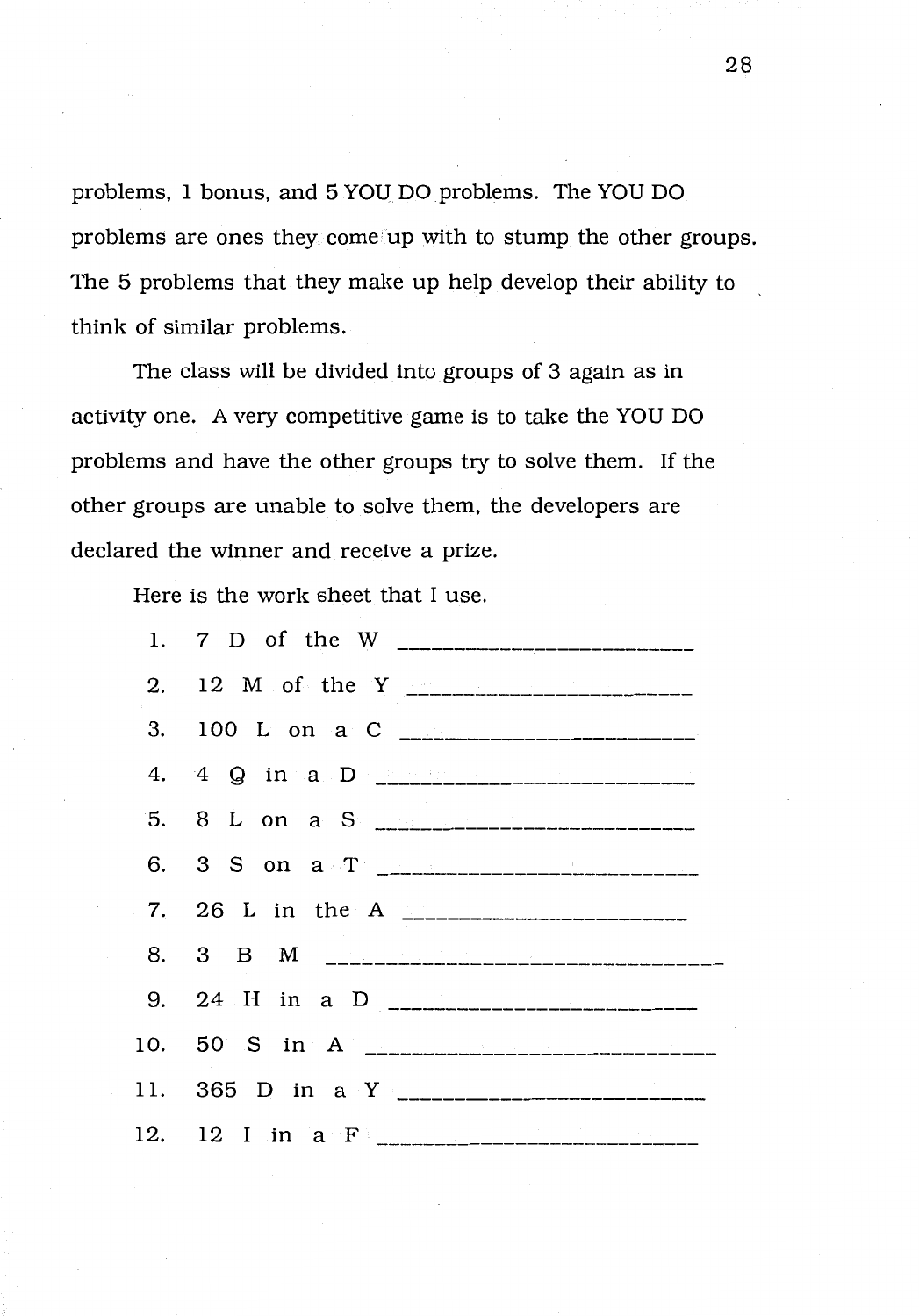13. 4 S in a September 1 14. 18 H in a G C 15. 11 P on a F T Bonus:

99 C in I <u>Common Common Common Common Common Common Common Common Common Common Common Common Common Common Common Common Common Common Common Common Common Common Common Common Common Common Common Common Common Common C</u> List five ideas that your group can think of? 1. 2. 

3. 4. 5. 

BENEFITS: This activity puts the students' minds together to come up with ideas that will stump the class. It develops a strong bonding within the group. A sense of pride is developed. All members are able to provide input during the creating phase of the activity. As the discussion takes place in the group, ideas flow. From this flow, skills and enthusiasm build and students apply content learned earlier in the course.

This process encourages students to be careful not to rely on wild guessing, but to utilize wrong answers as a way for learning. Students learn that making mistakes is acceptable if information is gained from these mistakes. Students learn that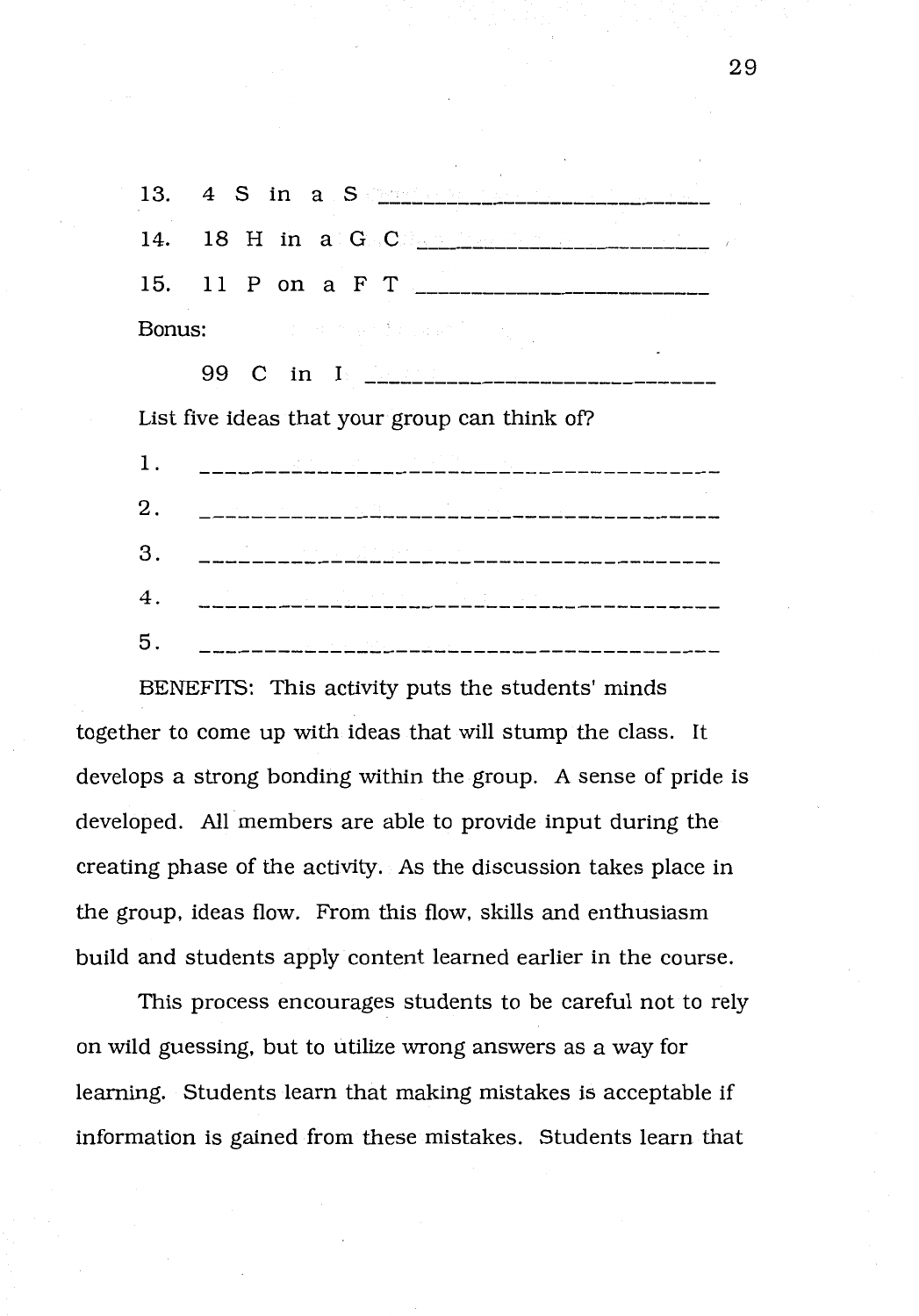when a mistake is made, subsequent questions can be more productive. Life is full of mistakes; learning from them develops better problem solvers.

Probing questions may be used to guide the students to discover the solutions. Students learn very quickly which questions are useful and which ones may be eliminated. Some of the questions they may ask are: "What field does it deal with, math, science, history, or geography? Can you see it? Can you touch it? Is it something we have studied?" These questions may be helpful in some situations, while not very helpful in others. Learning to be a discriminating questioner can be an outgrowth of this process.

Expanding knowledge of the real world and not just knowledge in the classroom is encouraged in the groups. Students learn that problem solving is not limited to the math classroom. Problem solving is used all the time, everyday throughout a lifetime. Using problem solving in small groups not only expands knowledge by exposing the students to multiple viewpoints, but helps students appreciate a variety of ways of viewing and solving problems.

A sense of pride is developed among the group members. When a group stumps the class or a group gets the answer a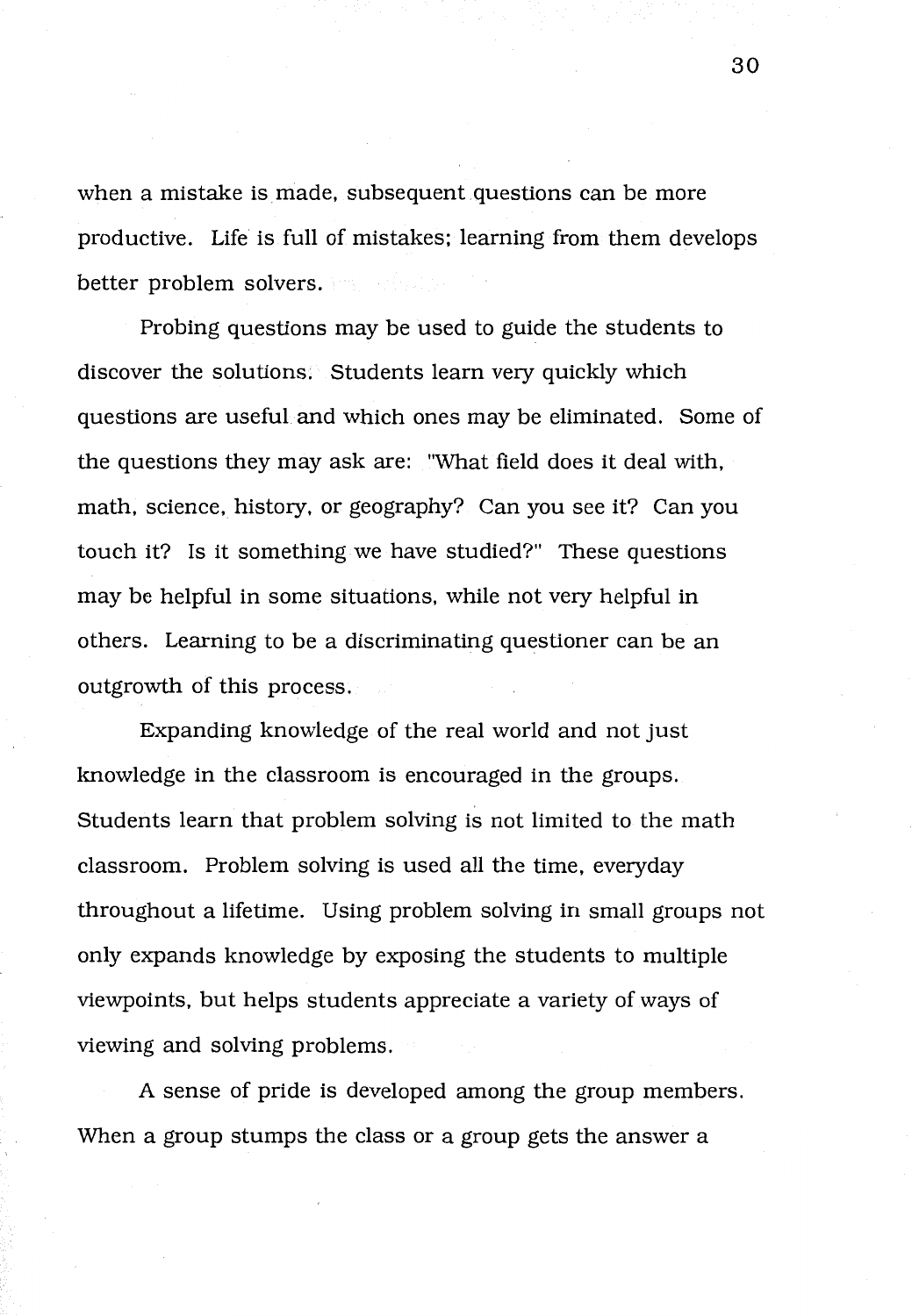feeling of power and success is developed in the group. Some students have never felt this success. It gives them a sense of pride, enthusiasm, and importance. They feel good about themselves and their accomplishments.

Students learn the difference between general and specific knowledge. They learn that certain problems that seem difficult to solve may be solved very quickly. Problems that seem easy to their group may stump the other groups for a long time. Some problems call for narrow meanings and specific skills; others call for broad interpretations and the application of principles.

I use these four activities as supplementary activities. I have achieved considerable success with these activities. I have used them as a review of the chapter or to emphasize a certain topic. They have contributed to improvements in students' ultimate command of the material. I believe that the students can answer questions like: "How did I get that answer?, Does my answer seem reasonable?," and, "Where can I use this process?."

All of these activities allow the students to ask questions among themselves that they might not ask in a large group. The fear of asking a dumb question or an inappropriate question is reduced. This approach gives special attention to the process of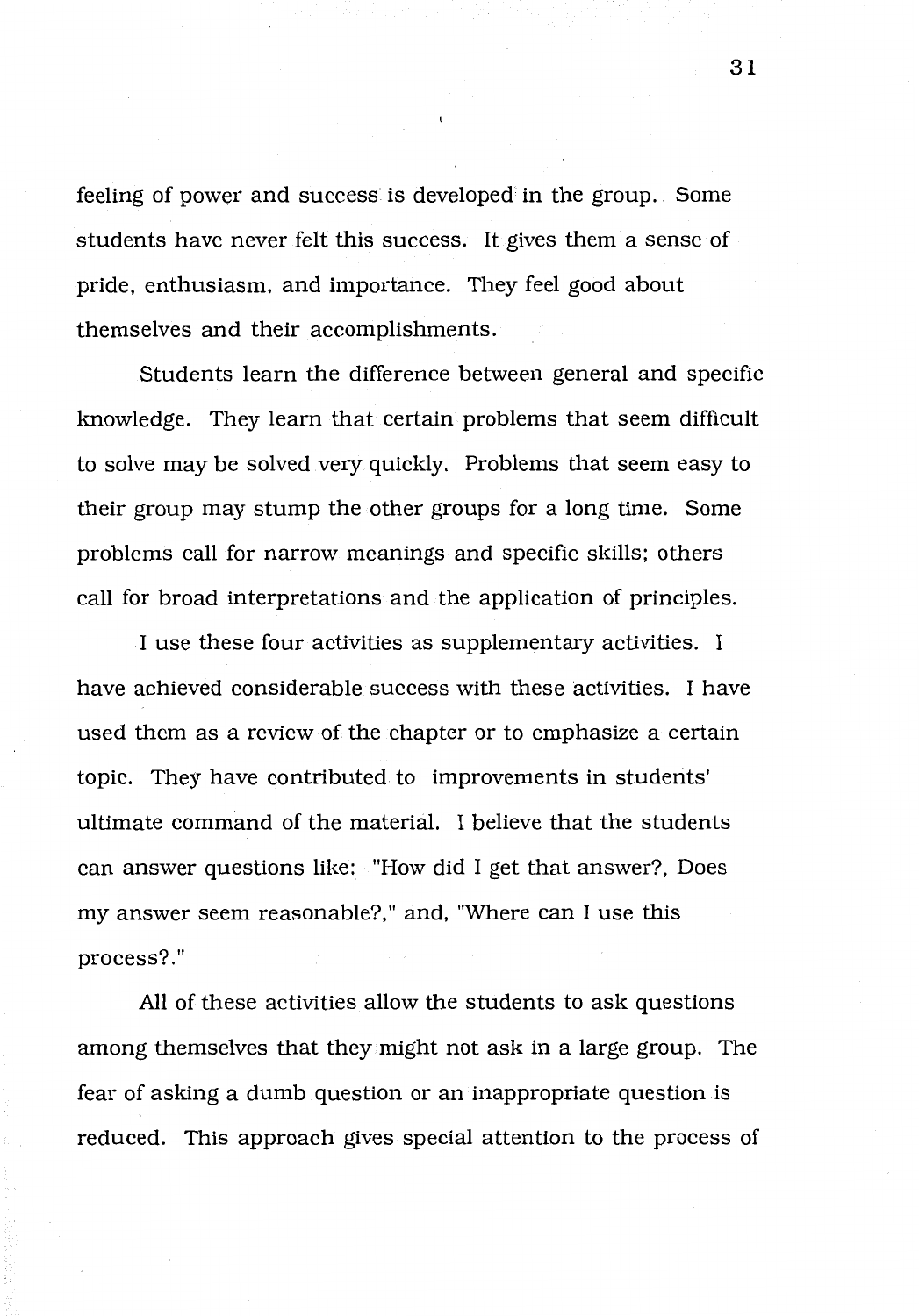doing mathematics. Students can capitalize on their knowledge, while learning to identify their errors and can focus on specific areas needing improvement. These activities help develop estimating skills and guide students to restructure their thought processes.

Students are encouraged to identify and examine a variety of methods and strategies rather than concentrating on finding the "one right answer". They learn that there is often more than one method to use to find the solution to a problem. Most of all, these activities help students develop a desire to learn mathematics for themselves, not because it is a requirement. Students become more comfortable with math when they realize that everyone makes mistakes, and that they can often learn as much from their errors as from their successes.

I plan to increase my knowledge in problem solving. I plan to gather more activities that I can incorporate into my regular lesson plans. I would like to have three to four activities per chapter. I am planning on ordering new textbooks for next year. When previewing these texts I will be looking for an emphasis on\_problem solving.

I plan on writing a unit using the calculator for my General Math class. The use of the calculator in the classroom is another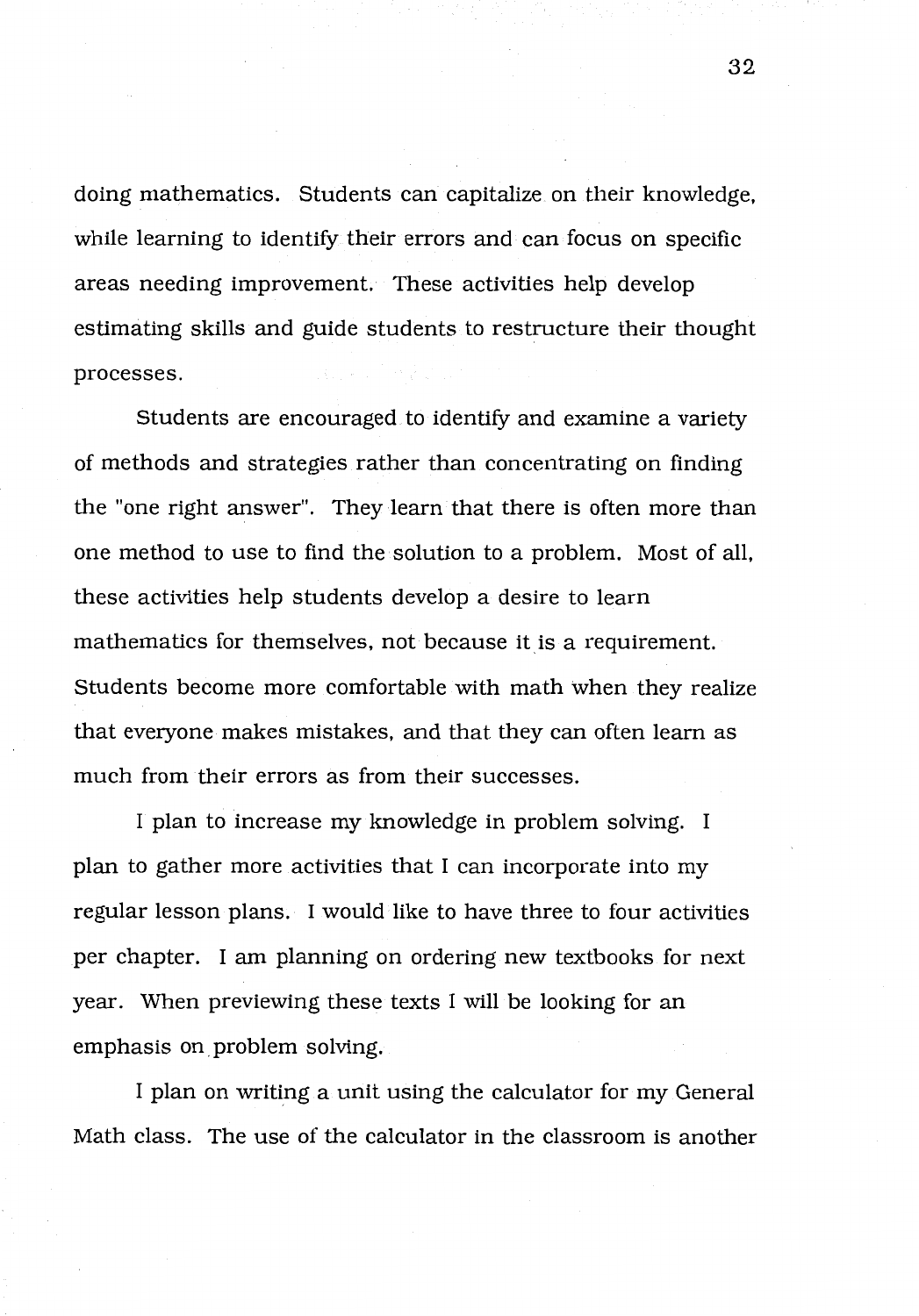recommendation by NCTM. · Calculators are a beneficial tool for problem solving. Many students who have difficulty in mathematics, can use a calculator to compensate for computational weaknesses. It allows students to solve more difficult problems. It takes away some of the math phobia and gives students a new look at mathematics. This look can be a positive one and may generate an interest in both remediation and the expansion of their knowledge.

I have seen how problem solving can affect students' performance. I have seen how students respond positively toward it. Students view it as something new and it encourages them to learn. They see it as something valuable that they will use after high school. Since it is useful to them, more interest is taken in it. Textbook companies are including problem solving and supplemental materials dealing with problem solving for use in the traditional curriculum.

I plan to use more problem solving next year in both my Algebra I classes and my General Math class. I have purchased several different books with problem solving activities for use in these classes. I plan to attend the problem solving sessions at the Fall Math Conference. While there, I can exchange ideas with other mathematics teachers.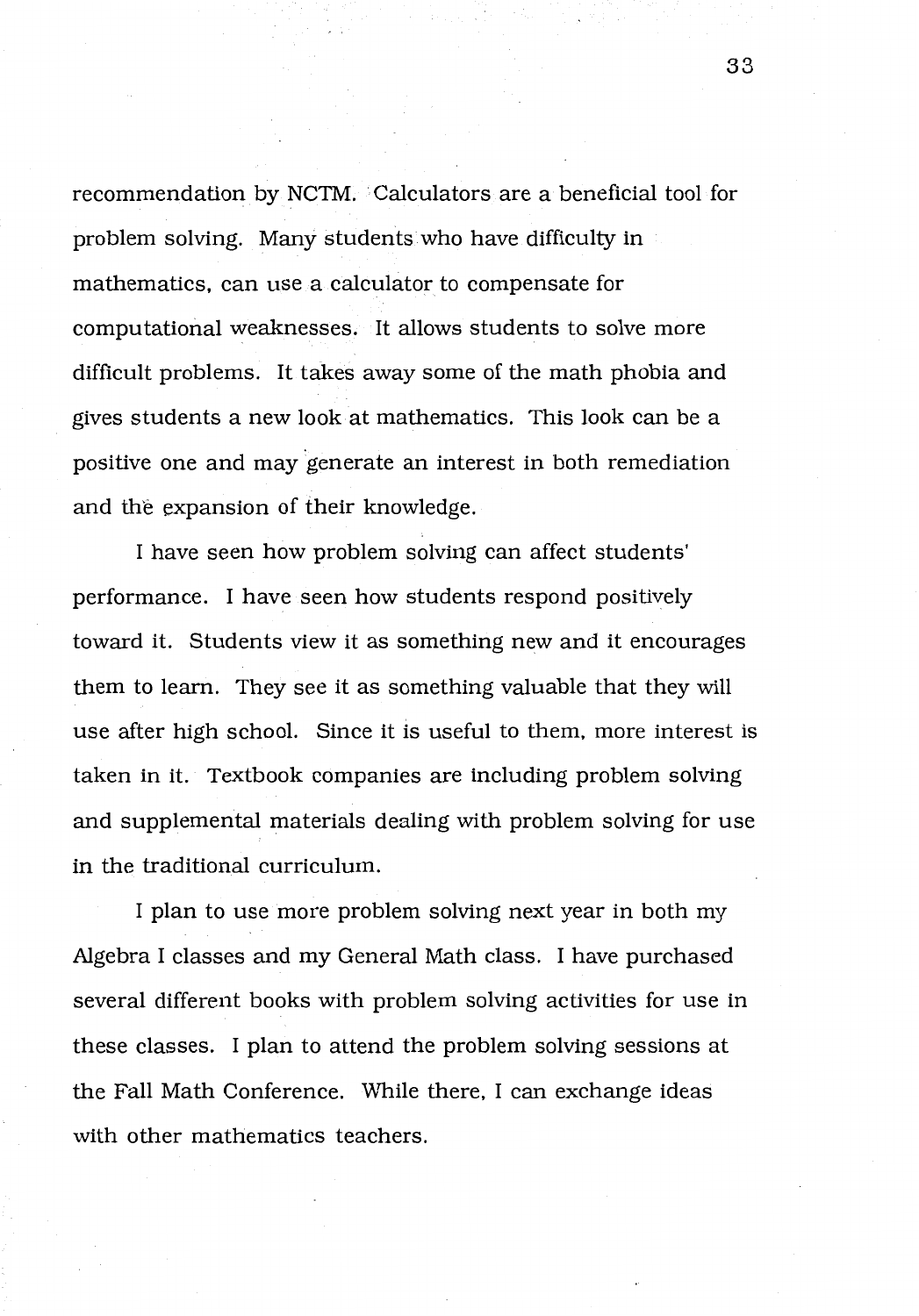I will not limit my teaching to problem solving. I will use it where it will do the most for the students. I intend to keep student interest high and not let problem solving become another boring aspect of math class. It would be difficult not to include problem solving in my curriculum when I see the success and positive results.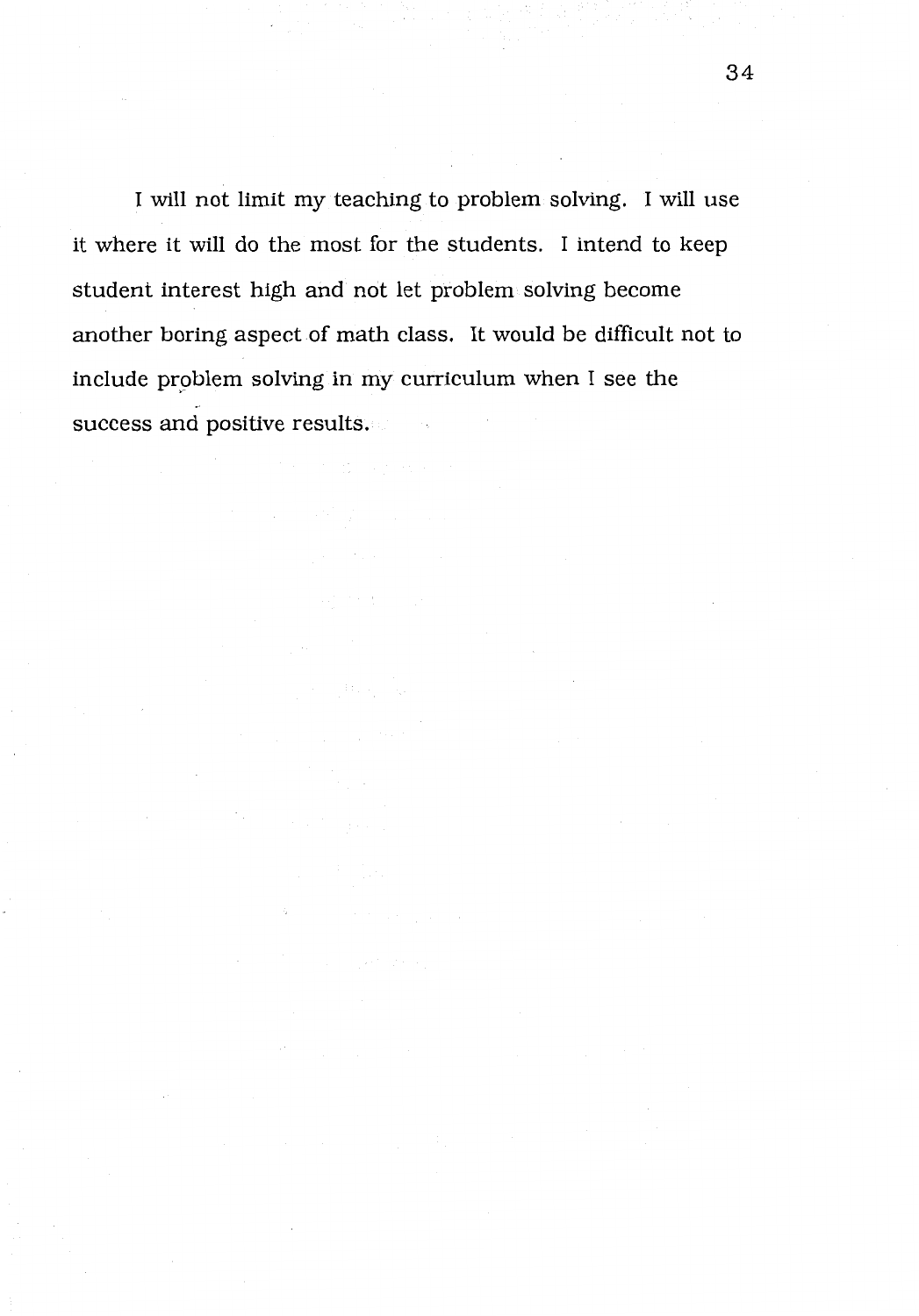### Chapter 4: What is Next?

the company paper of the company and company

#### The Situation

The NCTM Book (1989) lists Standard 1: Mathematics as problem solving. It states:

Problem solving should be the central focus of the mathematics curriculum. As such, it is a primary goal of all mathematics instruction and an integral part of mathematics activity. Problem solving is not a distinct topic but a process that should permeate the entire program and provide the context in which concepts and skills can be learned.

Problem solving is discussed in the NCTM Standards at three levels. The K-4 Level deals with problems that arise from school and other everyday experiences. These problems will have meaning and are related to the students' environment. As children progress through the grades, they should encounter more difficult and complex types of problems that arise from both a real world and mathematical context. When problem solving becomes a part of the classroom program students will gain confidence in doing mathematics and develop a solid mathematical mind.

Classrooms with problem solving approaches encourage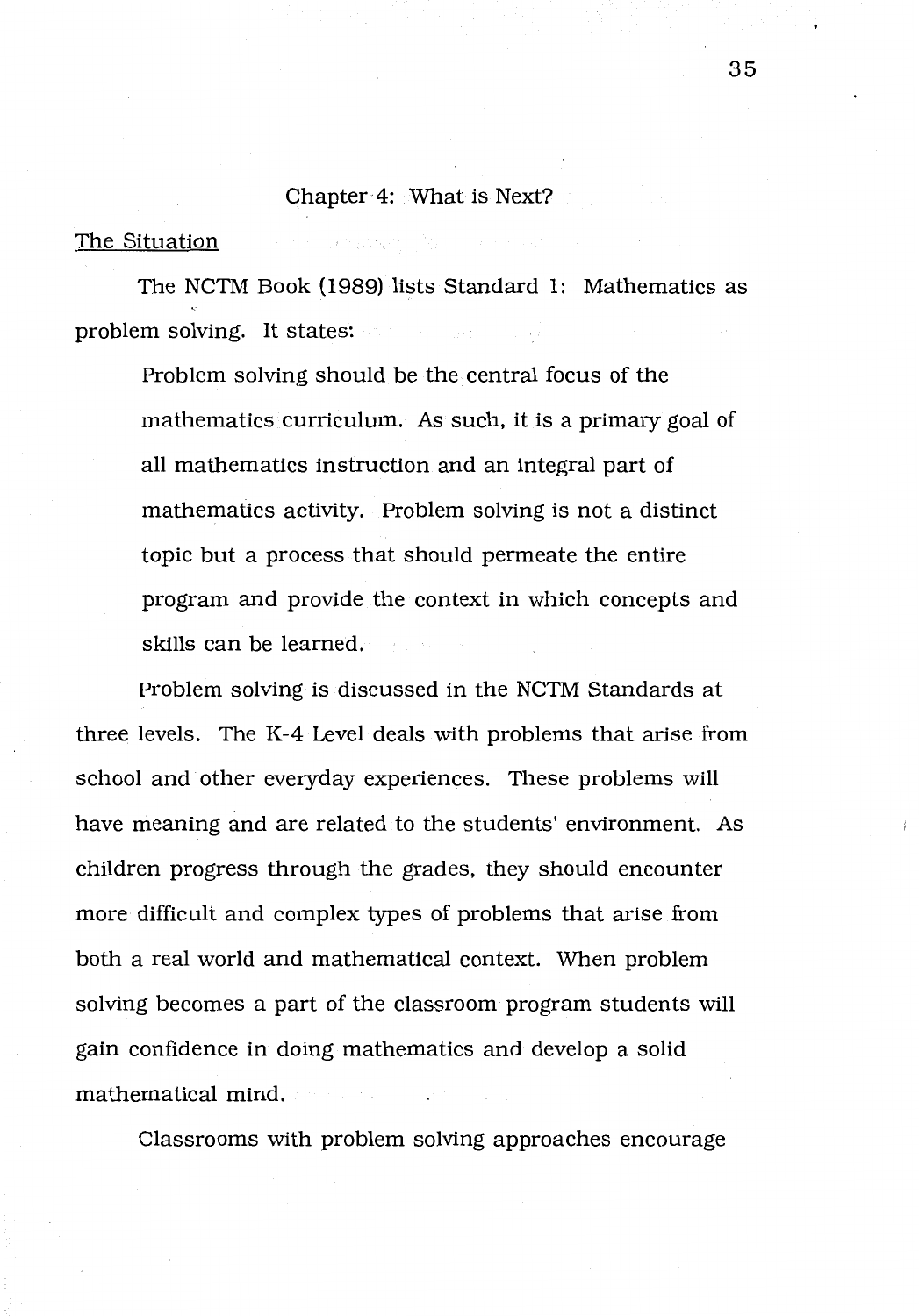the students to ask questions, speculate, investigate, and explore. The teacher's primary goal is to promote a problem solving approach to the learning of all mathematics content.

At the 5 - 8 Grade Level, the standards recommend that the curriculum should take advantage of the expanding mathematical capabilities of the middle school student to include more complex problem situations involving topics such as probability, statistics, geometry, and rational numbers. Situations and approaches should build on and extend the mathematical language students are acquiring and help them develop a variety of problem solving strategies and approaches. A balance should take place between real world problems and problems that arise from investigation of mathematical ideas. Students should also be allowed to engage in group projects that require students to use available technology and engage in cooperative problem solving and discussion. The most important way to motivate students at this level is to concentrate on problems in which they~have interest.

Computers and calculators are powerful problem solving tools. The ability to compute rapidly, graph instantly, and to change one variable and observe what happens to other related variables can help students become independent doers of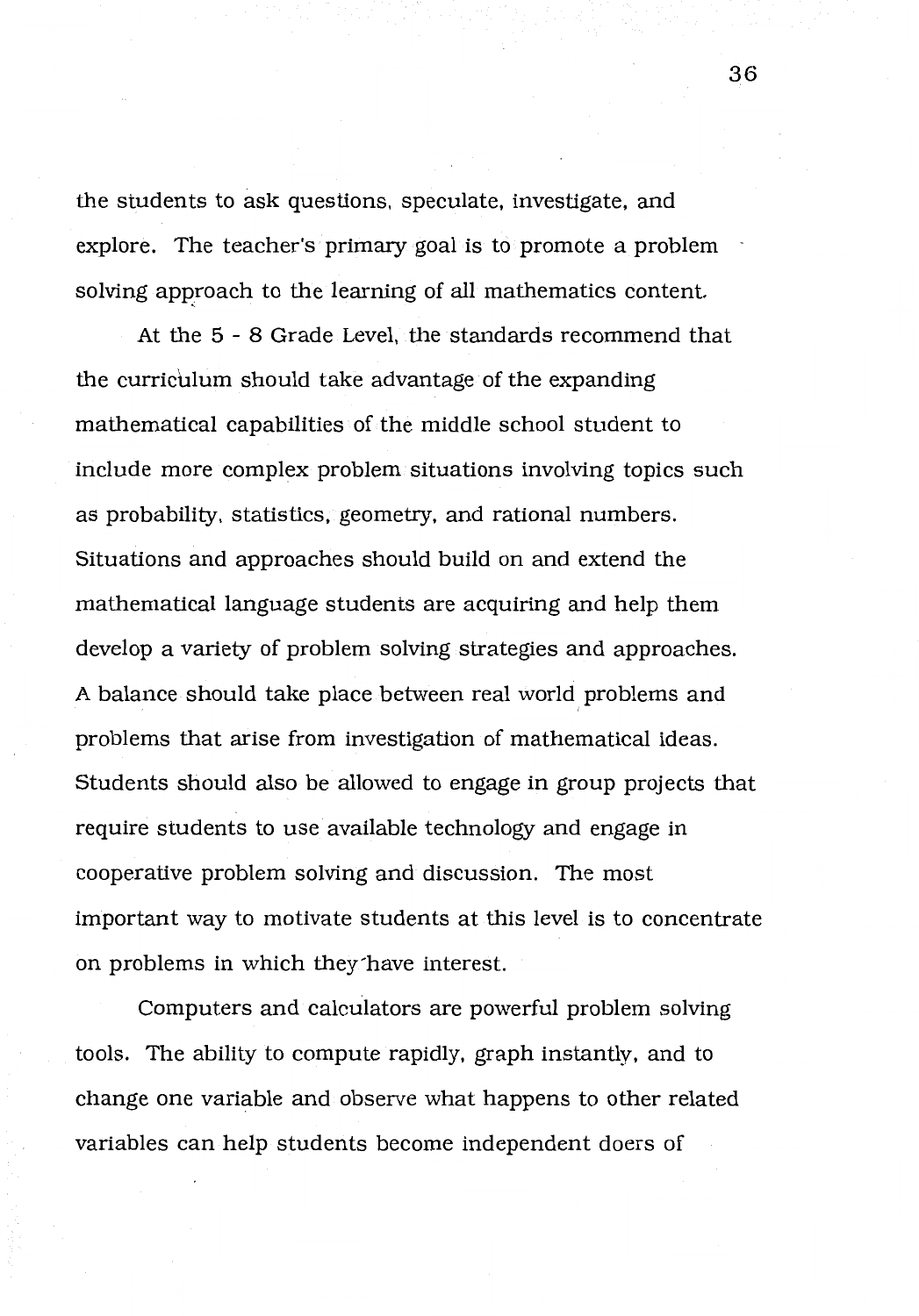mathematics.

At the 9 - 12 Level the problem solving strategies learned in earlier grades should become increasingly internalized and integrated to form a broad basis for the student's approach to doing mathematics, regardless of the topic at hand. Problem solving is much more than applying specific techniques to the solution of classes of word problems. It is a process by which mathematics is constructed and reinforced.

Problems and applications should be used to introduce new mathematical content, to help students develop both understanding of concepts and procedures, and to apply and review processes they have already learned.

At this higher level students should have some experience formulating their own problems. This can be done as an individual or group project. Developing their own problems broadens their awareness of "messy problems". These are problems that have too much or not enough information or that have multiple solutions. These are the kind of problems they will encounter in their daily lives.

The curriculum must give students opportunities to solve problems that require them to work cooperatively, to use technology, to address relevant and interesting mathematical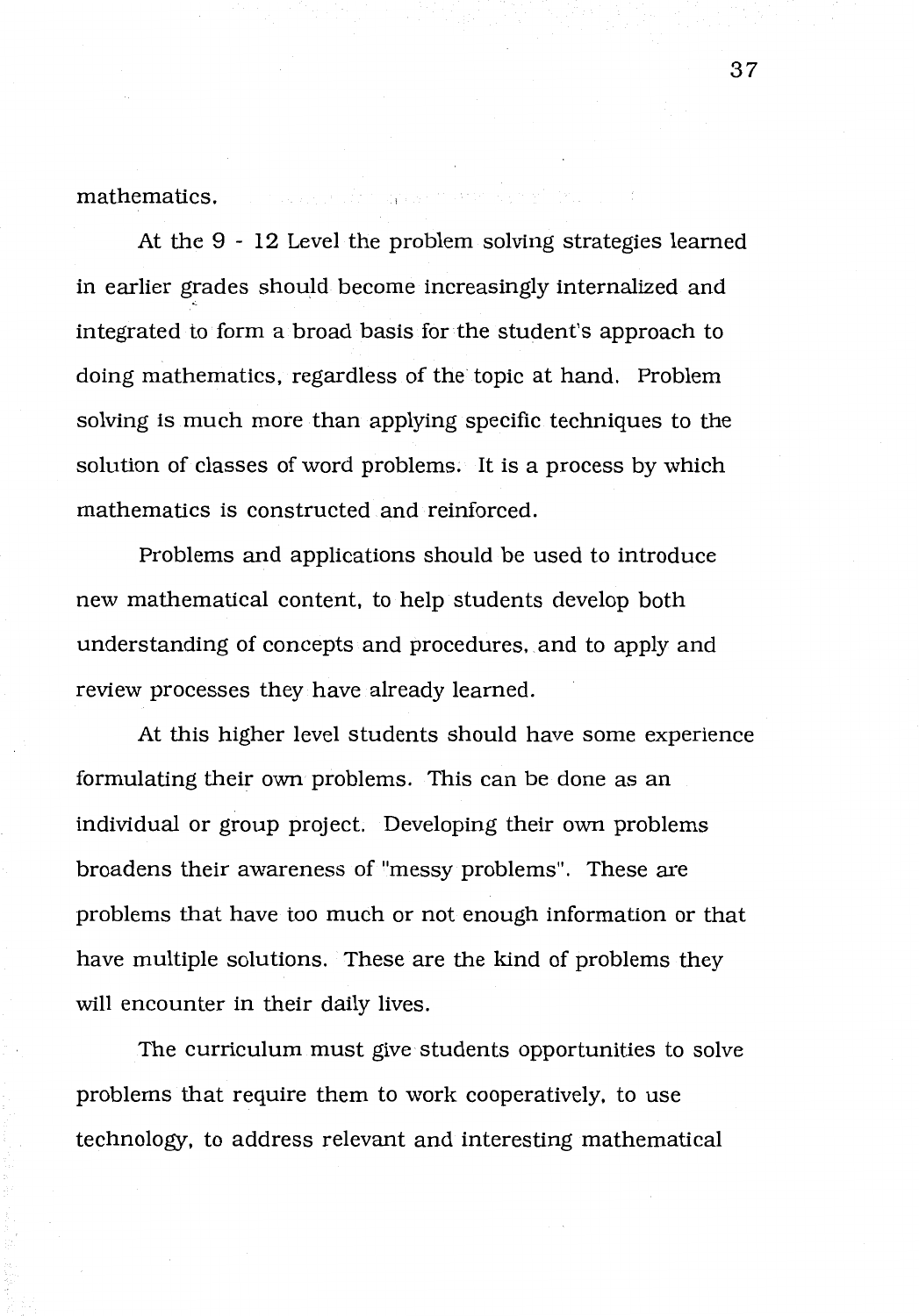ideas, and to experience the power and usefulness of 第四次的现在分 mathematics.

In order to use problem solving in the curriculum, a teacher must feel comfortable with it. Many teachers who present problem solving do so in a highly structured, carefully, programmed way. They are afraid that the students will not accomplish the goals that the teachers have set. They start the lesson by saying "We are going to solve problems today by looking for patterns, You should use the guess and check method on these problems." Or, "You can make these easier by constructing a table". Instead, they should ask, "What is there about the problem that caused you to start there? What did the problem say to you? Have we studied problems similar to these, and if so, how or what method did we use? What did you assume that allowed you to do what you did?" These questions are essential if students are to develop problem solving skills. The students' last concern should be "What is the answer?" or "Is the answer correct?" After the students have gained success in developing the problem-solving procedures, there will be plenty of time to concentrate on answers.

#### The Challenges

There are three main factors that affect the classroom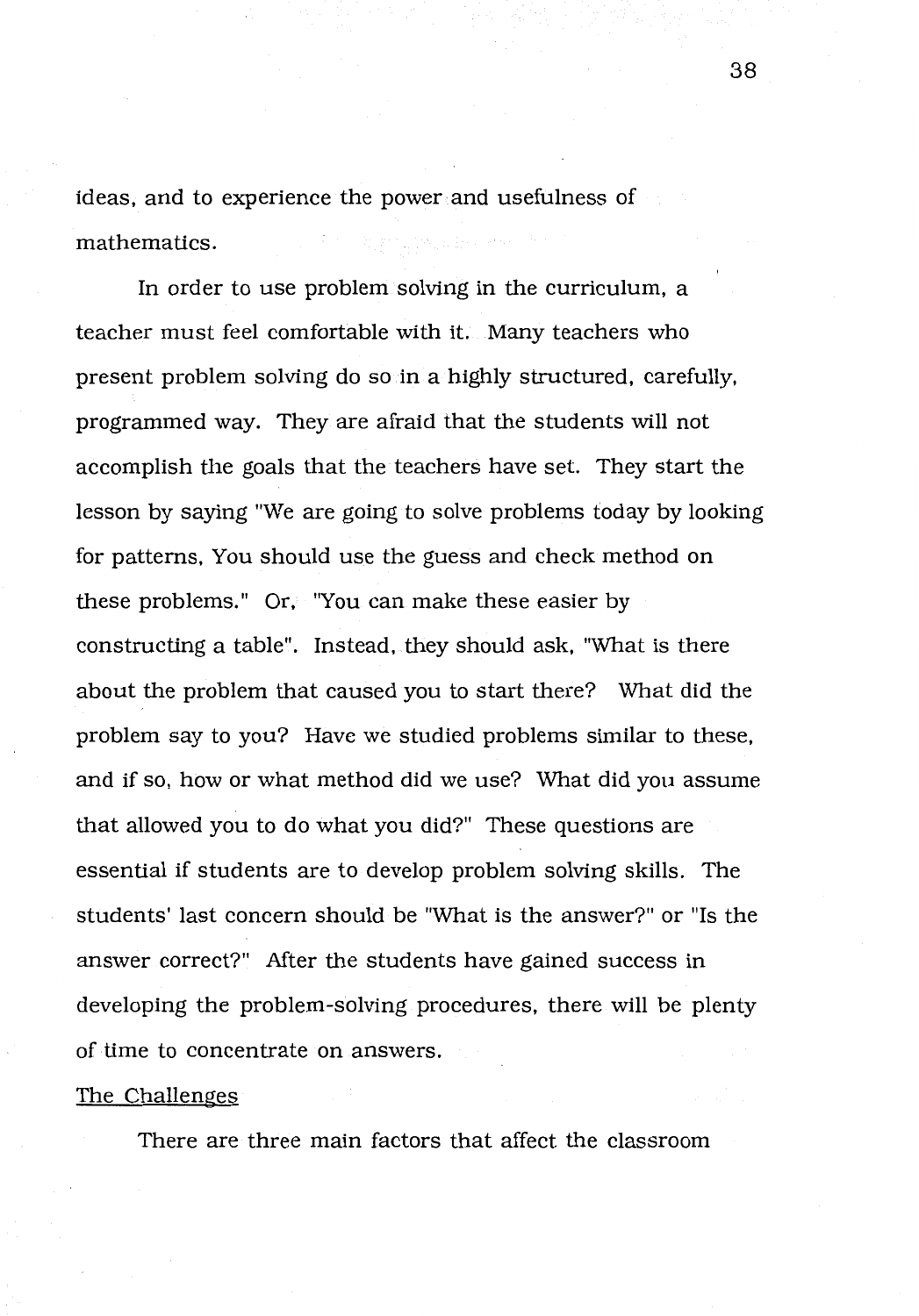climate and the willingness of students to take a chance on learning. The first is the appropriateness of the content (not too difficult and not too easy). The teacher must set the tone for the class by using problems that all the students will be able to solve. If the teacher starts out with problems that only a few can solve, other class members will lose interest. If students start out being able to succeed with a reasonable amount of effort, they will be more willing to dig into more difficult problems. Teachers must try to pose a variety of problem solving situations. Start with problems that the majority can solve and have them work into more challenging problems. It is also good to gradually introduce problems that do not have solutions. Students must realize that all problems do not have solutions in the real world.

The second factor is the evaluation practices used by the teacher. If a teacher wants students to take chances or play hunches they must use a variety of evaluation procedures. If students realize that a teacher only gives rewards for the "correct answer", they will work to produce right answers. When the students realize they can gain recognition, praise, and positive evaluations by being creative and taking risks, they will go for it. The teacher has the potential for controlling student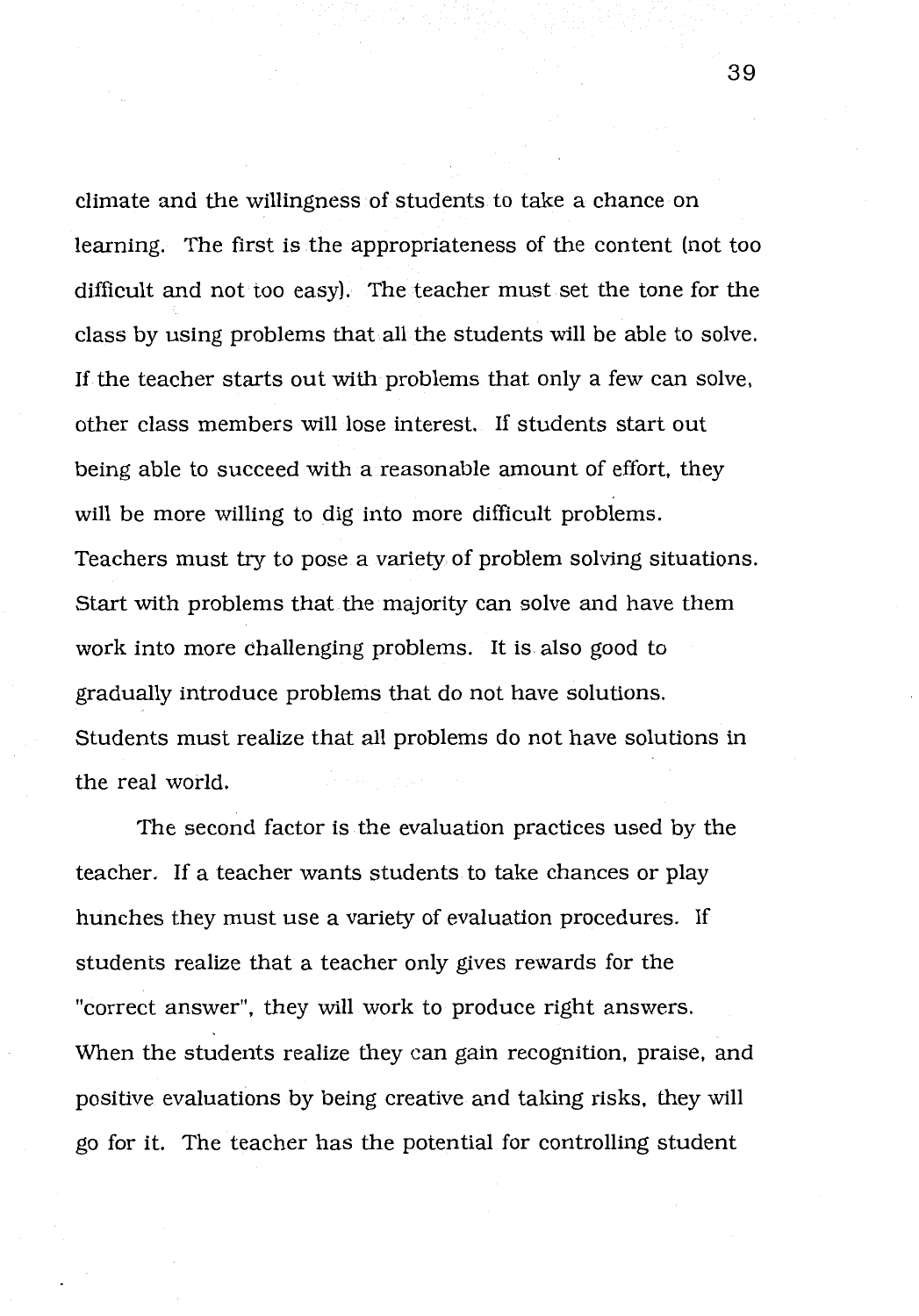goal-directed behavior and needs to use this power wisely.

The third climate-oriented factor is the teacher's attitudes and actions related to problem solving. This is the most important factor in determining student receptiveness to problem solving. A teacher can make problem solving an exciting adventure by displaying enthusiasm and excitement in the classroom. If students see these qualities in the teacher, they are more likely to Join the adventure. Teachers need to inspire students to dig into the problem and to look in other places for solutions. The students will begin to acquire and appreciate the problem solving skills that enable them to find solutions to a variety of problems.

Here are some things I am trying to do to create a positive climate and promote positive attitudes toward problem solving:

1. Be enthusiastic about problem solving.

2. Have students bring in problems from their personal experiences.

3. Personalize problems: whenever possible use the students' names within the problems and/or label the solutions to problems.

4. Recognize and reinforce effort and perseverance.

5. Use tangible and activity rewards.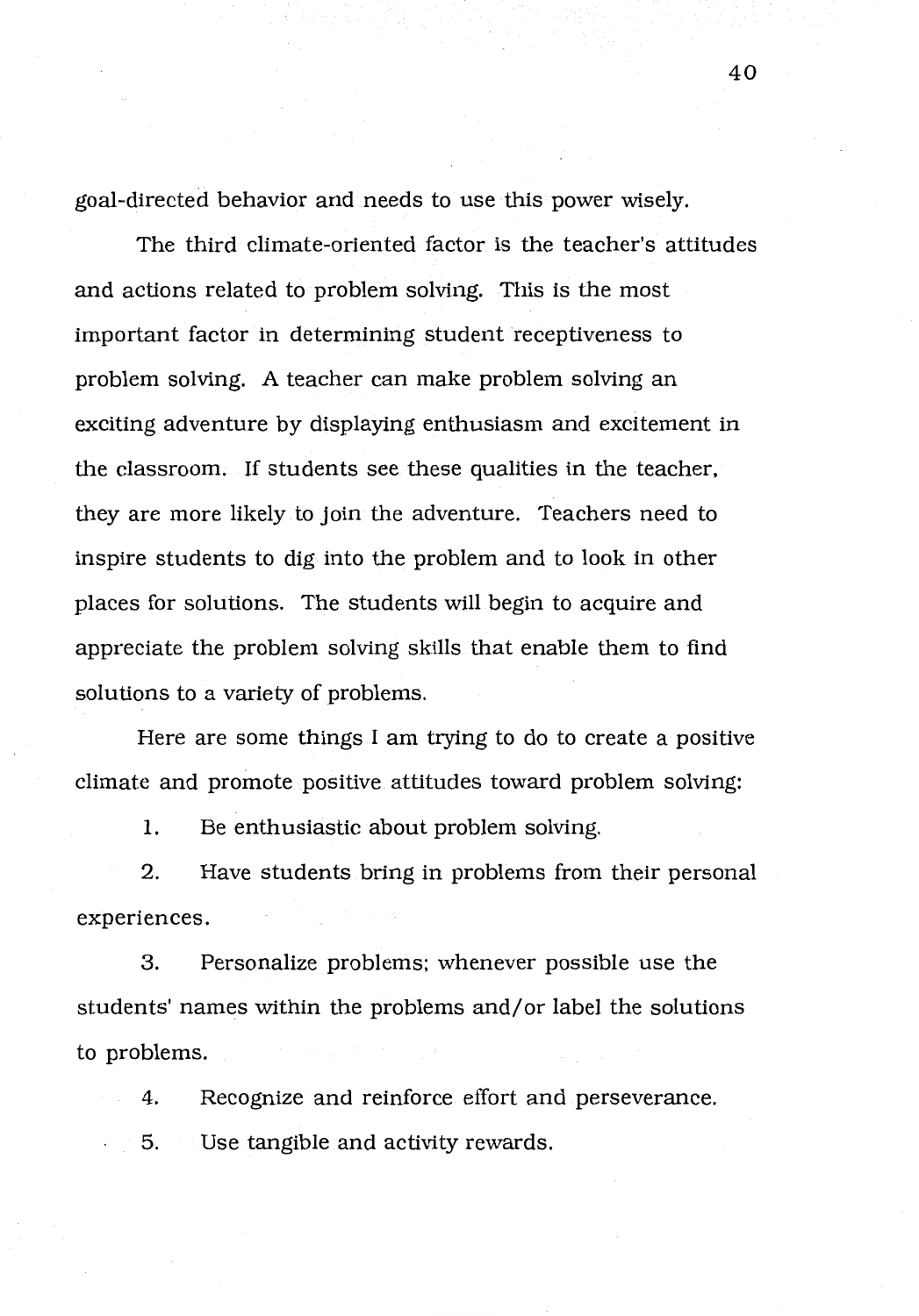6. Encourage students to play hunches.

7. Accept unusual solutions.

8. Praise students for getting correct solutions, but during problem solving emphasize the selection and use of problem solving strategies.

9. Emphasize persistence rather speed.

10. Emphasize that in some cases no solution is possible and that not all problems have a single answer.

There are a number of reasons for cultivating these qualities in my teaching. These reasons warrant consideration for all teachers of mathematics: particularly those who value problem solving.

A teacher must be enthusiastic in the classroom. Active engagement is a key to this enthusiasm. Do not sit behind the desk or stand at the board looking bored. Students pick up on non-verbal behavior very quickly and follow the mood. Jump around, be excited, and change your voice. The teacher is an actor who must entertain and keep the students' attention, while still meeting the content objectives of the lesson.

Students can relate to problems that they bring in from their personal experiences. These problems seem more realistic and have more meaning. When students see meaning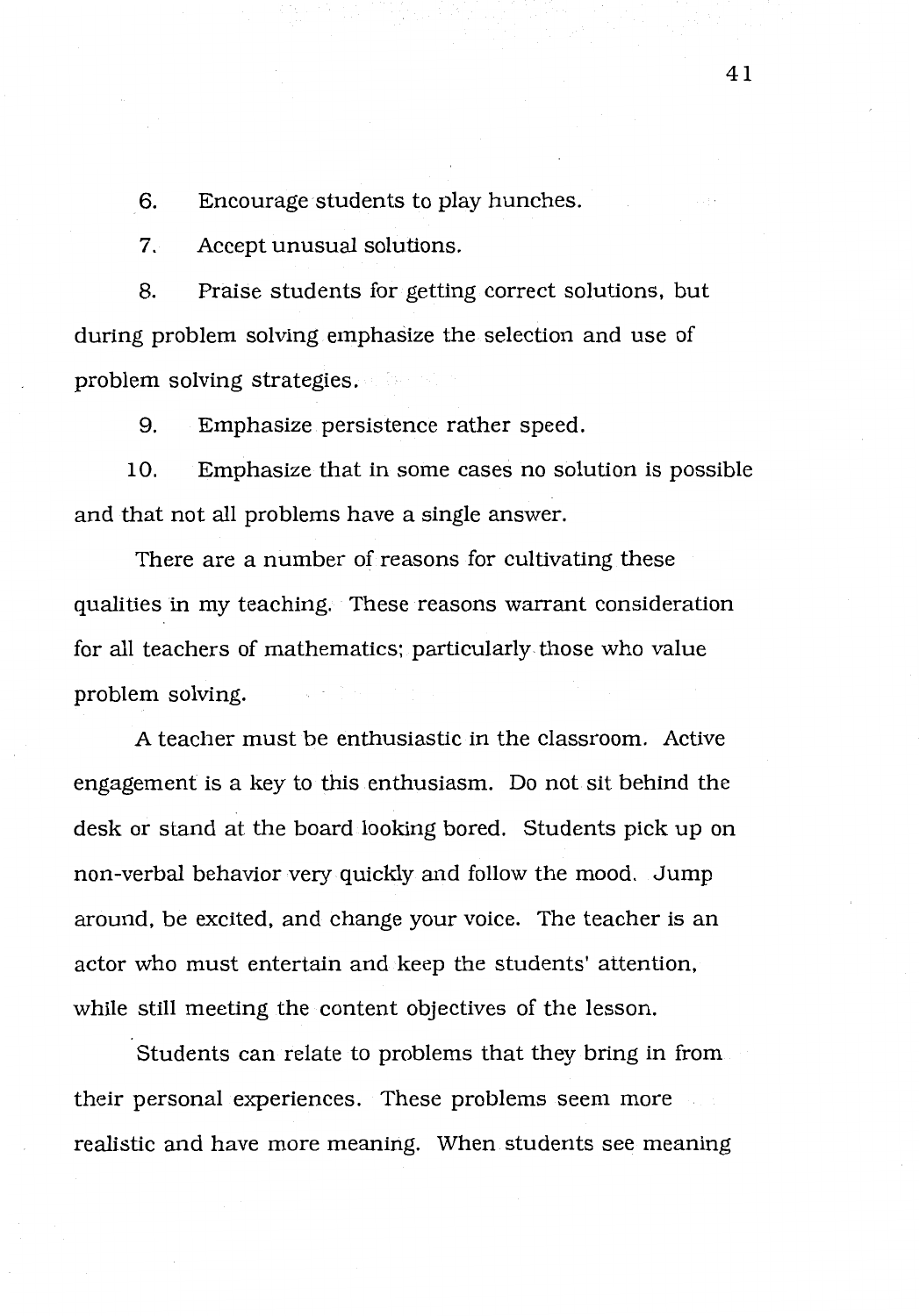they are much more willing to dig into a problem. It becomes useful to them.

When students see their name in a problem or have a solution named for them, they feel special and thought about. If the teacher shows them that he/ she cares, then the students will respect that teacher more. Students who respect their teacher will put more effort into their work and even try to please the teacher.

When students show perseverance and willingness to try a problem their noteworthy behavior should be praised in front of the entire class. Let the other members know that these characteristics are desirable. Other students will want to be identified as possessing similar praiseworthy qualities. This generates enthusiasm and improves morale.

Tangible rewards can be as simple as a sticker with "Great Job" or "Excellent Idea" written on them. A piece of candy can also an attractive reward. If the whole class works hard on a class project or the whole class does well on a big assignment, a class party or a class movie could be used.

Students should be encouraged to play hunches. Hunches lead the students into new and interesting directions. When students come up with hunches encourage them. Try to lead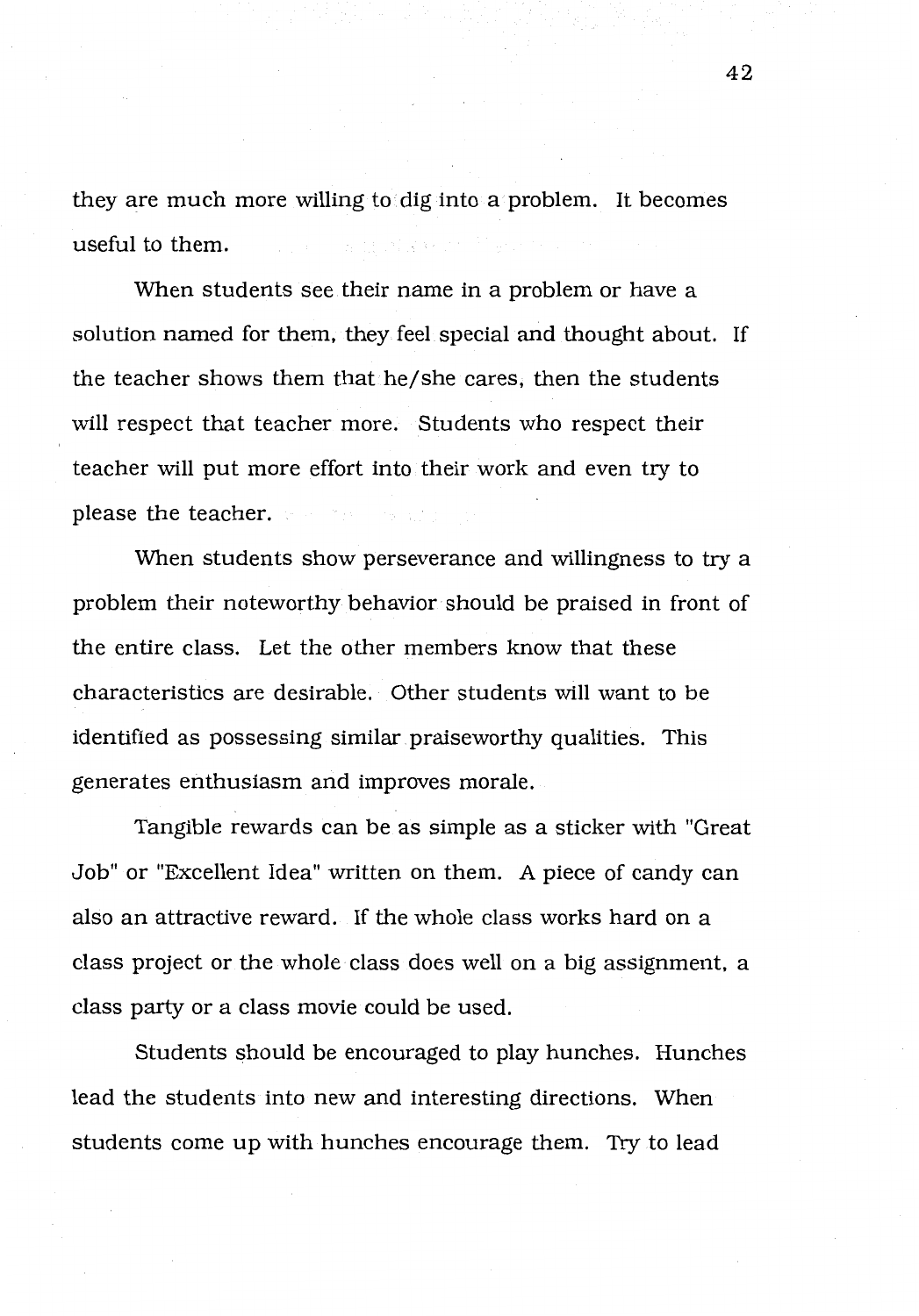them into the productive directions. This way they have a positive feeling about the situation and are willing to follow through with the problem.

Unusual solutions can be used in a positive sense. When the answer is correct, ask the student to share it and the procedure they used with the class. If the unusual solution is completely off track ask the student how they came up with that answer. Listen to them and as they proceed, guide them away from mistaken notions. Guide in such a way as to make them feel that they came up with the new solution.

Praise students for the right answer, but stress the procedure they used. Ask them to share the process with the rest of the class. Have them name the problem solving strategies that they used. This will help them practice the strategies and will serve to reinforce strategies that can be used in the future.

To emphasize persistence rather than speed, use the story of the tortoise and the hare. The tortoise won the race because he kept at it and did not give up. A person who is thorough, accurate, and persistent will ultimately solve problems at a better rate than the person who rushes through them. Speed is not one of the essential conditions associated with problem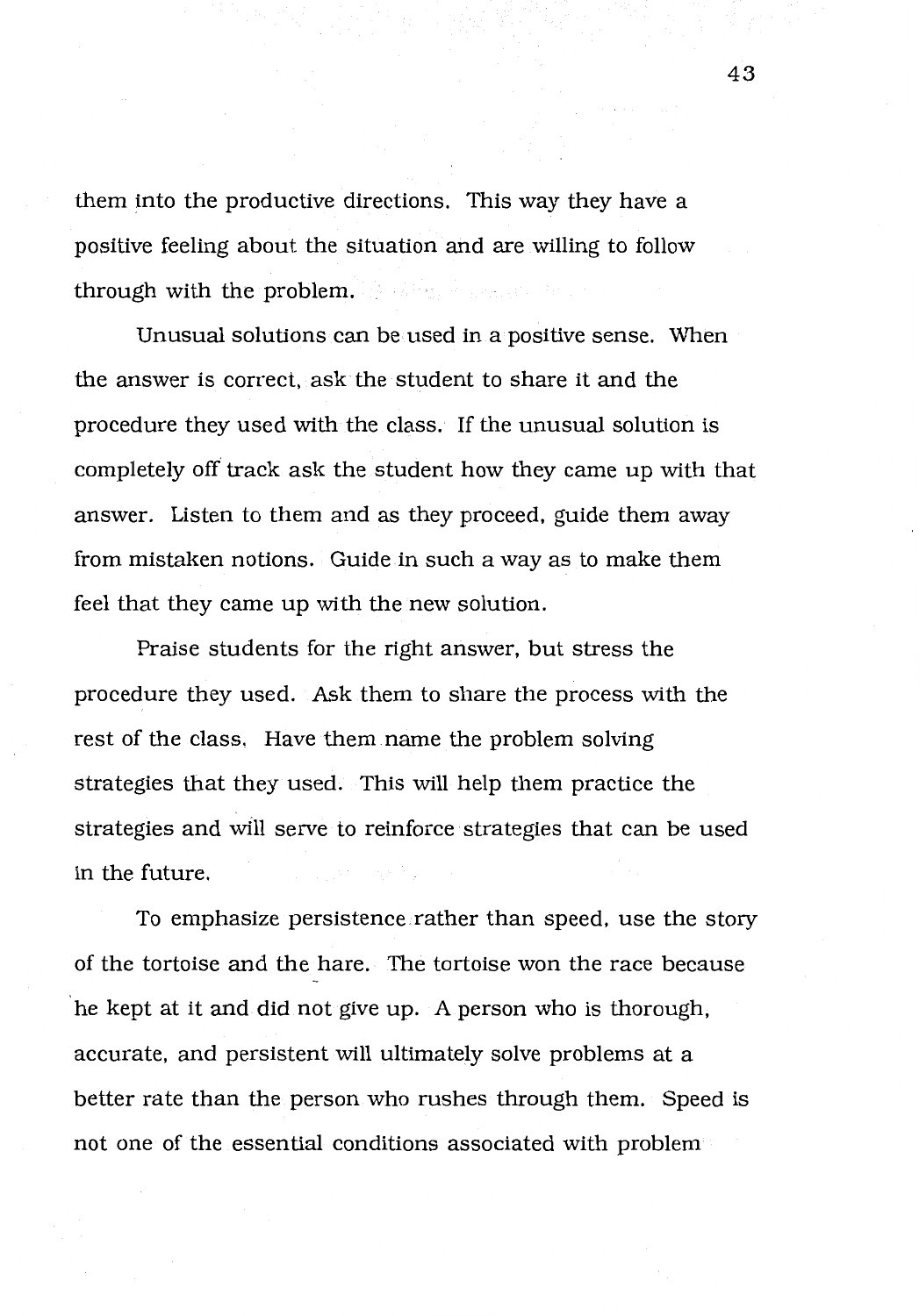solving.

Students must be aware that the world has many problems that do not have solutions. Students should learn that some problems may have more than one solution. Teachers must put problems like this in their examples and assign them to the students. The students will begin to look for several solutions to a problem. This attitude and practice will help them in later life.

Teachers should not be so single-minded about finishing the textbook each year. This disposition may be coming from the administration. The teacher and administrators should meet and discuss the idea of problem solving and how it works. The teacher should argue that problem solving can enhance mathematics skills that are more likely to transfer to subsequent mathematics classes. The teacher should also promote the benefits of problem solving skills because the students are able to use these skills in the real world. This is a goal that all mathematics instructors should be trying to achieve.

Problem solving also reduces the amount of time devoted to a more traditional style of teaching. It is sometimes more important to a teacher to cover material, relying on the lecture, than it is for the students to develop a thorough understanding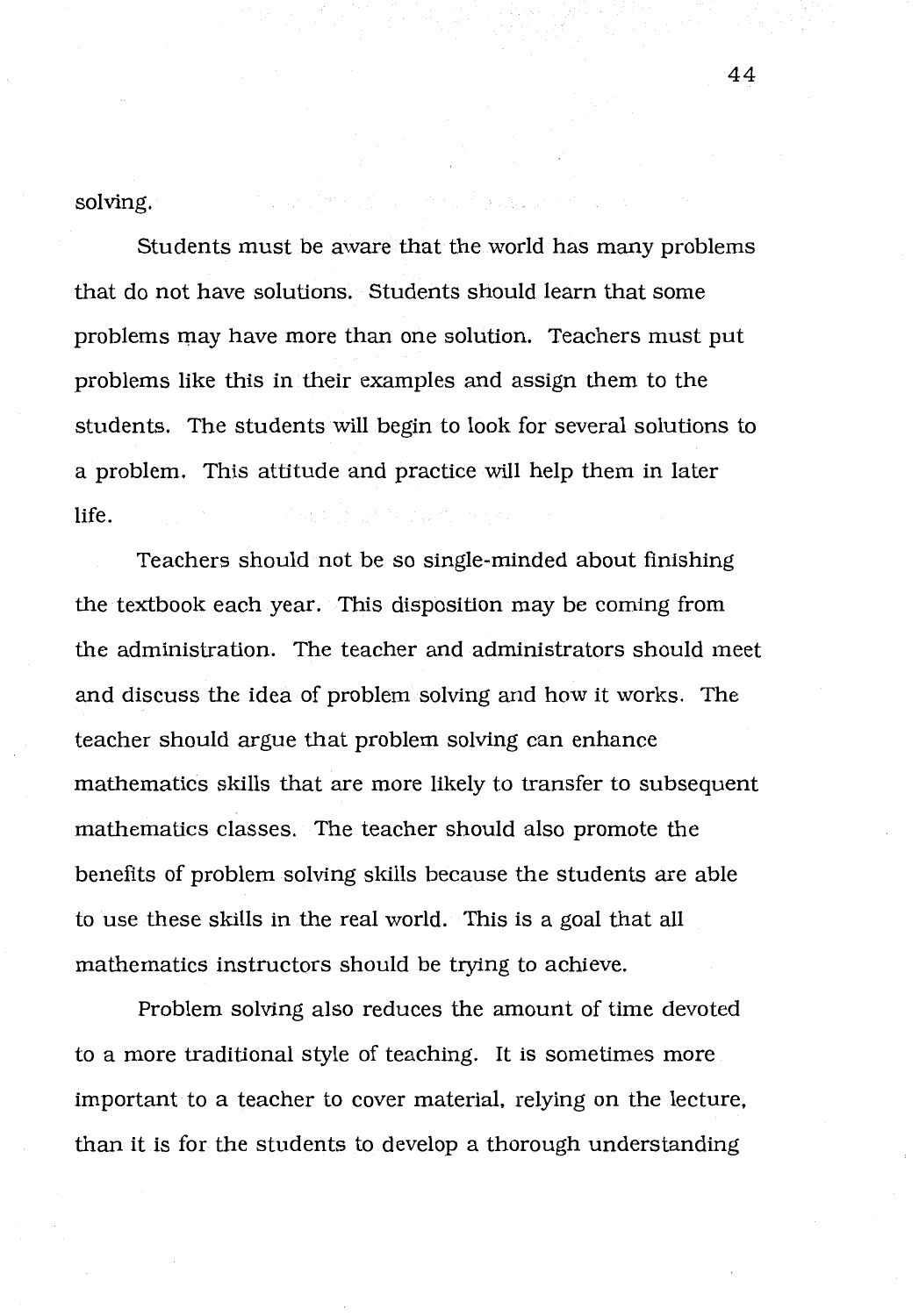of the subject. Students with a solid foundation in problem solving will be able to use these skills as entry points in other mathematics courses and in real life. Teachers need to balance the process with the product. This balance will motivate the students to do their best and keep their interest.

Teachers and students have traditionally been so "answeroriented" that it is often difficult to break this habit. But, there are many, many problems in today's world for which there are no easy answers, and in certain cases no answers at all. Students must become more conscious of this. Teachers need to be more realistic about what can actually be taught rather than getting through the book. Lee Von Kuster (1984, p. 63) states,

. . . teachers often allow memorization to take precedence over discovery or the synthesis of information. If we allow the student to develop an understanding for problem solving we are giving them a true mathematical skill which will be far more useful and beneficial to them in the real world.

## The Goal and Approach

The ultimate goal of any problem solving class and my goal is to improve student's performance at solving problems. In Problem-Solving Experiences in Mathematics, (1985, p. V)

45

--------- - -~--------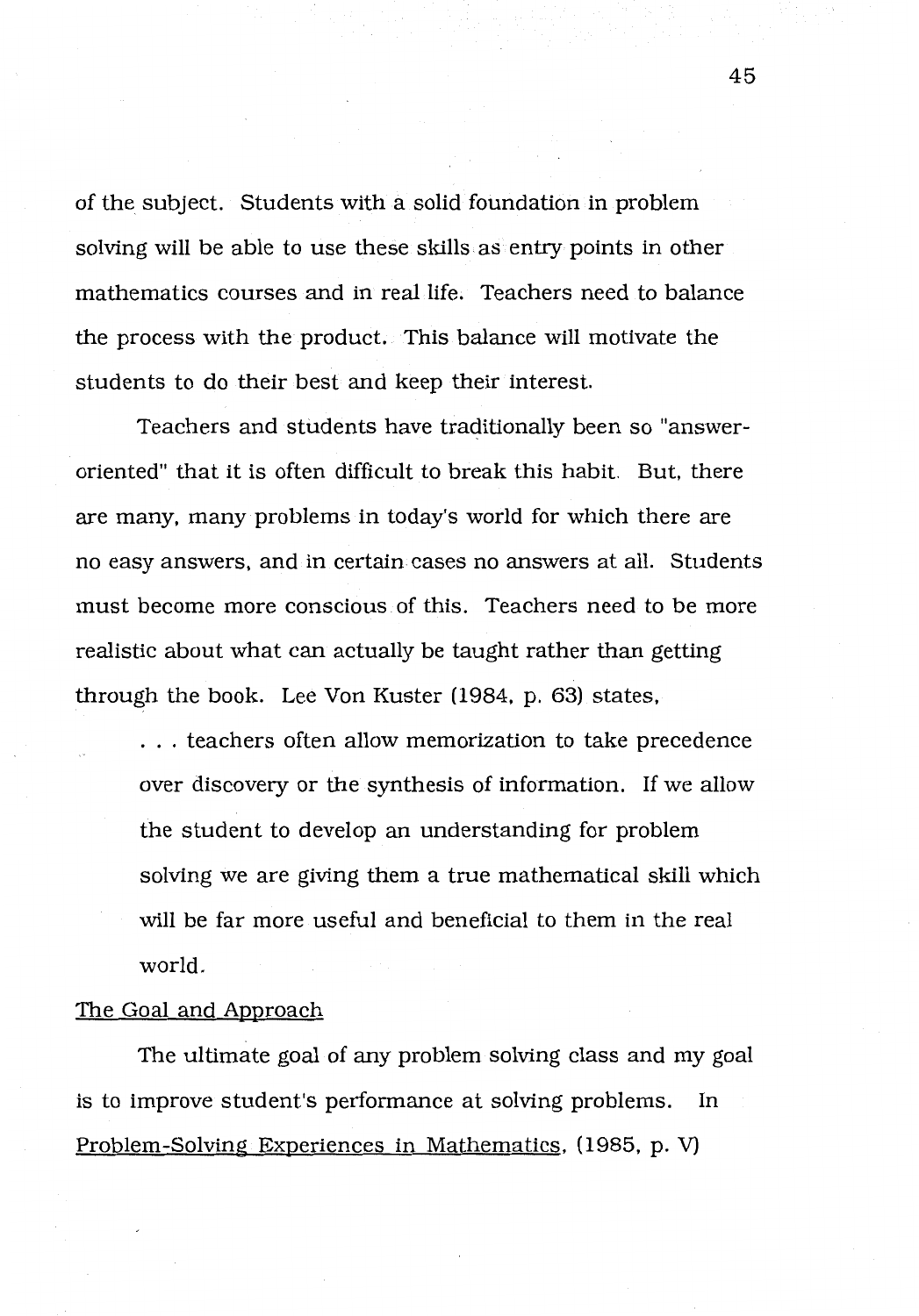Randall I. Charles, Robert P. Mason, Ethel Moffatt, and Catherine A. White have broken this goal into the following specific goals.

1. Improve students' willingness to try problems and improve their performance when solving problems.

2. Improve students' self-concepts with respect to their abilities to solve problems.

3. Make students aware of problem solving strategies.

4. Make students aware of the value of approaching problems in a systematic manner.

5. Make students aware that many problems can be solved in more than one way. in webs

6. Improve students' abilities to select appropriate solution strategies. 经常的 网络法国家组织家组织

7. Improve students' abilities to use solution strategies accurately.

8. Improve students' abilities to evaluate their thinking while solving problems.

9. Make students aware that some problems do not have a solution.

These goals are attainable by using the following activities:

1. Given a story, write a question that could be answered using the data in the story.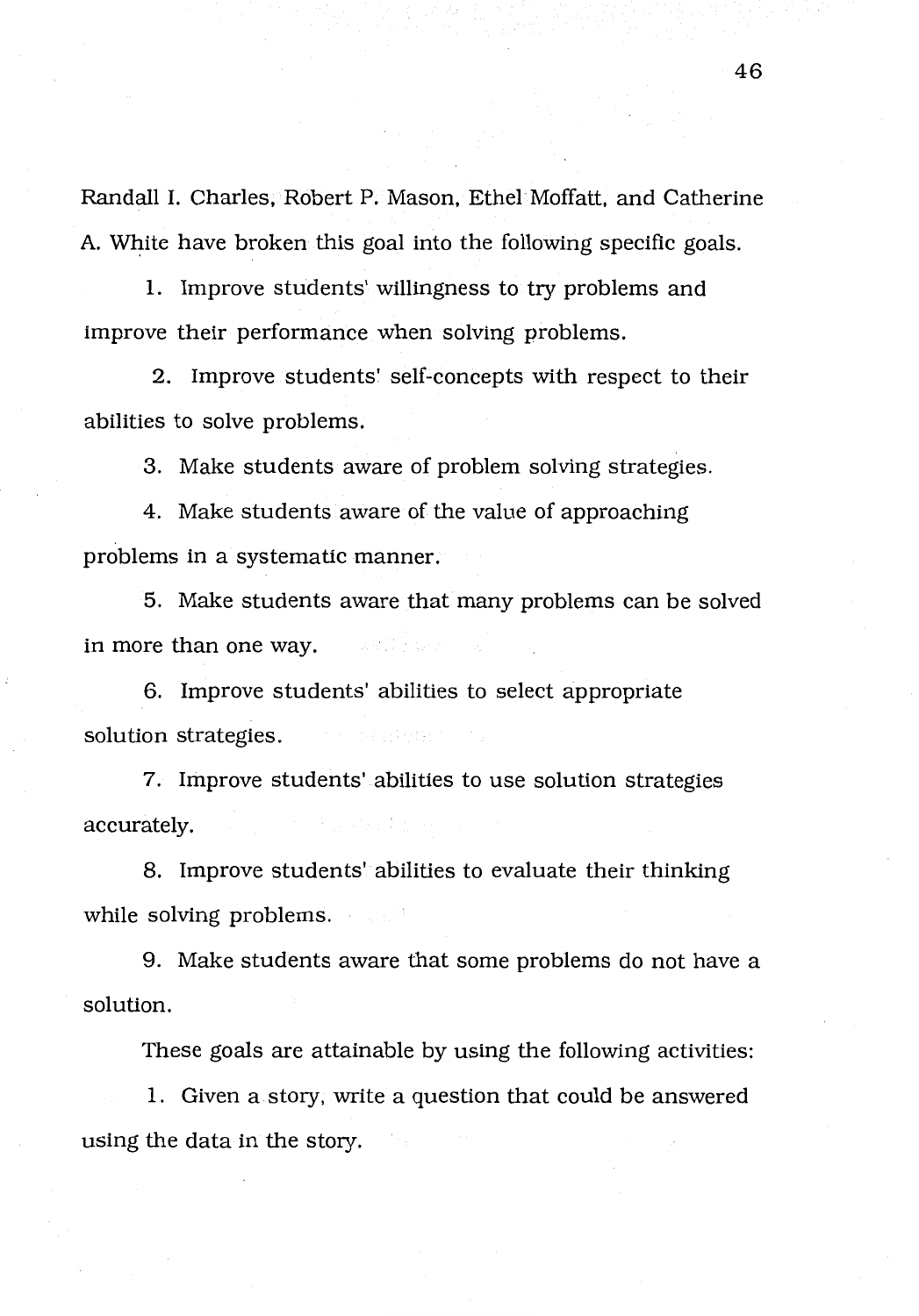2, Given a problem with unneeded data, identify the data needed to find a solution.

3. Given a problem with missing data, make up appropriate data for solving the problem.

4. Given a problem, identify the operation(s) needed to find a solution.

5. Given a problem without numbers, identify the operation(s) needed to find a solution.

6. Given a table or organized list, write a story problem that would be solved by making and using that table or list.

7. Given a picture, write a story problem that would be solved using the picture.

8. Given a number sentence, write a story problem that would be solved using that number sentence.

9. Given the numerical part of the answer to a problem, write the answer in a complete sentence.

10. Given a problem and its answer written in a complete sentence, determine the reasonableness of the answer. (Charles, et al., p. V)

These activities are good to incorporate into a curriculum, but it is important to remember that problem solving is not developed through simply doing exercises or worksheets.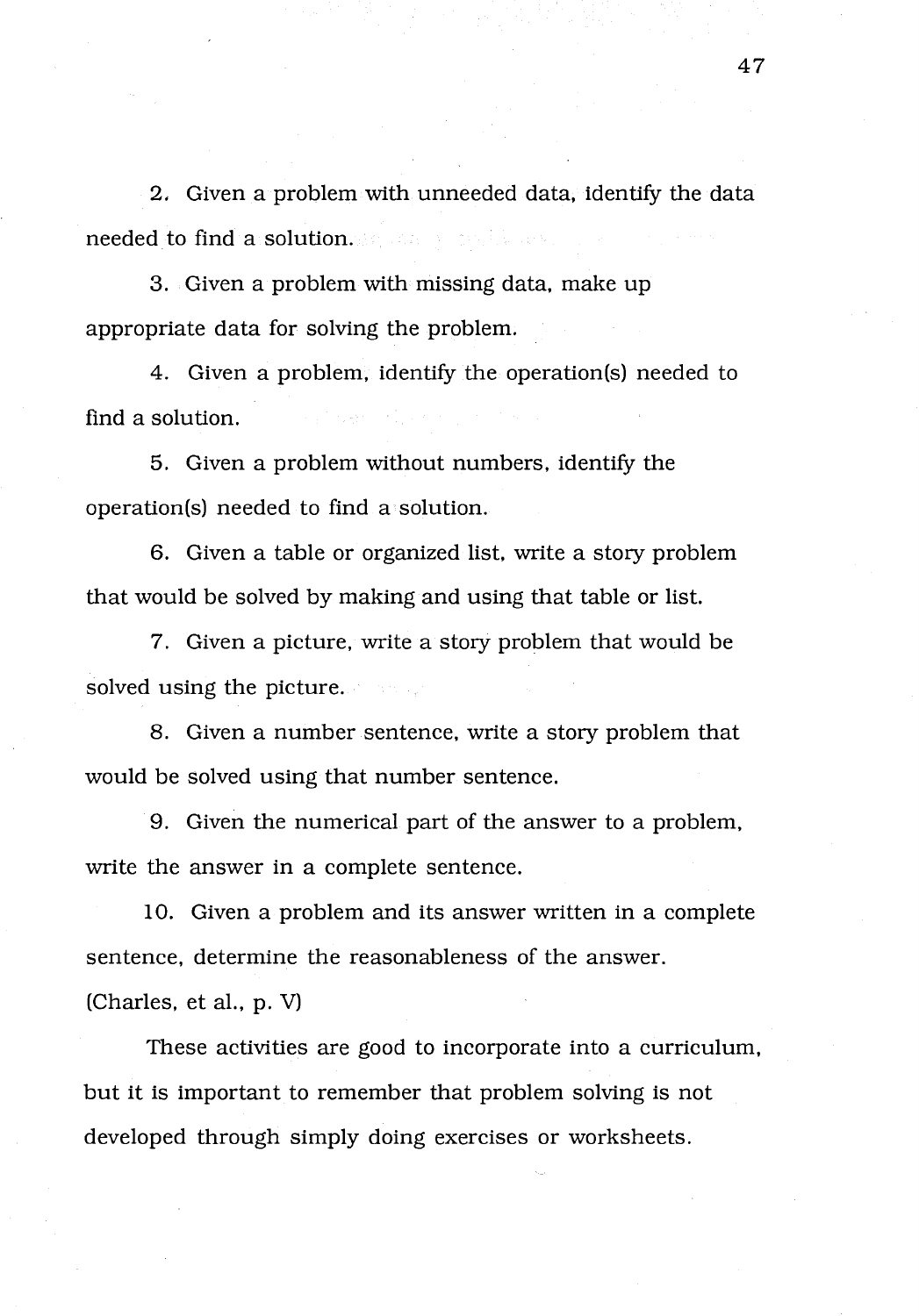Problem solving skills require practice to develop and are the cumulative effects of solving many problems. Good problem solvers need to balance facts and skills. Problem solving is highly teachable, but the process requires patience and persistence. Researchers have revealed that problem solving is a vital educational experience that we as teachers can and need to provide students.

I have seen positive results in my classroom. I have seen how excited the students become when we do problem solving activities. I have students ask when we will do more of these types of activities. I do not hear that from my students when they are doing algorithmic computation. With all of the positive results described and illustrated in this paper I can hope that as other math teachers become familiar with problem solving they will share my enthusiasm for it.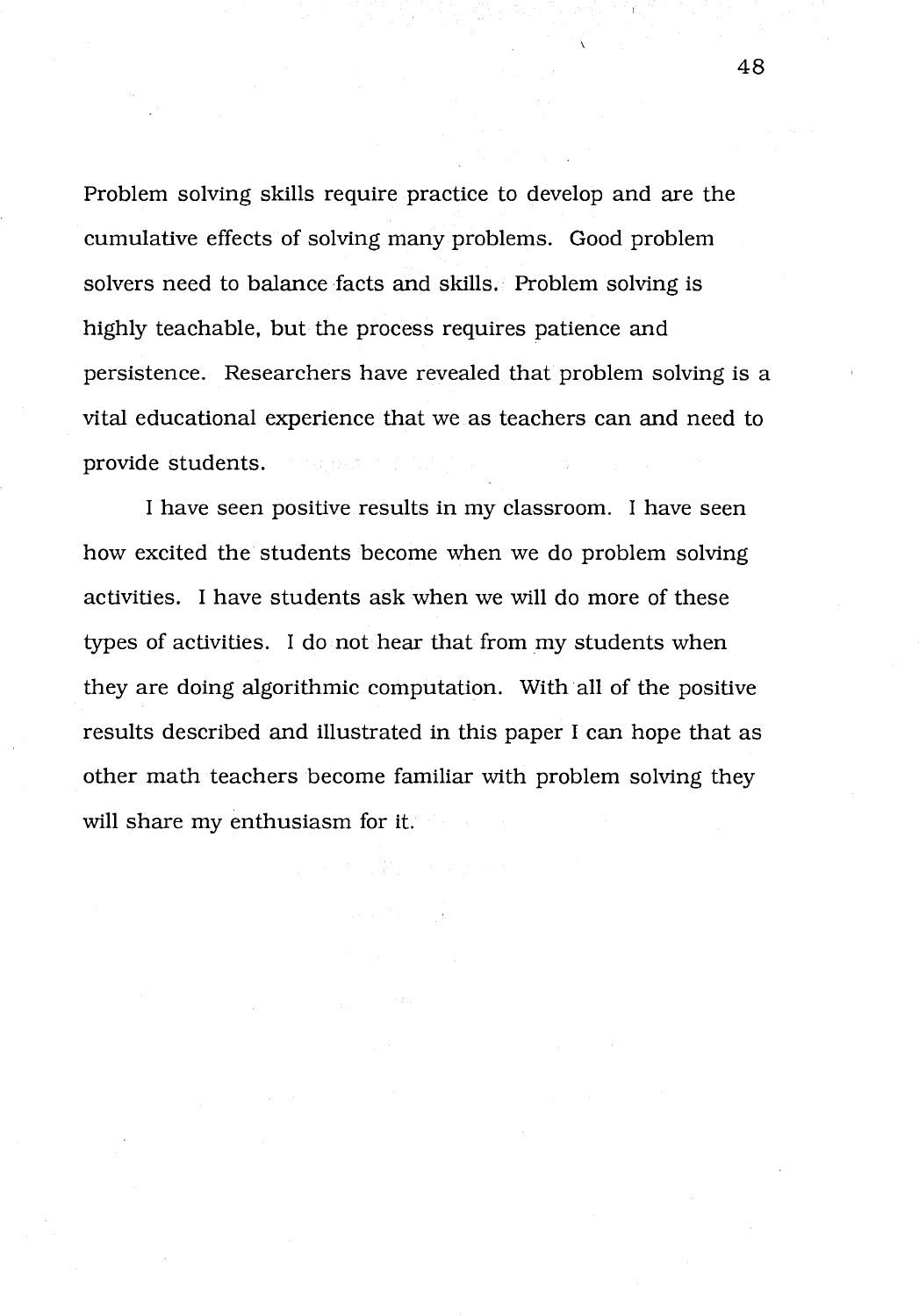## Appendix

1. I spent 2/3 of my money in store A. I then spent 1/3 of what remained in store B. When I left store B, I had \$4.00. How much money did I have when I entered store A?

2. The radius of a tire of Lyle's bike is 13 inches. How many complete turns does the wheel make in traveling 100 ft.?

3. Given the digits 1, 1,2,2,3,3,4,4, write an eight-digit number using these eight digits such that the:

l's are separated by 1 digit

2's are separated by 2 digits

3's are separated by 3 digits

4's are separated by 4 digits

4. Nancy had\$ .69 in coins. Jill asked her for change for a half dollar. Nancy tried to make change but found that she didn't have the correct coins to do so. What coins did she have, if each coin was less than a half dollar?

| quarters |
|----------|
| dimes    |
| nickels  |
| pennies  |

5. Cross out seven letters in the statement below so that what remains will still express a sum of 18.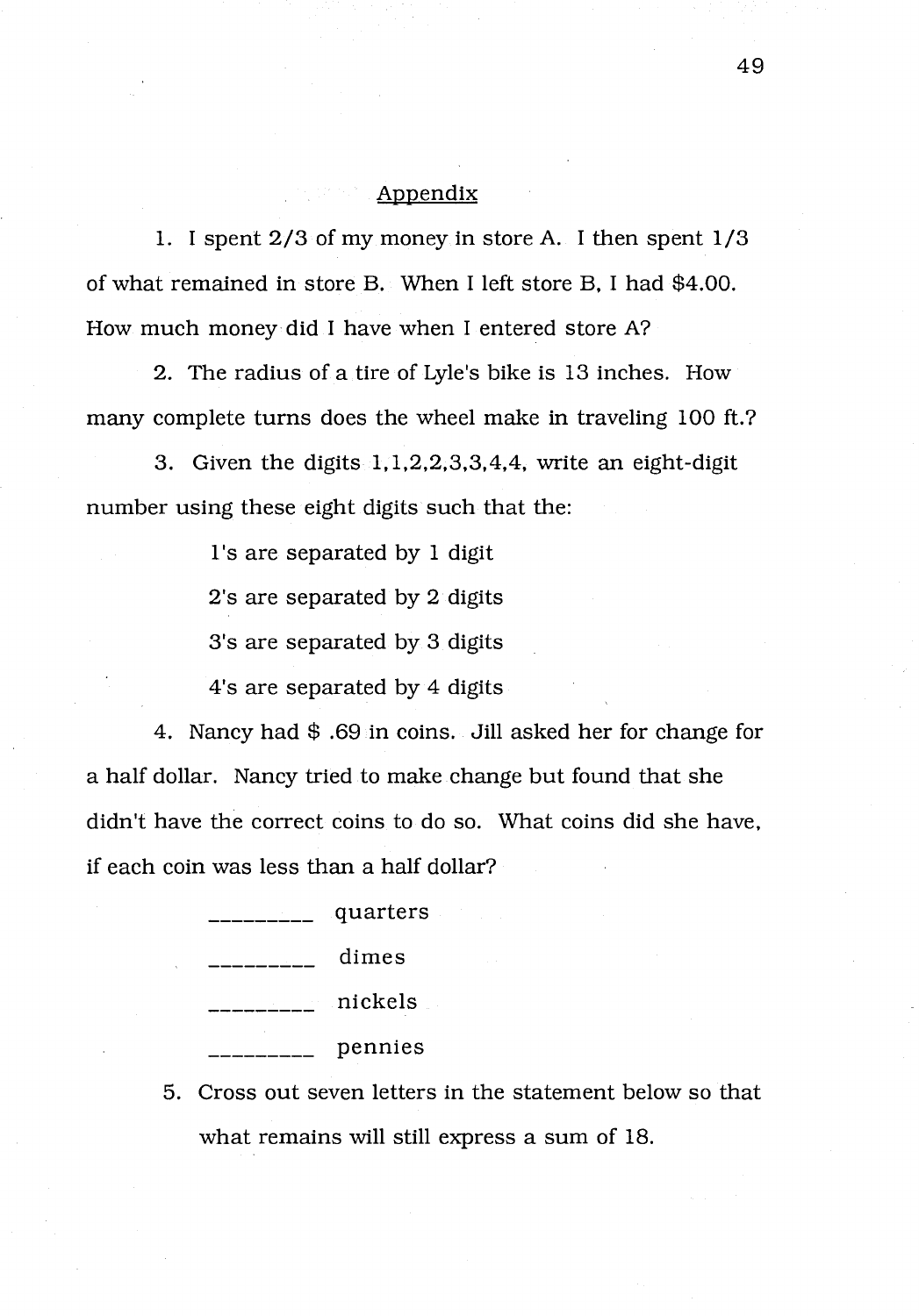#### FIVE PLUS SIX PLUS SEVEN

6. There are five numbers that each have five digits. Added together, the numbers total 145,677. No digit can be repeated within a number, although numbers can be repeated. All of the numbers must use the same five digits. What are the numbers?

7. I am a proper fraction. The sum of my numerator and denominator is 60, and their difference is 10. What is my simplest name? 여자 나무 화를 된 비교에 있네.

8. A bag of 15 silver dollars is known to contain 1 counterfeit coin, which is lighter than the other 14. What is the minimum number of comparisons that may be necessary to identify the counterfeit coin using only a two-pan balance?

9. Six men were walking down the road. Each man had six sacks. Each sack had six cats. Each cat had six kittens. How many legs are there on all the creatures combined?

10. Roosevelt wrote to 12 of his friends from music camp at a cost of \$3.08 for postage. If postage for letters is \$ .29 and for postcards, \$ . 19, how many of each did he send?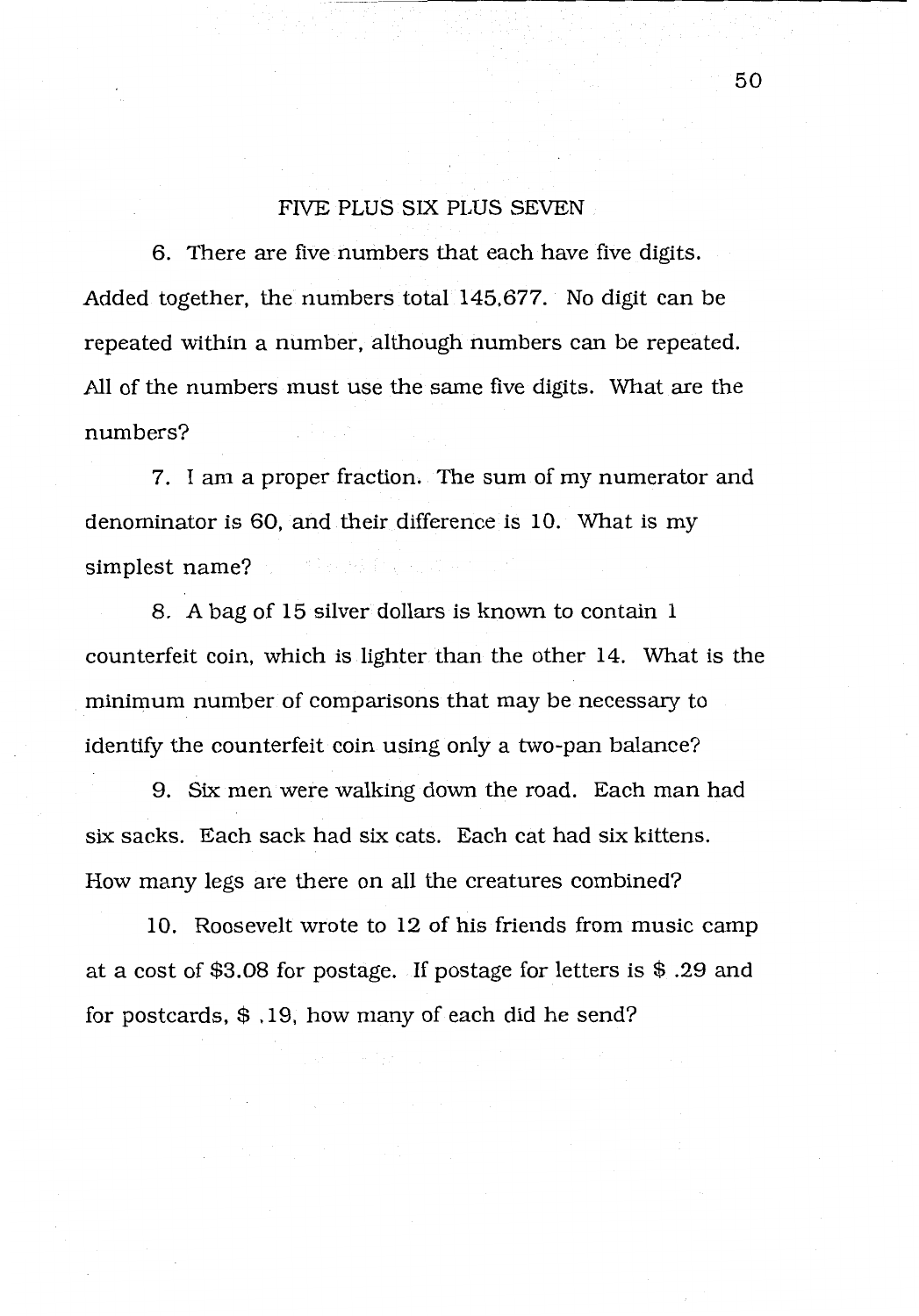### References and the settlement

Barba, Robertta H. (1990, October). Problem-Solving Pointers. The Science Teacher, 57, 32-35.

- Campbell, Patricia F. & Bamberger, Honi J. (1990, May). The Vision of Problem Solving in the Standards. Arithmetic Teacher, 37, 14-17.
- Charles, Randall I., Mason, Robert P., Moffatt, Ethel, & White, Catherine A. (1985). Problem-Solving Experiences In Mathematics. Menlo Park, CA: Addison-Wesley.
- Hatfield, Larry L. (1978). Heuristical Emphases in the Instruction of Mathematical Problem Solving: Rationales and Research. Mathematical Problem Solving: Papers from a Research Workshop. pp. 21-42.
- Kerekes, Vera. (1990, September). A Problem-solving Approach to Teaching Second-Year Algebra. Mathematics Teacher, 83, 432-435.
- Lippert, Renate. (1987, October). Teaching Problem Solving in Mathematics and Science with Expert Systems. School Science and Mathematics, 87, 477-493.
- Muth, K. Denise. (1986, February). Solving Word Problems: Middle School Students and Extraneous Information. School Science and Mathematics, 86, 108-111.